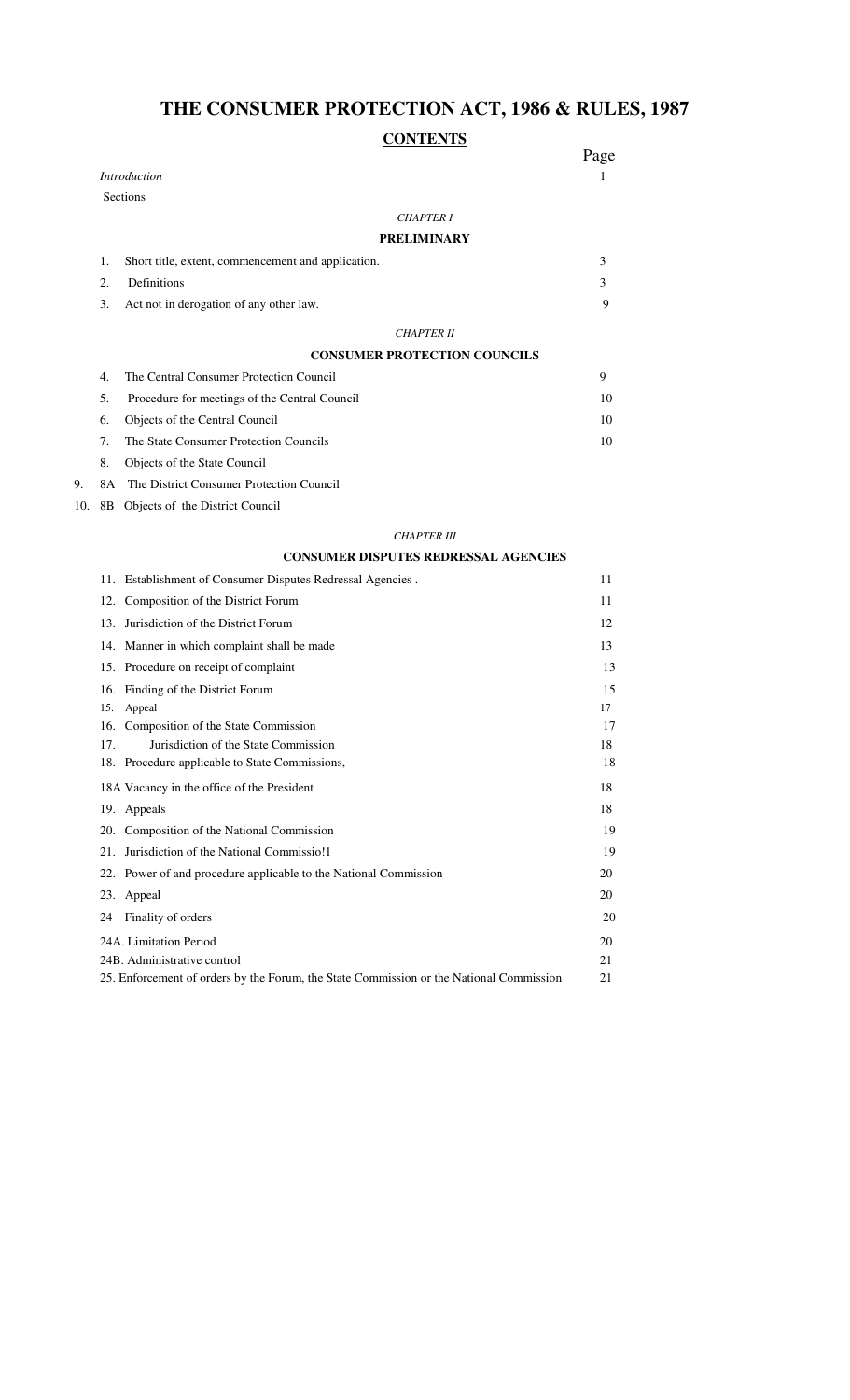|                                                    | Contents |      |
|----------------------------------------------------|----------|------|
| Sections                                           |          | Page |
| 26. Dismissal of frivolous or vexatious complaints |          | 21   |
| 27. Penalties                                      |          |      |
|                                                    |          |      |

## CHAPTER IV

## **MISCELLANEOUS**

| 28. Protection of action taken in good faith                       | $22^{\circ}$ |
|--------------------------------------------------------------------|--------------|
| 29. Power to remove difficulties                                   | $22^{\circ}$ |
| 29A. Vacancies or defects in appointment not to invalidate orders. | 22.          |
| 30. Power to make rules                                            | $22^{\circ}$ |
| 31. Laying of rules                                                | 23           |

## **THE CONSUMER PROTECTION RULES, 1987**

| 2. Definitions<br>24<br>2A. State Governments to recognise a laboratory as an appropriate<br>24<br>laboratory<br>3. The Constitution of the Central Consumer Protection Council and<br>the Working Groups<br>24<br>4. Procedure of the Central Council<br>25<br>26<br>5. Place of the National Commission<br>26<br>6. Working days and office hours of the National Commission<br>7. Seal and emblem<br>26<br>26<br>8. Sitting of the National Commission<br>9. Staff of the National Commission<br>26<br>10. Additional powers of the National Commission, State Commission<br>and District Forum<br>26<br>11. Salaries, honorarium and other allowances of the President and<br>Members of the National Commission<br>27<br>12. Terms and conditions of service of the President and members of<br>the National Commission<br>27<br>13. Removal of President or members from office in certain circumstances. 28<br>14. Procedure to be followed by the National Commission<br>28<br>15. Procedure for hearing the appeal<br>29 | 1. Short title, extent and commencement                       | 24 |
|-----------------------------------------------------------------------------------------------------------------------------------------------------------------------------------------------------------------------------------------------------------------------------------------------------------------------------------------------------------------------------------------------------------------------------------------------------------------------------------------------------------------------------------------------------------------------------------------------------------------------------------------------------------------------------------------------------------------------------------------------------------------------------------------------------------------------------------------------------------------------------------------------------------------------------------------------------------------------------------------------------------------------------------|---------------------------------------------------------------|----|
|                                                                                                                                                                                                                                                                                                                                                                                                                                                                                                                                                                                                                                                                                                                                                                                                                                                                                                                                                                                                                                   |                                                               |    |
|                                                                                                                                                                                                                                                                                                                                                                                                                                                                                                                                                                                                                                                                                                                                                                                                                                                                                                                                                                                                                                   |                                                               |    |
|                                                                                                                                                                                                                                                                                                                                                                                                                                                                                                                                                                                                                                                                                                                                                                                                                                                                                                                                                                                                                                   |                                                               |    |
|                                                                                                                                                                                                                                                                                                                                                                                                                                                                                                                                                                                                                                                                                                                                                                                                                                                                                                                                                                                                                                   |                                                               |    |
|                                                                                                                                                                                                                                                                                                                                                                                                                                                                                                                                                                                                                                                                                                                                                                                                                                                                                                                                                                                                                                   |                                                               |    |
|                                                                                                                                                                                                                                                                                                                                                                                                                                                                                                                                                                                                                                                                                                                                                                                                                                                                                                                                                                                                                                   |                                                               |    |
|                                                                                                                                                                                                                                                                                                                                                                                                                                                                                                                                                                                                                                                                                                                                                                                                                                                                                                                                                                                                                                   |                                                               |    |
|                                                                                                                                                                                                                                                                                                                                                                                                                                                                                                                                                                                                                                                                                                                                                                                                                                                                                                                                                                                                                                   |                                                               |    |
|                                                                                                                                                                                                                                                                                                                                                                                                                                                                                                                                                                                                                                                                                                                                                                                                                                                                                                                                                                                                                                   |                                                               |    |
|                                                                                                                                                                                                                                                                                                                                                                                                                                                                                                                                                                                                                                                                                                                                                                                                                                                                                                                                                                                                                                   |                                                               |    |
|                                                                                                                                                                                                                                                                                                                                                                                                                                                                                                                                                                                                                                                                                                                                                                                                                                                                                                                                                                                                                                   |                                                               |    |
|                                                                                                                                                                                                                                                                                                                                                                                                                                                                                                                                                                                                                                                                                                                                                                                                                                                                                                                                                                                                                                   |                                                               |    |
|                                                                                                                                                                                                                                                                                                                                                                                                                                                                                                                                                                                                                                                                                                                                                                                                                                                                                                                                                                                                                                   |                                                               |    |
|                                                                                                                                                                                                                                                                                                                                                                                                                                                                                                                                                                                                                                                                                                                                                                                                                                                                                                                                                                                                                                   |                                                               |    |
|                                                                                                                                                                                                                                                                                                                                                                                                                                                                                                                                                                                                                                                                                                                                                                                                                                                                                                                                                                                                                                   |                                                               |    |
|                                                                                                                                                                                                                                                                                                                                                                                                                                                                                                                                                                                                                                                                                                                                                                                                                                                                                                                                                                                                                                   |                                                               |    |
|                                                                                                                                                                                                                                                                                                                                                                                                                                                                                                                                                                                                                                                                                                                                                                                                                                                                                                                                                                                                                                   |                                                               |    |
|                                                                                                                                                                                                                                                                                                                                                                                                                                                                                                                                                                                                                                                                                                                                                                                                                                                                                                                                                                                                                                   |                                                               |    |
|                                                                                                                                                                                                                                                                                                                                                                                                                                                                                                                                                                                                                                                                                                                                                                                                                                                                                                                                                                                                                                   |                                                               |    |
|                                                                                                                                                                                                                                                                                                                                                                                                                                                                                                                                                                                                                                                                                                                                                                                                                                                                                                                                                                                                                                   |                                                               |    |
|                                                                                                                                                                                                                                                                                                                                                                                                                                                                                                                                                                                                                                                                                                                                                                                                                                                                                                                                                                                                                                   | 15A. Sitting of the National Commission and signing of orders | 30 |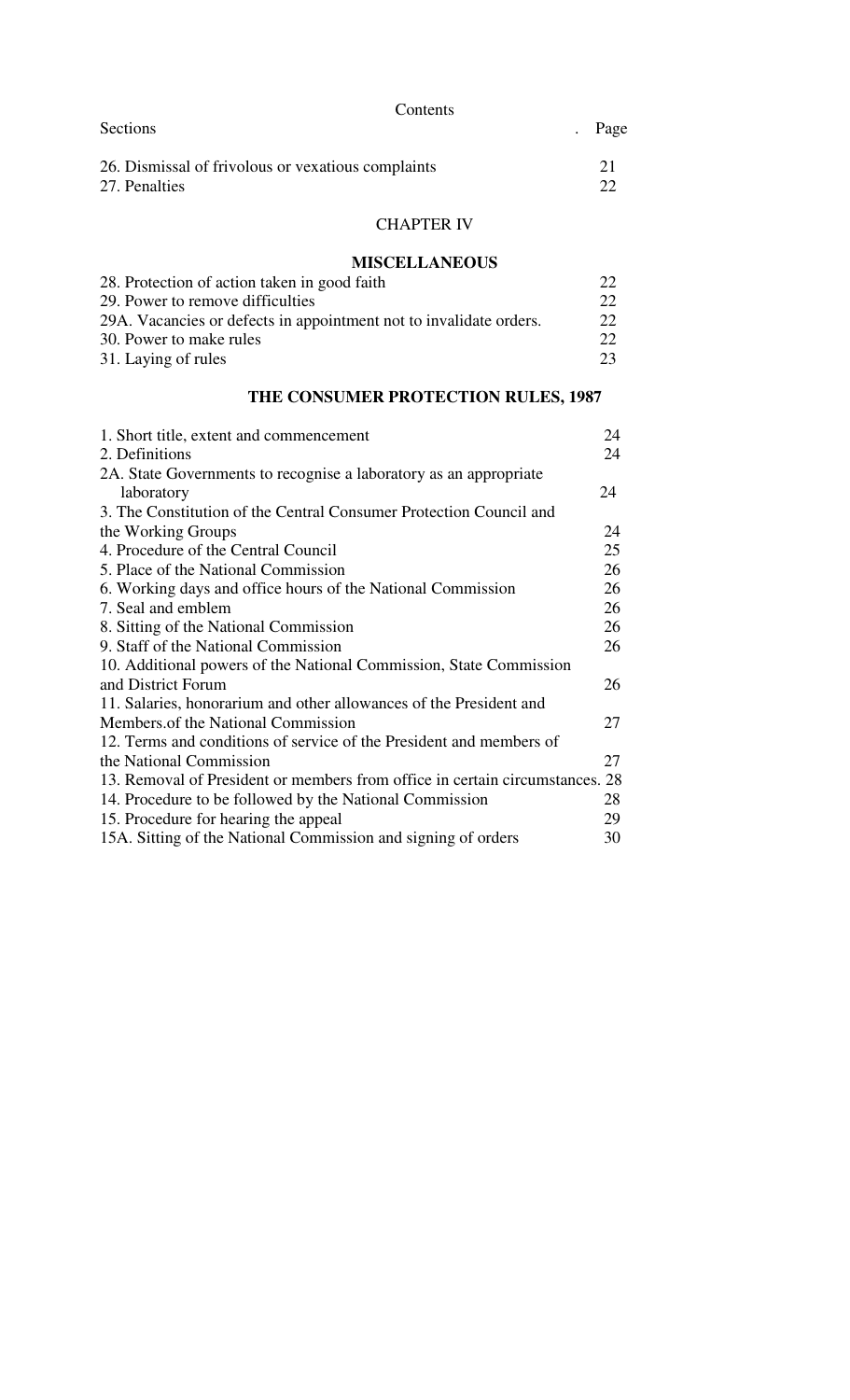## THE CONSUMER PROTECTION ACT, 1986 **INTRODUCTION**

The industrial revolution and the development in the international trade and commerce has led to the vast expansion of business and trade, as a result of which a variety of consumer goods have appeared in the market to cater to the needs of the consumers and a host of services have been made available to the consumers like insurance, transport, electricity, housing, entertainment, finance and banking. A well organised sector of manufacturers and traders with better knowledge of markets has come into existence, thereby affecting the relationship between the traders and the consumers making the principle of consumer sovereignty almost inapplicable. The advertisements of goods and services in television, newspapers and magazines influence the demand for the same by the consumers though there may be manufacturing defects or imperfections or short comings in the quality, quantity and the purity of the goods or there may be deficiency in the services rendered. In addition, the production of the same item by many firms has led the consumers, who have little time to make a selection, to think before they can purchase the best. For the welfare of the public, the glut of adulterated and sub-standard articles in the market have to be checked. Inspite of various provisions providing protection to the consumer and providing for stringent action against adulterated and sub-standard articles in the different enactments like Code of Civil Procedure, 1908, the Indian Contract Act, 1872, the Sale of Goods Act, 1930, the Indian Penal Code, 1860, the Standards of Weights and Measures Act, 1976 and the Motor Vehicles Act, 1988, very little could be achieved in the field of Consumer Protection. Though the Monopolies and Restrictive Trade Practices Act, 1969 arid the Prevention of Food Adulteration Act, 1954 have provided relief to the consumers yet it became necessary to protect the consumers from the exploitation and to save them from adulterated and sub-standard goods and services and to safe guard the interests of the consumers. In order to provide for better protection of the interests of the consumer the Consumer Protection Bill, .1986 was introduced in the Lok Sabha on 5th December, 1986.

## **STATEMENT OF OBJECTS AND REASONS**

The Consumer Protection Bill, 1986 seeks to provide for better protection of the interests of consumers and for the purpose, to make provision for the establishment of Consumer councils and other authorities for the settlement of consumer disputes and for matter connected therewith.

2. It seeks, inter alia, to promote and protect the rights of consumers such as-

- (a) the right to be protected against marketing of goods which are hazardous to life and property;
- (b) the right to be informed about the quality, quantity, potency, purity, standard and price of goods to protect the consumer against unfair trade practices;
- (c) the right to be assured, wherever possible, access to an authority of goods at competitive prices;
- (d) the right to be heard and to be assured that consumers interests will receive due consideration at appropriate forums;
- (e) the right to seek redressal against unfair trade practices or unscrupulous exploitation of consumers; and

1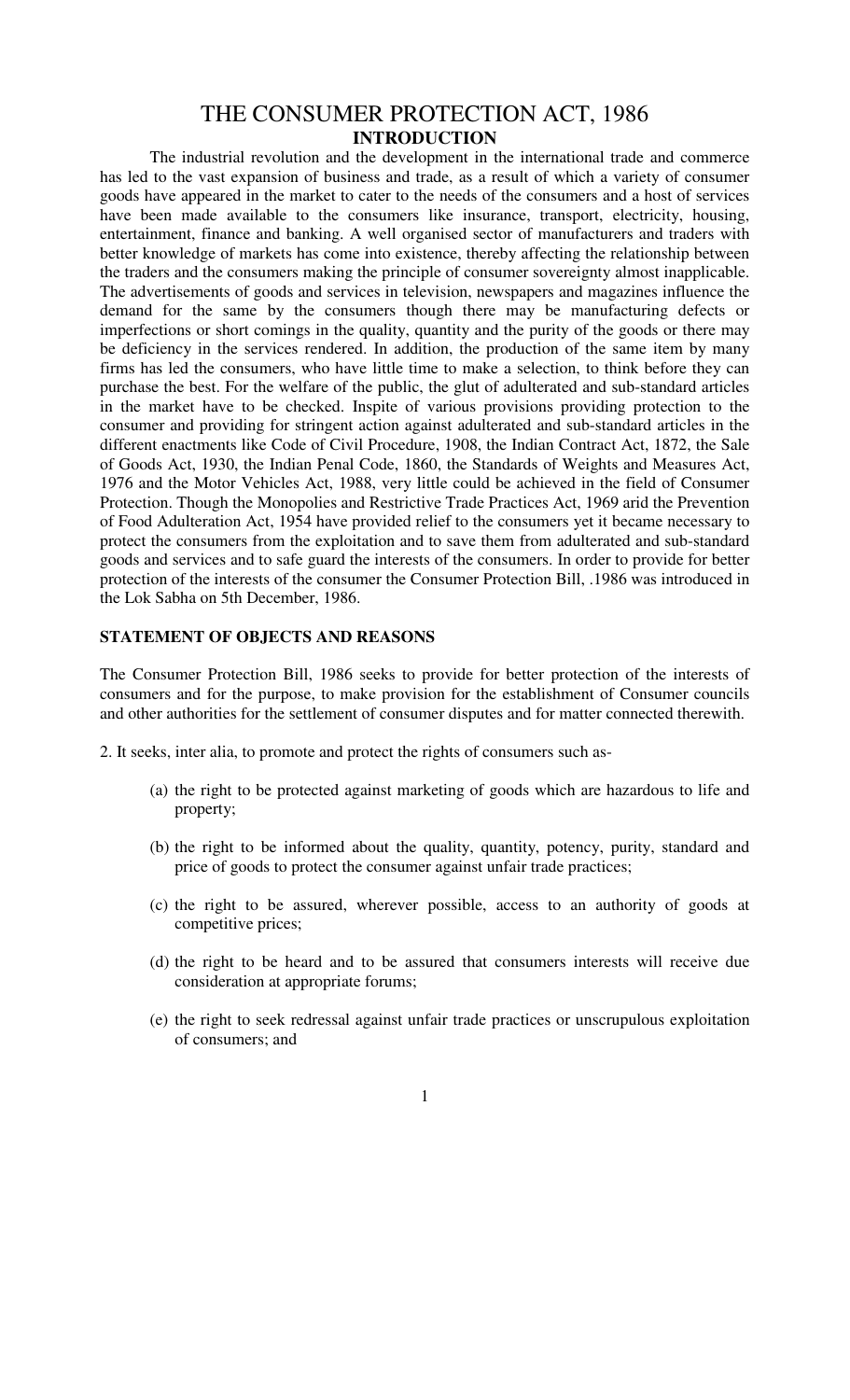(f) right to consumer education.

3. These objects are sought to be promoted and protected by the Consumer Protection Council to be established at the Central and State level.

4. To provide speedy and simple redressal to consumer disputes, a quasi-judicial machinery is sought to be setup at the district, State and Central levels. These quasi-judicial bodies will observe the principles of natural justice and have been empowered to give relief of a specific nature and to award, wherever appropriate, compensation to consumers. Penalties for noncompliance of the orders given by the quasi-judicial bodies have also been provided.

5. The Bill seeks to achieve the above objects.

### **ACT 68 OF 1986**

The Consumer Protection Bill, 1986 was passed by both the Houses of Parliament and it received the assent of the President on 24th December, 1986. It came on the Statutes Book as the Consumer Protection Act, 1986 (68 of 1986).

### **LIST OF AMENDING ACTS**

1. The Consumer Protection (Amendment) Act, 1991 (34 of 1991).

- 2. The Consumer Protection (Amendment) Act, 1993 (50 of 1993).
- 3. The Consumer Protection (Amendment) Act, 2002 (62 of 2002).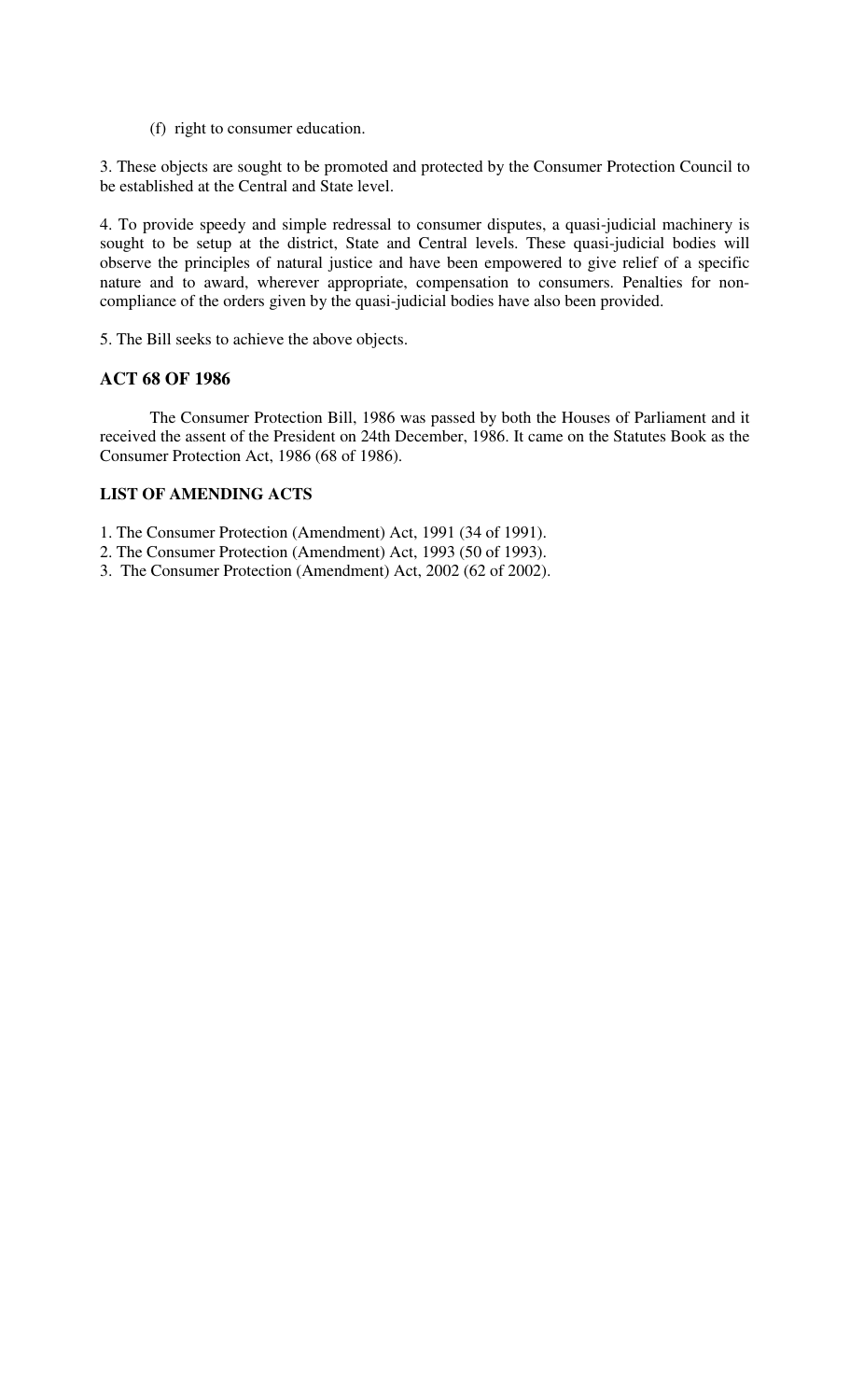### **THE CONSUMER PROTECTION ACT, 1986**

(68 of 1986)

[24th December, 198"6)

*An Act to provide for better protection of the interests of consumers and for that purpose to make provision for the establishment of consumer councils and other authorities for the settlement of consumers' disputes and for matters connected therewith.* 

BE it enacted by Parliament in the Thirty-seventh Year of the Republic of India as follows:-

## *CHAPTER I*

## **PRELIMINARY**

**1. Short title, extent, commencement and application**.--( I) This Act may be called the Consumer Protection Act, 1986.

(2) It extends to the whole of India except the State of Jammu and Kashmir.

(3) It shall come into force on such date I as the Central Government may, by notification, appoint and different dates may be appointed for different States and for different provisions of this Act.

(4) Save as otherwise expressly provided by the Central Government by notification, this Act shall apply to all goods and services.

2. **Definitions**.--(I) In this Act, unless the context otherwise requires,-

 $2[(a)$ "appropriate laboratory" means a laboratory or organisation-

- (i) recognised by the Central Government;
- (ii) recognised by a State Government, subject to such guidelines as may be prescribed by the Central Government in this behalf; or
- (iii) any such laboratory or organisation established by or under any law for the time being in force, which is maintained, financed or aided by the Central Government or a State Government for carrying out analysis or test of any goods with a view to determining whether such goods suffer from any defect; ]

 $3$ [(aa) "branch office" means-

\_\_\_\_\_\_\_\_\_\_\_\_\_\_\_\_\_\_

- (i) any establishment described as a branch by the opposite party; or
- (ii) any establishment carrying on either the same or substantially the same activity as that carried on by the head office of the establishment;]

<sup>3. .</sup>Ins. by Act 50 of 1993, sec. 2 (w.e.f. 18-6-1993).



<sup>1.</sup> The provisions of Chapters I, II and IV of this Act have come into force in the whole of India except the State of Jammu and Kashmir on 15-4-1987: vide Notification No. S.O. 390 (E), dated 15th April, 1987, published in the Gazette of India, 1987, Extra., Pt. II, Sec. 3 (ii). The provisions of Chapter III of this Act have come into force in the whole of India except the State of Jammu and Kashmir on 1-7-1987: vide Notification, No. S.O. 568(E), dated 10th June, 1987, published in the Gazette of India, 1987, Extra., Pt. II, Sec. 3(ii).

<sup>2. .</sup>Subs. by Act 50 of 1993, sec. 2 (w.e.f. 18-6-1993).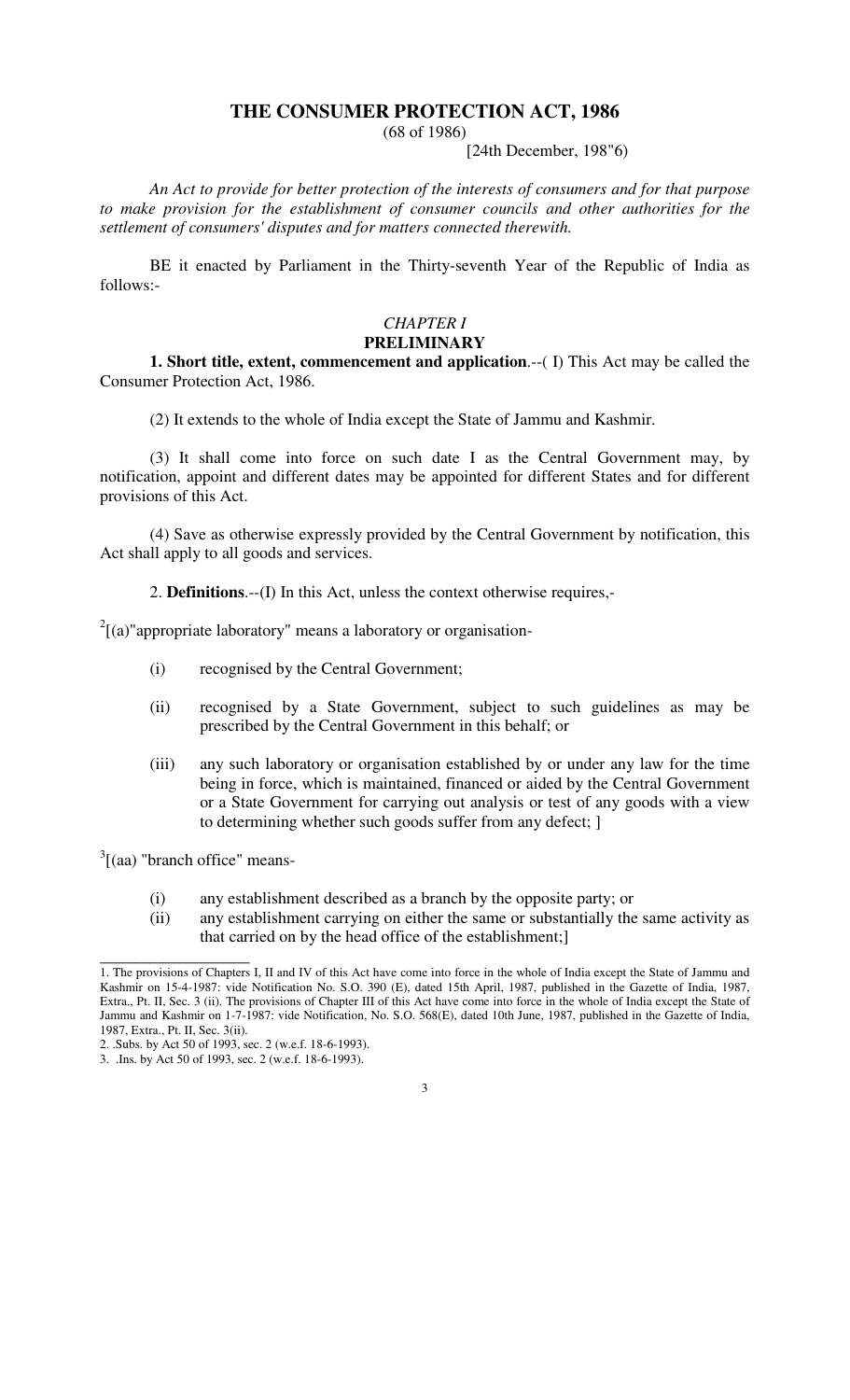(b) "complainant" means-

- (i) a consumer; or
- (ii) any voluntary consumer association registered under the Companies Act,1956 (1 of 1956) or under any other law for the time being in force; or
- (iii) the Central Government or any State Government; .
- $\frac{1}{1}$ [(iv) one or more consumers, where there are numerous consumers having the same interest;]
- (v) in case of death of a consumer, his legal heir or representative ;) who or which makes a complaint;

(c) "complaint" means any allegation in writing made by a complainant that-

 $2(1)$  an unfair trade practice or a restrictive trade practice has been adopted by (any trader or service provider ;]

(ii)  $2$ [the goods bought by him or agreed to be bought by him] suffer from one or more defects;

 $(iii)^{2}$ [the services hired or availed of or agreed to be hired or availed of by him] suffer from deficiency in any respect;

(iv) a trader or the service provider, as the case may be, has charged for the goods or for the services mentioned in the complaint, a price in excess of the price-

- (a) Fixed by or under any law for the time being in force;
- (b) displayed on the goods or any package containing such goods;
- (c) displayed on the price list exhibited by him by or under any law for the time being in force;
- (d) agreed between the parties;)

 $3$ [(V) goods which will be hazardous to life and safety when used, are being-offered for sale to the public-

(a) in contravention of any standard relating to safety of such goods as required to be complied with, by or under any law for the time being in force;

(b) if the trader could have known with due diligence that the goods so offered are unsafe to the public;)

(vi) services which are hazardous or likely to be hazardous to life and safety of the public when used, are being offered by the service provider which such person could have known with due diligence to be injurious to life and safety;)

with a view to obtaining any relief provided by or under this Act;

(d) "consumer" means any person who-

.

- (i) buys any goods for a consideration which has been paid or promised or partly paid and partly promised, or under any system of deferred payment and includes any user of such goods other than the person who buys such goods for consideration paid or promised or partly paid or partly promised, or under any system of deferred payment when such use is made with the approval of such person, but does not include a person who obtains such goods for resale or for any commercial purpose; or
- $(ii)$ <sup>4</sup>[hires or avails of] any services for a consideration which has been paid or promised or partly paid and partly promised, or under any system of deferred payment and includes any beneficiary of such services other than the person who 4[hires or avails of] the services for consideration paid or promised, or partly paid and partly promised, or under any system of deferred payment,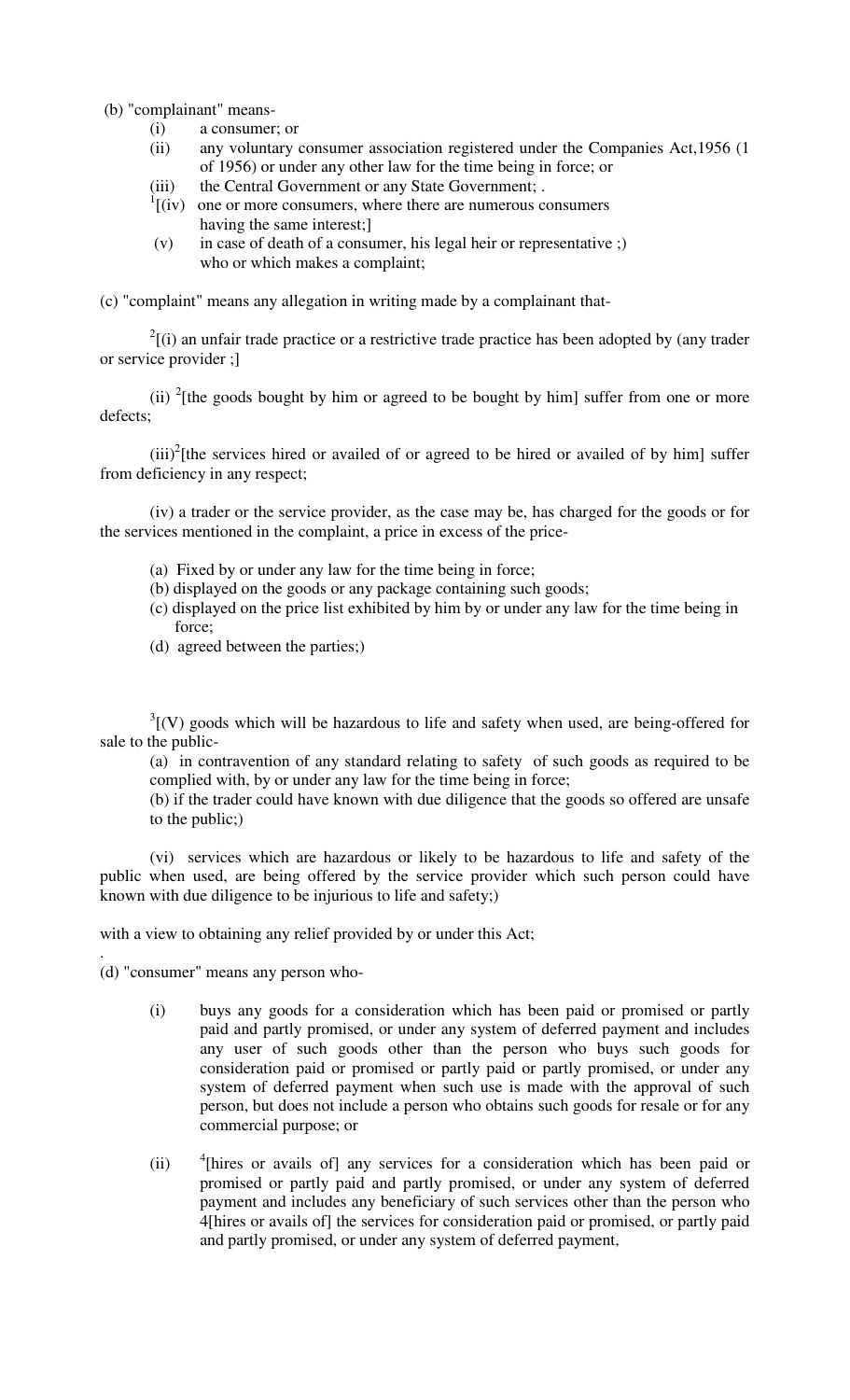\_\_\_\_\_\_\_\_\_\_\_\_\_\_\_\_\_

<sup>1.</sup> Ins.byAct50ofI993,sec.2(w.e.f.18-6-1993).

<sup>2.</sup> Subs. by Act 50 of 1993, sec. 2 (w.e.f. 18-6-1993).

<sup>3.</sup> Ins. by Act 50 of 1993, sec. 2 (w.e.f. 18-6-1993). ,,!

<sup>4.</sup> Subs. by Act 50 of 1993, sec. 2 (w.e.f. 18-6-1993). ~., S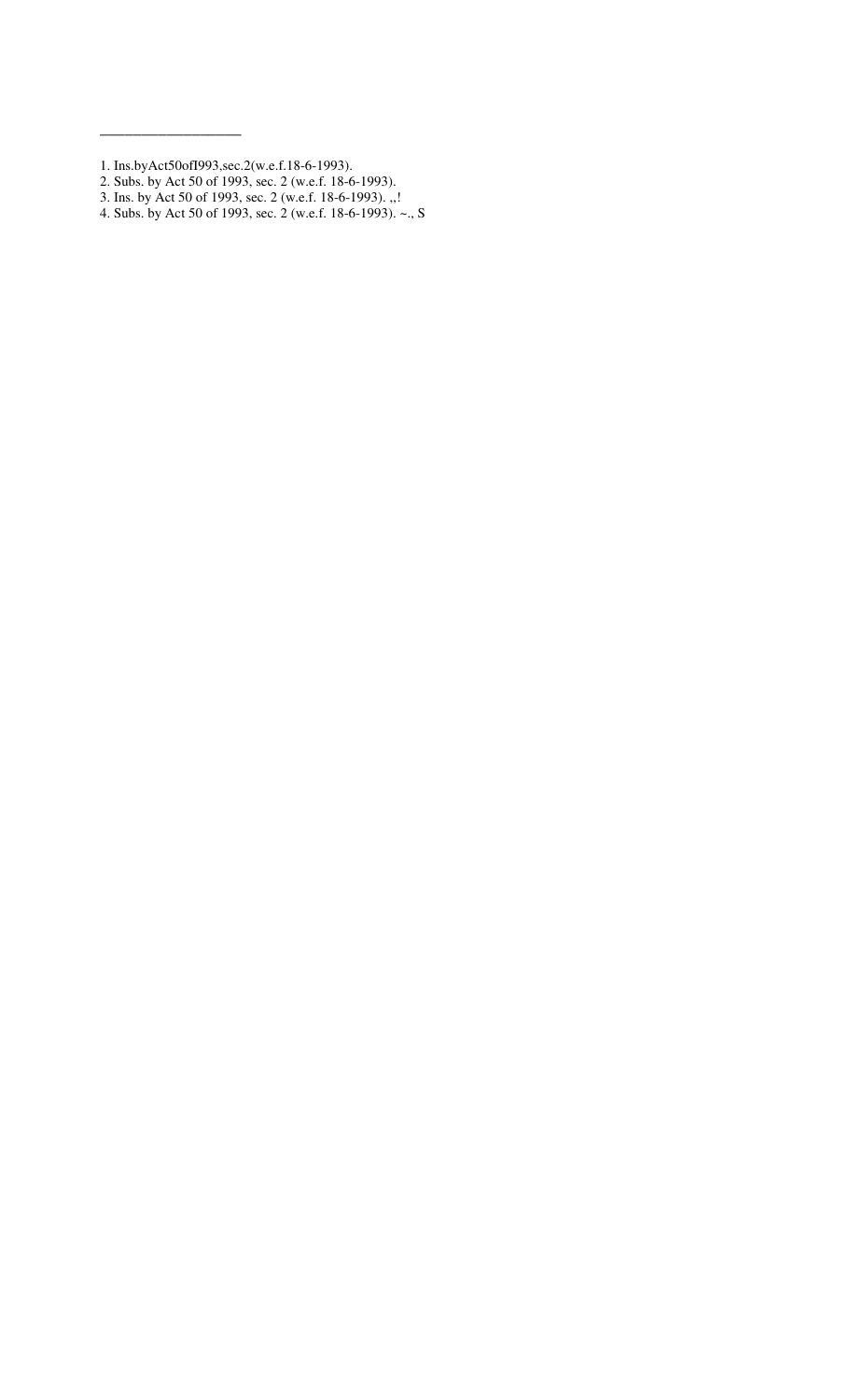when such services are availed of with the approval of the first mentioned person; (but does not include a person who avails of such services of any commercial purpose;)

<sup>1</sup>[*Explanation*.-For the purposes of sub-clause (i), "commercial purpose" does not include use by a consumer of goods bought and used by him exclusively for the purpose of earning his livelihood, by means of self-employment;]

- (e) "consumer dispute" means a dispute where the person against whom a complaint has been made, denies or disputes the allegations contained in the complaint;
- (f) "defect" means any fault, imperfection or shortcoming in the quality, quantity, potency, purity or standard which is required to be maintained by or under any law for the time being in force or 2[under any contract, express or implied or] as is claimed by the trader in any manner whatsoever in relation to any goods;
- (g) "deficiency" means any fault, imperfection, shortcoming or inadequacy in the quality, nature and manner of performance which is required to be maintained by or under any law for the time being in force or has been undertaken to be performed by a person in pursuance of a contract or otherwise in relation to any service;
- (h) "District Forum" means a Consumer Disputes Redressal Forum established under clause (a) of section 9;
- (i) "goods" means goods as defined in the Sale of Goods Act, 1930; (3 of 1930);
- (j) "manufacturer" means a person who--
	- (i) makes or manufactures any goods or parts thereof; or
	- (iii) does not make or manufacture any goods but assembles parts thereof made or manufactured by others; or
	- (iv) puts or causes to be put his own mark on any goods made or manufactured by any other manufacturer ;)

 $3$ [(jj) "member" includes the President and a member of the National Commission or a State Commission or a District Forum, as the case may be;}

(k) "National Commission" means the National Consumer Disputes Redressal Commission established under clause (c) of section 9;

(1) "notification" means a notification published in the Official Gazette;

(m) "person" includes,-

\_\_\_\_\_\_\_\_\_\_\_\_\_\_\_\_\_\_

(i) a firm whether registered or not;

<sup>1.</sup> Ins. by Act 50 of 1993, sec. 2 (w.e.f. 18-6-1993).

<sup>2.</sup> Ins. by Act 50 of 1993, sec. 2 (w.e.f. 18-6-1993).

<sup>3.</sup> Ins. by Act 50 of 1993, sec. 2 (w.e.f. 18-6-1993).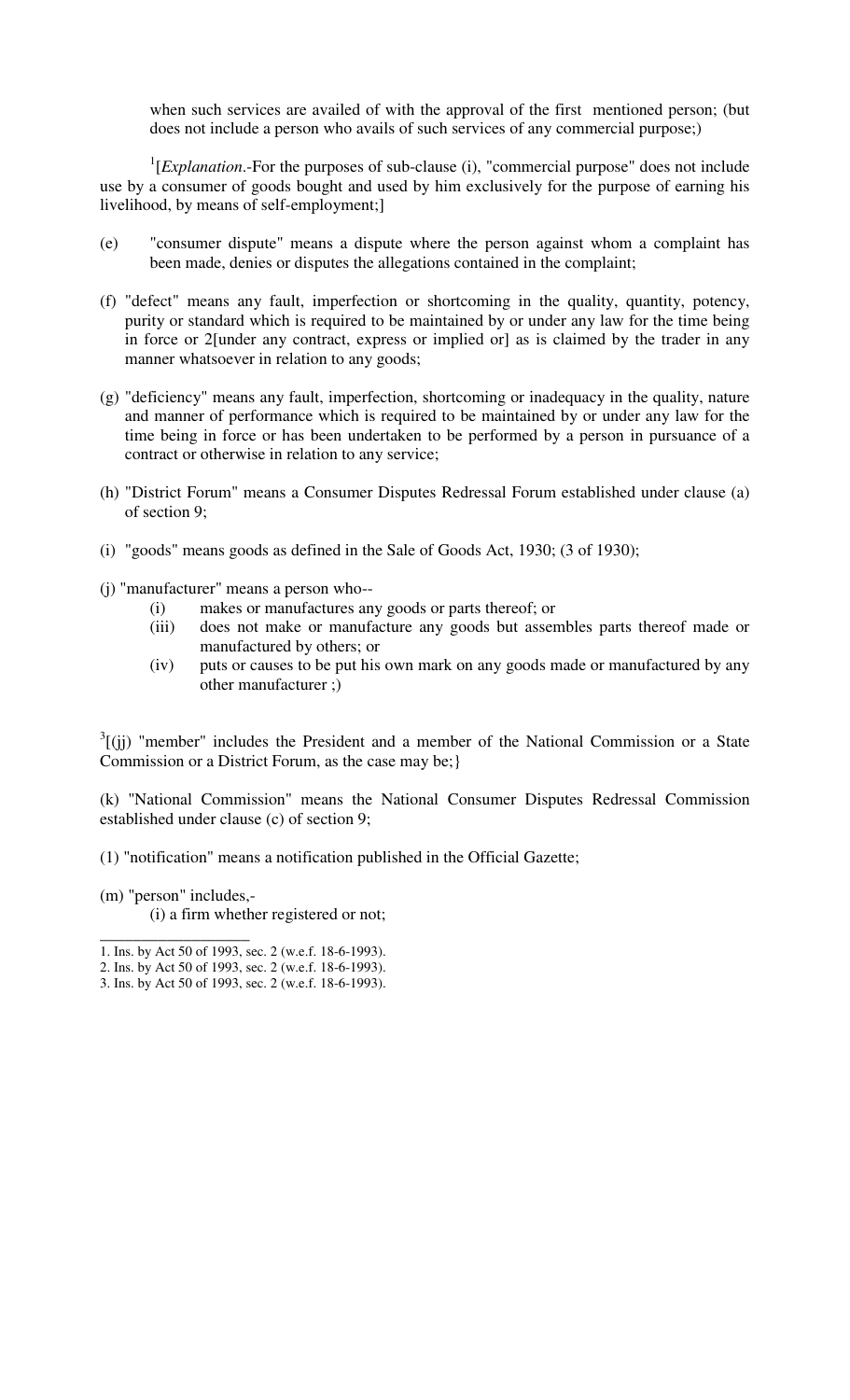- (ii) a Hindu undivided family;
- (iii) a co-operative society;

.

(iv) every other association of persons whether registered under the Societies Registration Act, 1860 (21 of 1860) or not;

(n) "prescribed" means prescribed by rules made by the State Government, or as the, case may be, by the Central Government under this Act;

 $\frac{1}{1}$ (nn) "regulation" means the regulations made by the National Commission under this Act;)

(nnn) "restrictive trade practice" means a trade practice which tends to bring about manipulation of price or its conditions of delivery or to affect flow of supplies in the market relating to goods or services in such a manner as to impose on the consumers unjustified costs or restrictions and shall include;

(a) delay beyond the period agreed to by a trader in supply of such goods or in providing the services which has led or is likely to lead to rise in the price;

(b) any trade practice which requires a consumer to buy, hire or avail of any goods or, as the case may be, services as condition precedent to buying, hiring or availing of other goods or services;)

(0) "service" means service of any description which is made available to potential (users and includes the provision of facilities in connection with banking, financing insurance, transport, processing, supply of electrical or other energy, board or lodging or both, 2[housing construction] entertainment, amusement or the purveying of news or other information, but does not include the rendering of any service free of charge or under a contract of personal service;

(oo) "spurious goods & services" mean such goods and services which are claimed to be genuine but they are actually not so;)

(p) "State Commission" means a Consumer Disputes Redressal Commission established in a State under clause (b) of section 9;

(q) "trader" in relation to any goods means a person who sells or distributes any goods for sale and includes the manufacturer thereof, and where such goods are sold or distributed in package form, includes the packer thereof;

 $3$ [(r) "unfair trade practice" means a trade practice which, for the purpose of promoting the sale, use or supply of any goods or for the provision of any service, adopts any unfair method or unfair or deceptive practice including any of the following practices, namely;-

(1) the practice of making any statement, whether orally or in writing or by visible representation which,-

(i) falsely represents that the goods are of a particular standard, quality, quantity, grade, composition, style or model;

(ii) falsely represents that the services are of a particular standard, quality or grade;

(jii) falsely represents any re-built, second-hand, renovated, reconditioned or old goods as new goods;

(iv) represents that the goods or services have sponsorship, approval, performance, characteristics, accessories, uses or benefits which such goods or services do not have;

(v) represents that the seller or the supplier has a sponsorship or approval or affiliation which such seller or supplier does not have;

(vi)makes a false or misleading representation concerning the need for, or the usefulness of, any goods or services;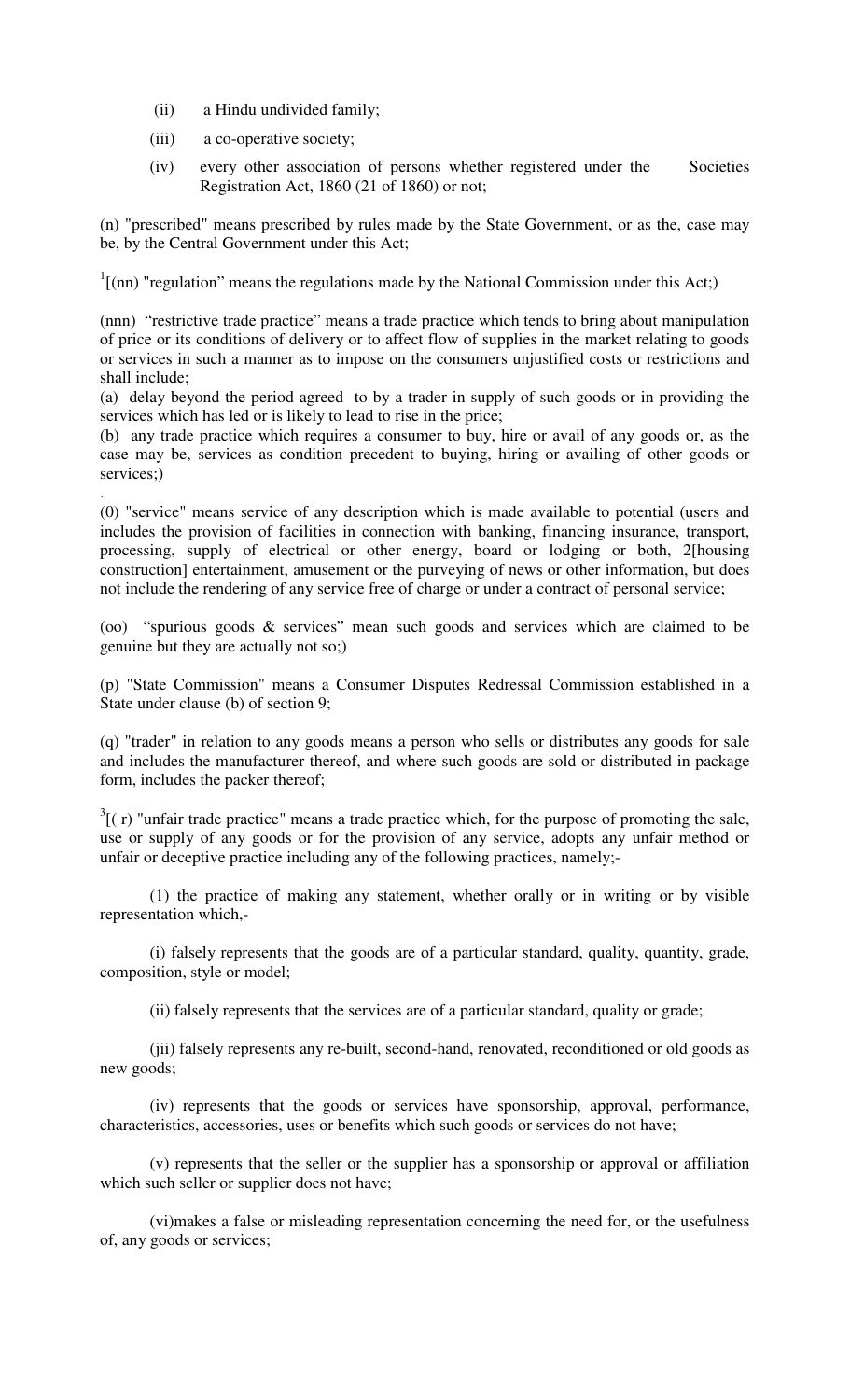1. Ins. byAct50ofI993,sec. 2 (w.e.f. 18-6-1993).

\_\_\_\_\_\_\_\_\_\_\_\_\_\_\_\_\_\_\_\_

- 2. Ins. .by Act 50 of 1993, sec. 2 (w.e.f. 18-6-1993). '..u .,
- 3. Subs. by Act 50 of 1993, sec. 2 (w.e.f. 18-6-1993).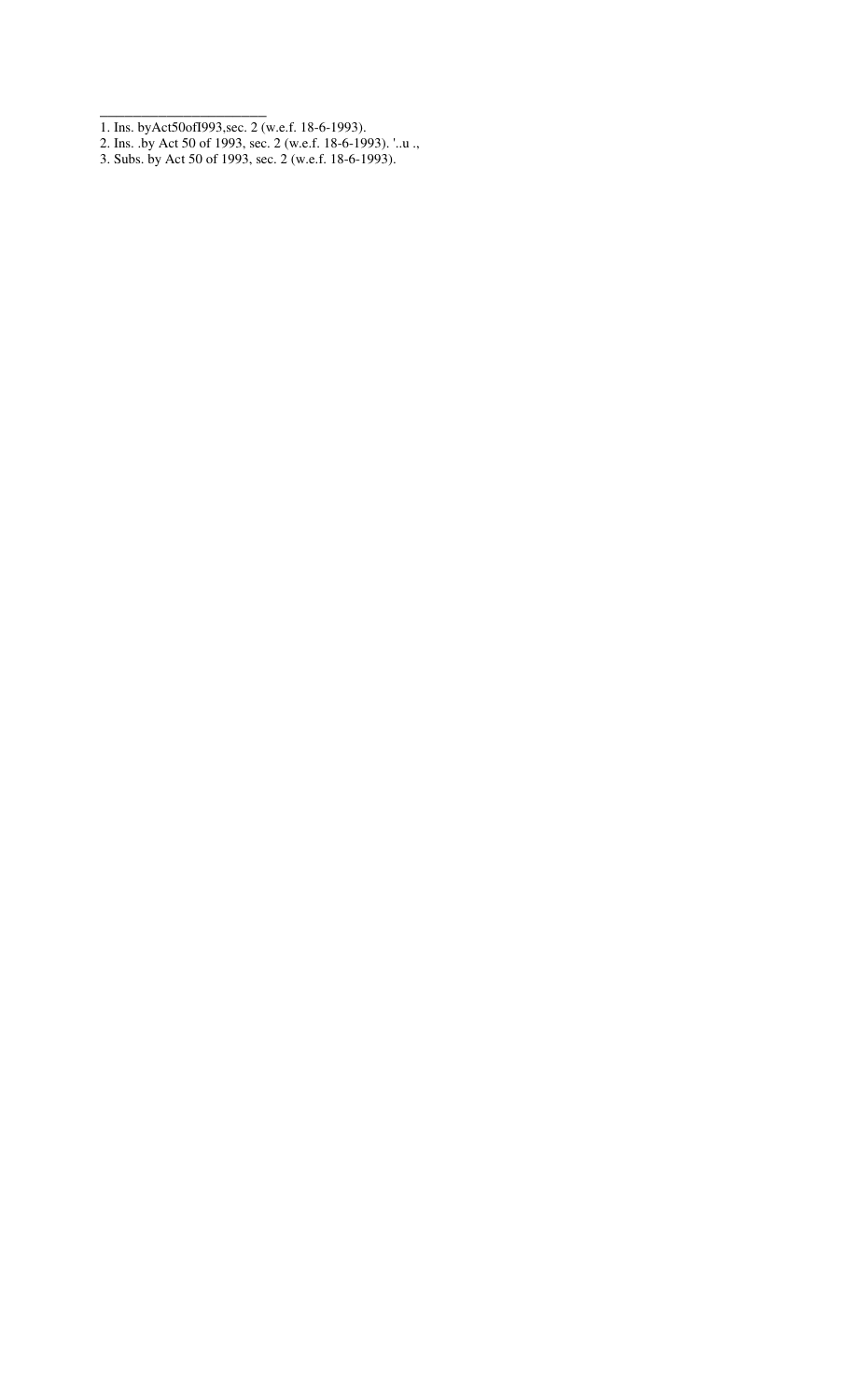(vii) gives to the public any warranty or guarantee of the performance, efficacy or length of life of a product or of any goods that is not based on an adequate or proper test thereof:

Provided that where a defence is raised to the effect that such warranty or guarantee is based on adequate or proper test, the burden of proof of such defence shall lie on the person raising such defence;

(viii) makes to the public a representation in a form that purports to be-

(i) a warranty or guarantee of a product or of any goods or services; or

(ii) a promise to replace, maintain or repair an article or any part thereof or to repeat or continue a service until it has achieved a specified result,

if such purported warranty or guarantee or promise is materially misleading or if there is no reasonable prospect that such warranty, guarantee or promise will be carried out;

(ix) materially misleads the public concerning the price at which a product or like products or goods or services, have been or 'are, ordinarily sold or provided, and, for this purpose, a representation as to price shall be deemed to refer to the price at which the product or goods or services has or have been sold by sellers or provided by suppliers generally. in the relevant market unless it is clearly specified to be .the price at which the product has been sold or services have been provided by the person by whom or on whose behalf the representation is made;

(x) gives false or misleading facts disparaging the goods, services or trade of another person.

*Explanation*.-For the purposes of clause (1), a statement that is-

(a) expressed on an article offered or displayed for sale, or on its wrapper or container; or

(b) expressed on anything attached to, inserted in, or accompanying, an

article offered or displayed for sale, or on anything on which the article is mounted for display or sale; or

(c) contained in or on anything that is sold, sent, delivered, transmitted or in any other manner whatsoever made available to a member of the public,

 shall be deemed to be a statement made to the public by, and only by, the person who had caused the statement to be so expressed, made or contained;

(2) permits the publication of any advertisement whether in any newspaper or otherwise, for the sale or supply at a bargain price, of goods or services that are not intended to be offered for sale or supply at the bargain price, or for a period that is, and in quantities that are, reasonable, having regard to the nature of the market in which the business is carried on, the nature and size of business, and the nature of the advertisement.

*Explanation.*-For the purpose of clause (2), "bargaining price" means-

(a) a price that is stated in any advertisement to be a bargain price, by reference to an ordinary price or otherwise, or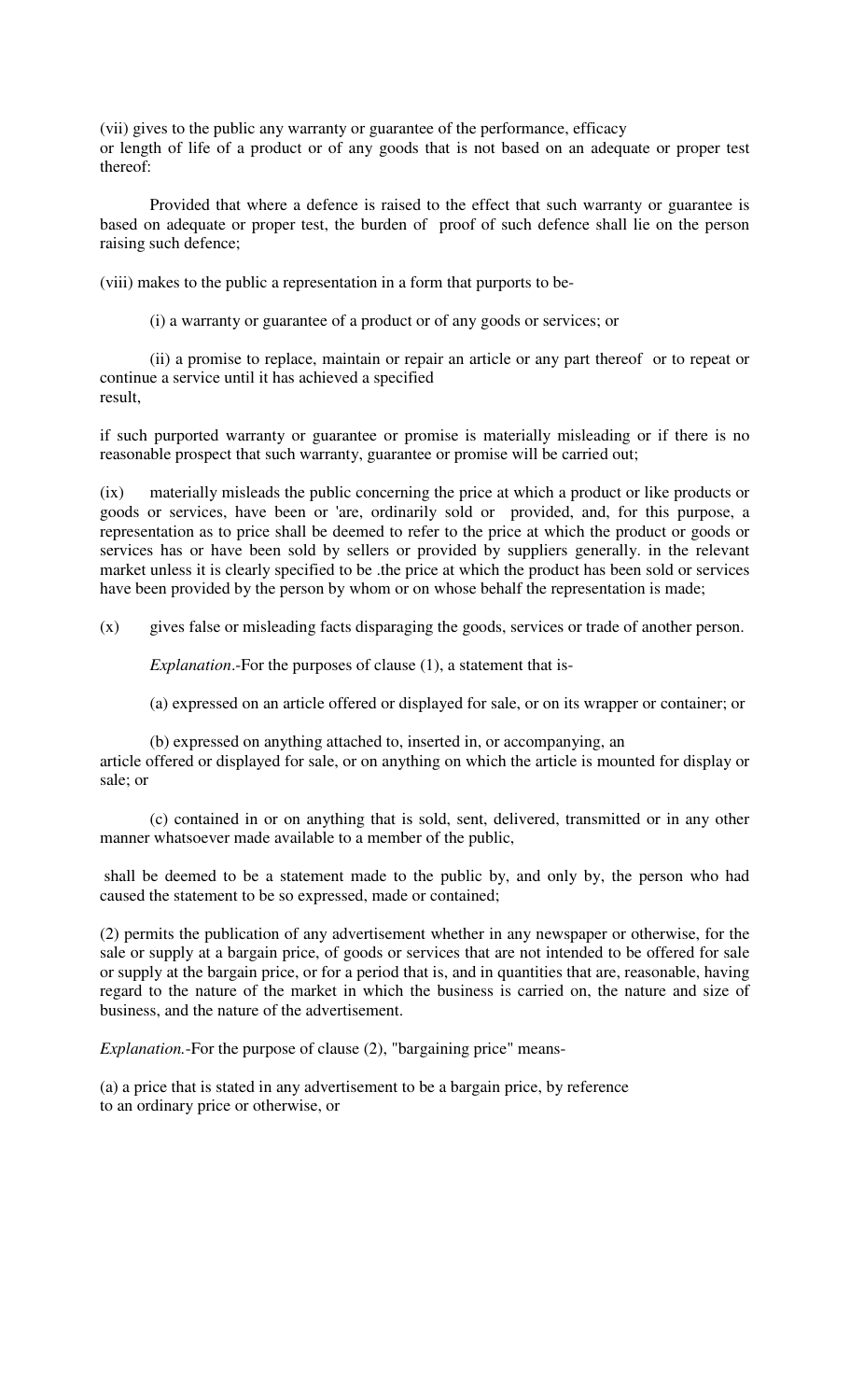- (b) a price that a person who reads, hears or sees the advertisement, would reasonably understand to be a bargain price having regard to the prices at which the product advertised or like products are ordinarily sold;
- (3) permits-
	- (a) the offering of gifts, prizes or other items with the intention of not providing them as offered or creating impression that something is being given or offered free of charge when it is fully or partly covered by the amount charged ,in the transaction as a whole;

the conduct of any contest, lottery, game of chance or skill, for the purpose of promoting, directly or indirectly, the sale, use or supply of any product or any business interest;

(3A) withholding from the participants of any scheme offering gifts, prices or other items free of charge on its closure the information about final results of the scheme.

Explanation : for the purpose of this sub clause, the participants of a scheme shall be deemed to have been informed of the final results of the scheme where such results are within a reasonable time published, prominently in the same newspaper in which the scheme was originally advertised;)

(4) permits the sale or supply of goods intended to be used, or are of a kind likely to be used, by consumers, knowing or having reason to believe that the goods do not comply with the standards prescribed by competent authority relating to performance, composition, contents, design, constructions, finishing or packaging as are necessary to prevent or reduce the risk of injury to the person using the goods;

(5) permits the hoarding or destruction of goods, or refuses to sell the goods or to make them available for sale or to provide any service, if such hoarding or destruction or refusal raises or tends to raise or is intended to raise, the cost of those or other similar goods or services.]

(6) Manufacture of spurious goods or offering such goods for sale or adopting deceptive practices in the provision of services;)

(2) Any reference in this Act to any other Act or provision thereof which is not in force in any area to which this Act applies shall be construed to have a reference to the corresponding Act or provision thereof in force in such area.

### **COMMENTS**

(i) Persons buying goods either for re-sale or for use in large scale profit making activity will not be `consumers' entitled to protection under the Act; Raj Kumar v. S.C. Verma, 2001 (1) CPR 437

(ii) The government servants and the staff of the Accountant General Office of the Comptroller and Auditor General maintains the records of provident fund of government servants, issue slips of deposits of fund and on retirement final payments are made to the subscribers. The government servants and the staff of the Accountant General in discharging their duties does not render any service for consideration, nor hiring of any service is involved hence, maintenance of General Provident Fund Accounts does not fall within the meaning of `service'; Hari Vallabh Vijay v. Administration Officer, 2001 (1) CPR 529.

(iii) When the National Commission as a matter of fact, recorded the findings as to the discharge of the liability of the carrier, the Supreme Court did not interfere on the issue; Saddler Shoes Pvt. Ltd. v. Air India, (2001) 8 SCC 390

(iv) The insurance company is not a consumer. Hence the consumer complaint by insurance company is not maintainable; Savani Road Lines v. Sundaram Textiles Ltd., AIR 2001 SC 2630

(v) The repudiation of the claim by the Insurance Company on the ground that the driver was not holding a valid driving license at the time of the accident could not be termed as deficiency in service or negligence on the part of the Insurance Company within the meaning of section 2 (g) of the Act; New India Assurance Co. Ltd. v. Smt. Pushpa YashwantGhatge, I996NCJ 195.

(vi) Medical services are covered under the definition of "service". Service includes rendering of consultation, diagnosis and treatment, both medical and surgical; Indian Medical Association v. VP. Shantha, 1995 SCALE 273.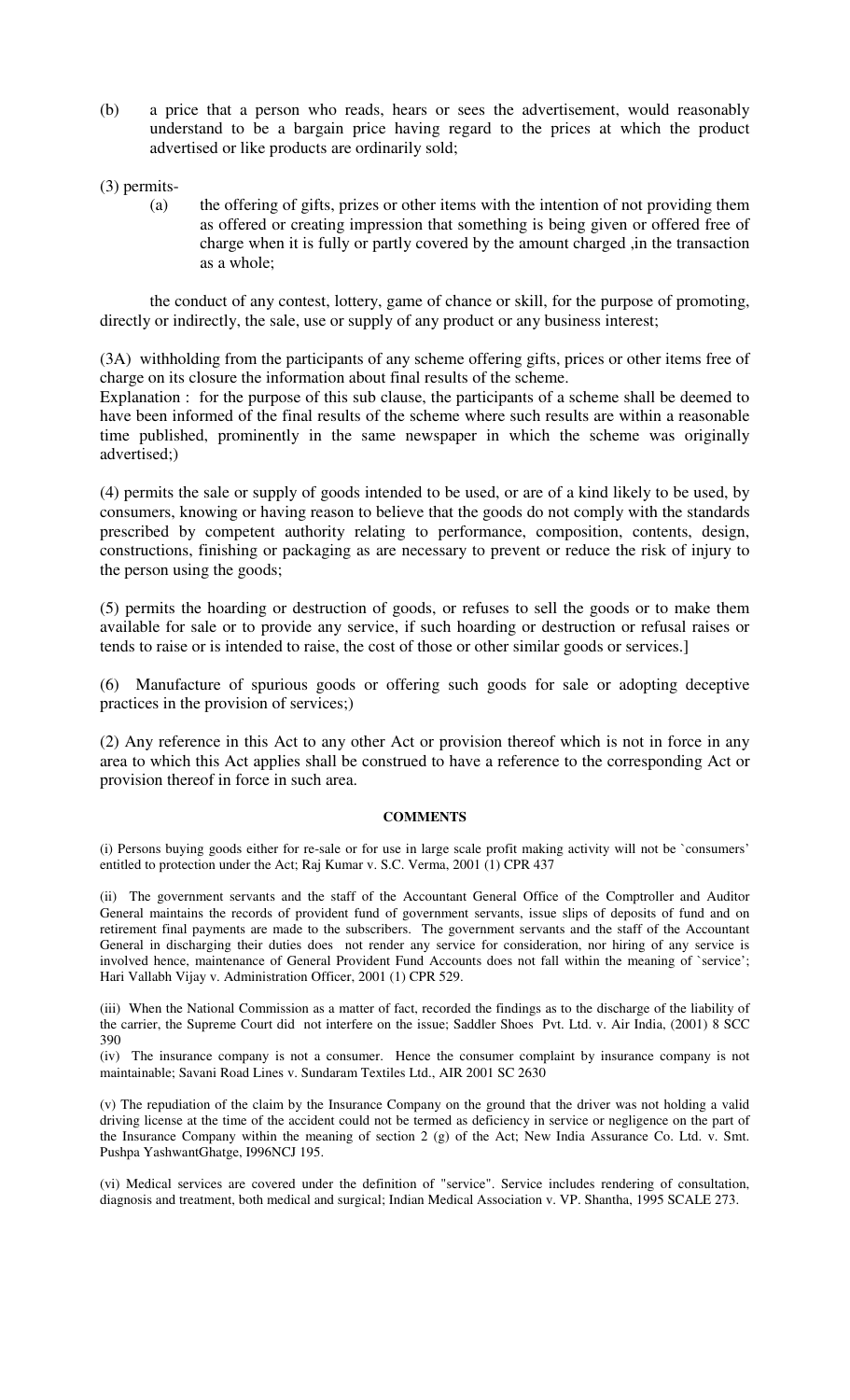(vii) "Contract of personal service" has to be distinguished from a "contract for personal service". In the absence of relationship of master and servant between the patient and the medical practitioner, the service rendered by a medical practitioner to the patient cannot be regarded as service rendered under a contract of personal service. It is "contract for personal services". Wherever, there is relationship like that of master and servant it is a "contract of personal service" and is excluded from the purview of the Act; Indian Medical Association v. VP. Shantha, 1995 SCALE 273.

(viii)A licensee to run a phone is not a consumer; TechnocombineAssociatesv. Union of India, I (1994) CPJ 481: 1994 (I) CPR 298.

(ix) A lottery ticket holder is not "consumer" within the ambit of the definition of "consumer" under the Act; Jagdish Chand v. Director, Sikkim State Lottery, 1994 (I) CPR213.

(x) Applicant who merely applies for allotment of shares is not a consumer; HG Bhatia v. ABC Computers Pvt. Ltd., 1994 (I) CPR 316.

(xi) The beneficial consumer jurisdiction cannot be extended to lotteries and wagering transactions or consequential rights flowing from void contracts; Jagdish Chandv. Director, Sikkim State Lotteries, 1994 (I) CPR 213. ,.

(xii) If somebody does not perform his part of the contract, it amount/! to deficiency in service; Smt. Ramala Roy v. Rabindra Nath Sen, 1994 (I) CPR 66.

(xiii) The agreement for hypothecation does not create the ownership right, and as such no complaint can be maintained for deficiency in service; Jayantial Keshavlal Chauhan v. The National Insurance Co. Ltd., 1994 (I) CPR 390.

 (xiv) Undue delay in declaration of examination result is obviously deficiency in service; Secretary,Board of School Education, Haryana v. Mukesh Chand, 1994 (I) CPR 269.

(xv) The student is a consumer of service of educational institute; Sushant Yuvaraj Rode v; Shri Ramdeobaba Engineering College, 1993 (III) CPR 624.

(xvi) A person who receives medical treatment in a Government hospital is not a consumer under the Act; Consumer Unity & Trust Society v. State of Rajasthan, (1991) I CPR 241. However, the State Commission of Orissa held that a patient is a Consumer being the beneficiary of services in as much as the State Government is paying the consideration amount in the form of salary to the doctors aI)d hospital staff; Smt. Sukanti Behera v. Dr. Sashi Bhusan Rath, II (1993) CPJ 633.

3. Act not in derogation of any other law.- The provisions of this Act shall be in addition to and not in derogation of the provisions of any other law for the time being in force;

#### **COMMENTS**

(i) The remedy provided under the Act is in addition to the provisions of any other law for the time being in force. The provisions of this Act give the consumer an additional remedy besides those that may be available under other existing laws; The Consumer & Citizens Forum v. Karnataka Power Corporation, 1994 (I) CPR 130.

(ii) When a case is pending in a court in which full evidence is to be recorded the Forums constituted under the Consumer Protection Act, 1986 should not entertain the complaint with respect to the same cause of action; Hanuman Prasad v. The New India Assurance Co. Ltd., I (1994) CPJ I (NC).

(iii) It is nowhere laid down that whenever the examination and cross-examination is involved, the proper forum for adjudication of the dispute is only Civil Court; S.K. Lakhotia v. National Insurance Co. Ltd., 1994 (I) CPR 43.

(iv)It is authoritatively settled that the arbitration clause is not a bar to the entertainment of the complaint by the Redressal Agency constituted under the Act, even if the arbitration provision has been laid down in a statute; Ram Nath v. Improvement Trust, Bathinda, 1994 (I) CPR 357.

### *CHAPTER II*  **CONSUMER PROTECTION COUNCILS**

**4. The Central Consumer Protection Council**. – (l) The Central Government shall, by notification, establish with effect from such date as it may specify in such notification, a Council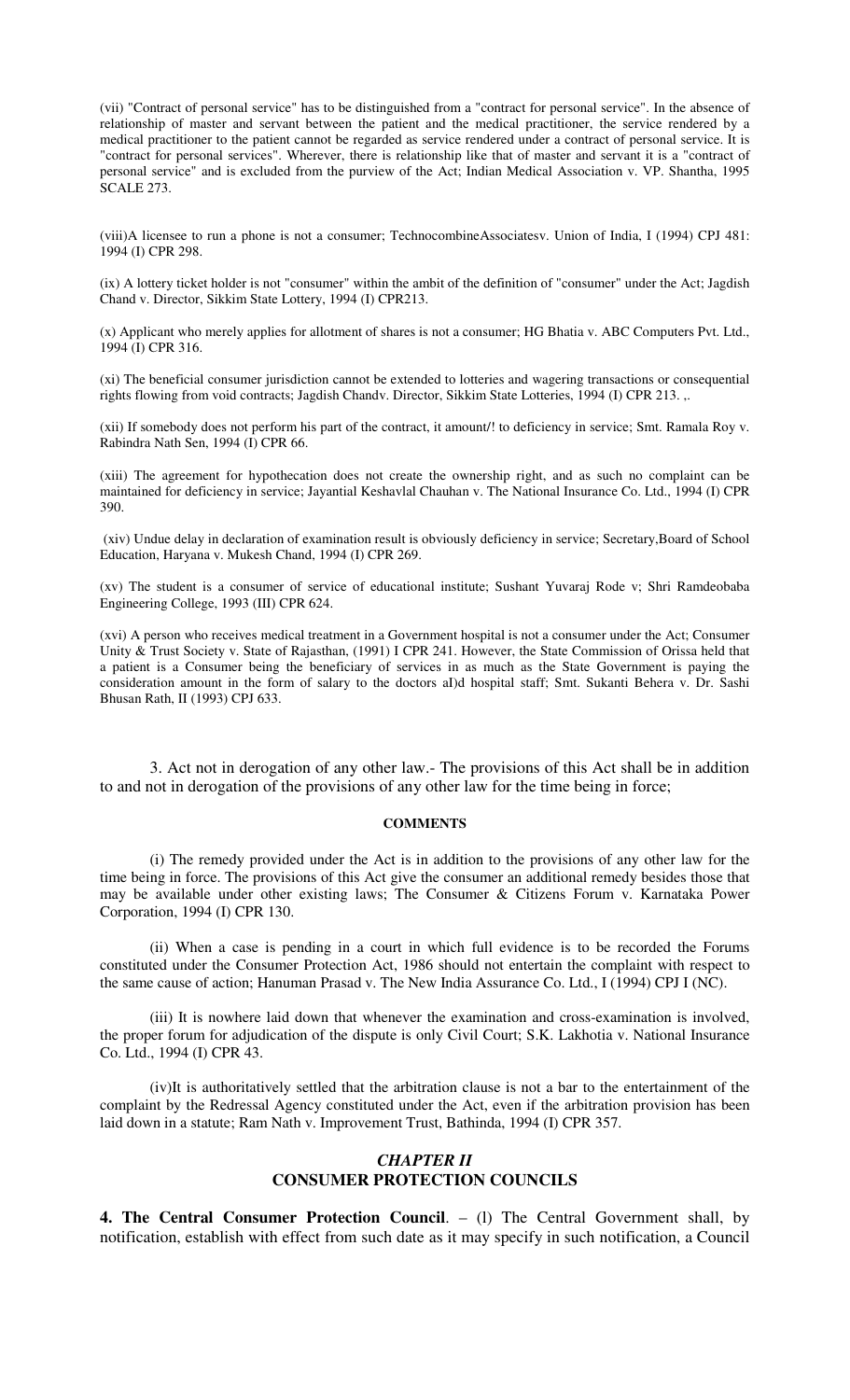to be known as the Central Consumer Protection Council (hereinafter referred to as the Central Council).

(2) The Central Council shall consist of the following members, namely:-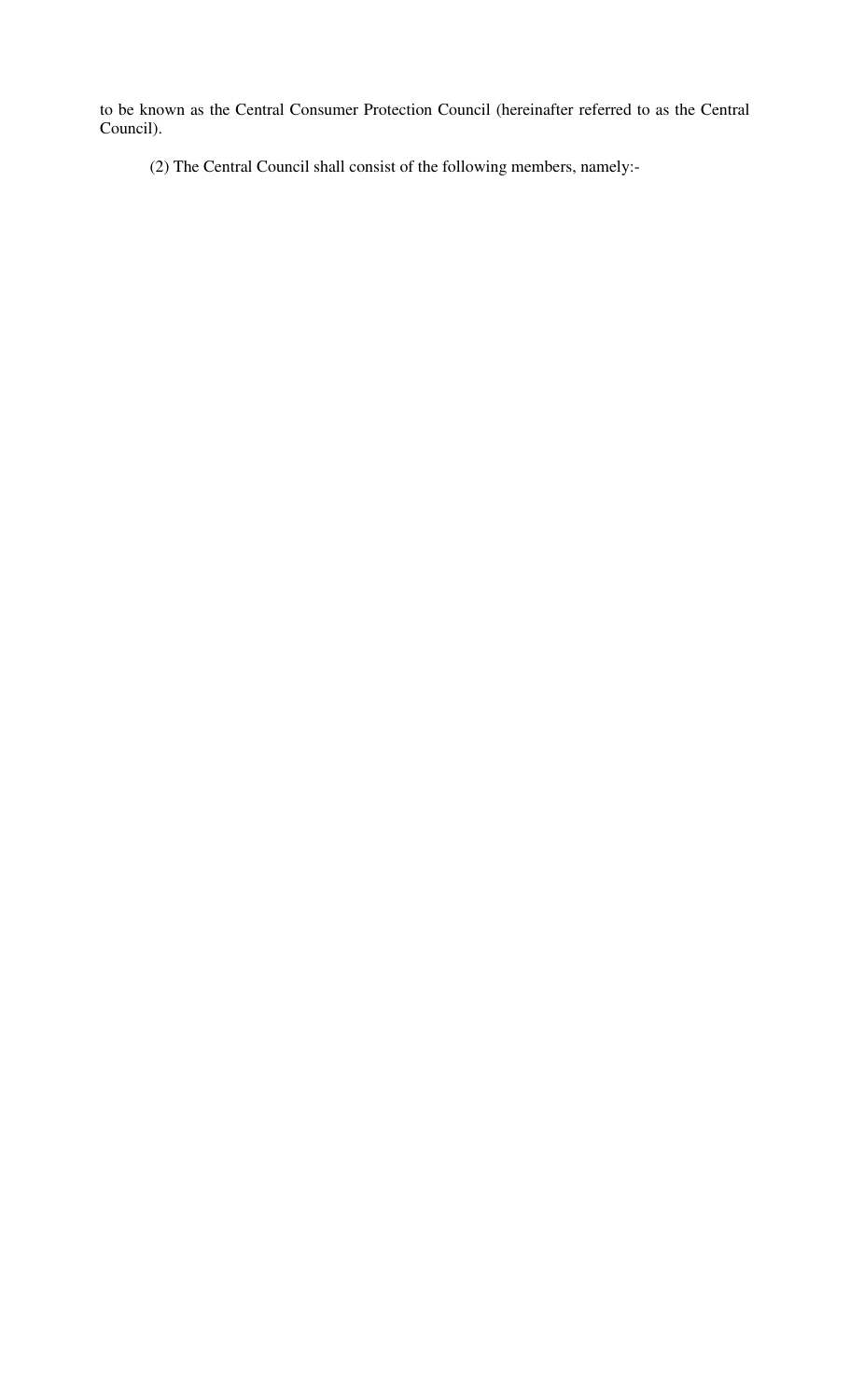(a) the Minister in charge of the  $\frac{1}{2}$  [consumer affairs] in the Central Government, who shall be its Chairman, and

(b) such number of other official or non-official members representing such interests as may be prescribed.

**5. Procedure for meetings of the Central Council.-(I)** The Central Council shall meet as and when necessary, but 2[at least one meeting] of the Council shall be held every year.

(2) The Central Council shall meet at such time and place as the Chairman may think fit and shall observe such procedure in regard to the transaction of its business as may be prescribed.

**6. Objects of the Central Council**.- The objects of the Central Council shall be to promote and protect the rights of the consumers such as,-

- (a) the right to be protected against the marketing of goods 3[and services] which are hazardous to life and property;
- (b) the right to be informed about the quality, quantity, potency, purity, standard and price of goods3[ or services, as the case may be] so as to protect the consumer against, unfair trade practices;
- (c) the right to be 'assured, wherever possible, access to a variety of goods 3[and services] at competitive prices;
- (d) the right to be heard and to be assured that consumer's interests will receive due consideration at appropriate Fora;
- (e) the right to seek redressal against unfair trade practices 3[or restrictive trade practices] or unscrupulous exploitation of consumers; and
- (f) the right to consumer education.

**7. The State Consumer Protection Councils**.-(l) The State Government shall, by notification, establish with effect from such date as it may specify in such notification, a Council to be known as the Consumer Protection Council for………… (hereinafterreferred to as the State Council).

 ${}^{4}$ [(2)The State Council shall consist of the following members, namely :

- (a) the Minister incharge of consumer affairs in the State Government who shall be its Chairman;
- (b) such number of other official or non-official members representing such interests as may 'be prescribed by the State Government.
- (c) such number of other official or non-official members, not exceeding ten, as may be nominated by the Central Government.)

(3) The State Council shall meet as and when necessary but not less than two meetings shall be held every year.

\_\_\_\_\_\_\_\_\_\_\_\_\_\_\_\_\_\_\_\_\_

<sup>1.</sup> Subs. by Act 50 of 1993, sec. 3 (w.e.f. 18-6-1993).

<sup>2.</sup> Subs. by Act 50 of 1993, sec. 4 (w.e.f. 18-6-1993).

<sup>3.</sup> Ins. by Act 50 of 1993, sec. 5 (w.e.f. 18-6-1993).

<sup>4.</sup> Subs. by Act 50 of 1993, sec. 6 (w.e.f. 18-6-1993).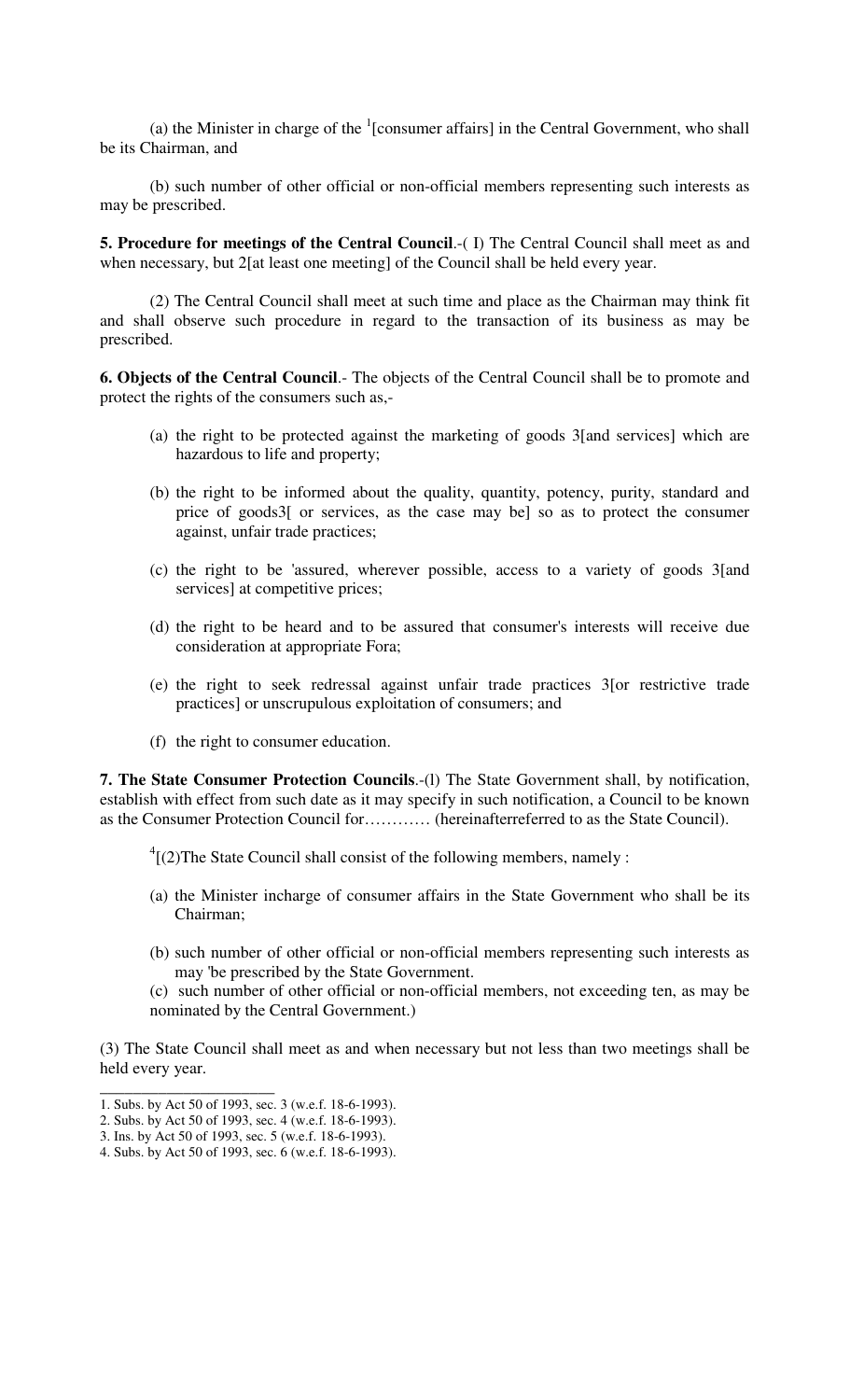(4) The State Council shall meet at such time and place as the Chairman think fit and shall observe such procedure in regard to the transaction of its business as may be prescribed by the State Government.]

**8. Objects of the State Council.**- The objects of every State Council shall be to promote and protect within the State the rights of the consumers laid down in clauses (a) to (f) of section 6.

8A. The District Consumer Protection Council - (1) The State Government shall establish for every district, by notification, a council to be known as the District Consumer Protection Council with effect from such date as it may specify in such notification.

(2) The District Consumer Protection Council (hereinafter referred to as the District Council) shall consist of the following members, namely –

 (a) the Collector of the district (by whatever name called), who shall be its Chairman; and

 (b) such number of other official and non-official members representing such interests as may be prescribed by the State Government.

(3) The District Council shall meet as and when necessary but not less than two meetings shall be held every year.

(4) The District Council shall meet as such time and place within the district as the Chairman may think fit and shall observe such procedure in regard to the transaction of its business as may be prescribed by the State Government.)

8.B. Objects of the District Council - The objects of every District Council shall be to promote and protect within the district the rights of the consumers laid down in clauses (a) t (f) of section 6.)

### *CHAPTER III*  **CONSUMER DISPUTES REDRESSAL AGENCIES**

**9. Establishment of Consumer Disputes Redressal Agencies**.- There shall be established for the purposes of this Act, the following agencies, namely:-

(a) a Consumer Disputes Redressal Forum to be known as the "District Forum" established by the State Government 1[\* \* \*] in each district of the State by notification:

<sup>2</sup>[Provided that the State Government may, if it deems fit, establish more than one District Forum in a district;]

- (b) a Consumer Disputes Redressal Commission to be known as the "State Commission" established by the State Government 3[\* \* \*] in the State by notification; and
- (c) a National Consumer Disputes Redressal Commission established by the Central Government by notification.

### **COMMENTS**

(i) One or more consumers can file complaint; Chief General Manager, Calcutta Telephones v. International Packers & Movers, I (1994) CPJ 132: 1994 (I) CPR 252.

(ii) When no objection was taken to the territorial jurisdiction of District Forum by filling written version, the objection cannot be entertained in appeal raised orally; Essen Computers Ltd. v. Tagore Gracias, 1992 (II) CPR 556.

(iii) If a redressal forum has no jurisdiction, it cannot entertain the complaint on merits; Solvochen Intermediates Pvt. Ltd. v. Boilertech Engineers Pvt. Ltd., 1992 (II) CPR 322.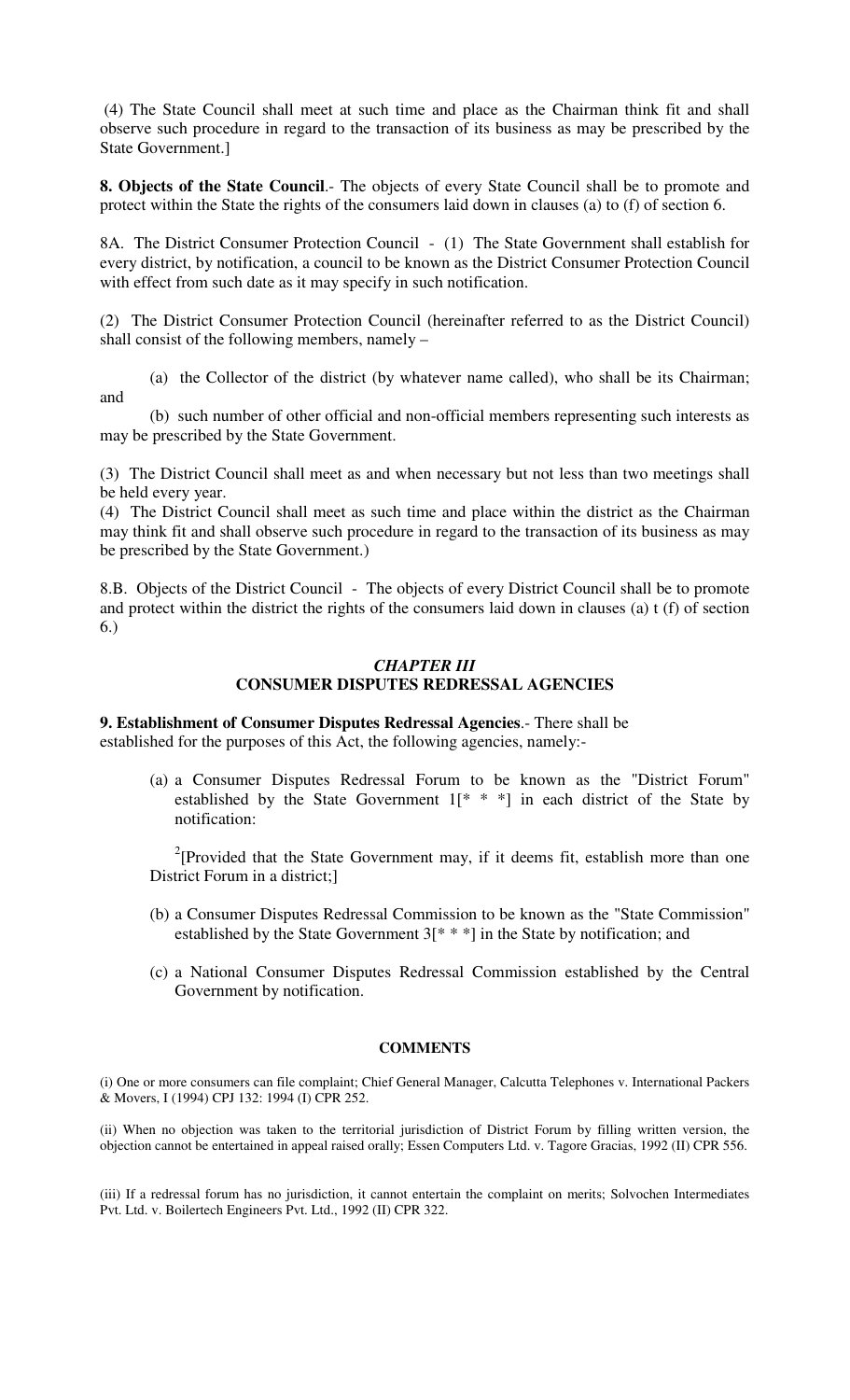## **10. Composition of the District Forum.** <sup>4</sup>[(I) Each District Forum shall consist of,-

- (a) a person who is, or has been, or is qualified to be a District Judge, who shall be its President;
- (b) two other members, one of whom shall be a woman, who shall have the following qualifications, namely :-
	- (i) be not less than thirty-five years of age,
	- (ii) possess a bachelor's degree from a recognized university,
	- (iii) be persons of ability, integrity and standing, and have adequate problems relating
	- to economics, law, commerce, accountancy, industry public affairs or administration: Provided that a person shall be disqualified for appointment as a member, if he-

(a) has been convicted and sentenced to imprisonment for an offence which, in the opinion of the State Government, involves moral turpitude; or

- (b) is an undischarged insolvent; or
- (c) is of unsound mind and stands so declared by a competent court; or

(d) has been removed or dismissed from the service of the Government or a body corporate owned or controlled by the Government; or

(e) has, in the opinion of the state Government, such financial or other interest as is likely to affect prejudicially the discharge by him of his functions as a member; or (f) has such other disqualifications as may be prescribed by the State Government;)

\_\_\_\_\_\_\_\_\_\_\_\_\_\_\_\_ 1. Omitted by Act 50 of 1993, sec. 7 (w.e.f. 18-6-1993).

<sup>2.</sup> Ins. by Act 50 of 1993, sec. 7 (w.e.f. 18-6-1993).

<sup>3.</sup> Omitted by Act 50 of 1993, sec. 7 (w.e.f. 18-6-1993).

<sup>4.</sup> Subs. by Act 50 of 1993, sec. 8 (w.e.f. 18-6-1993).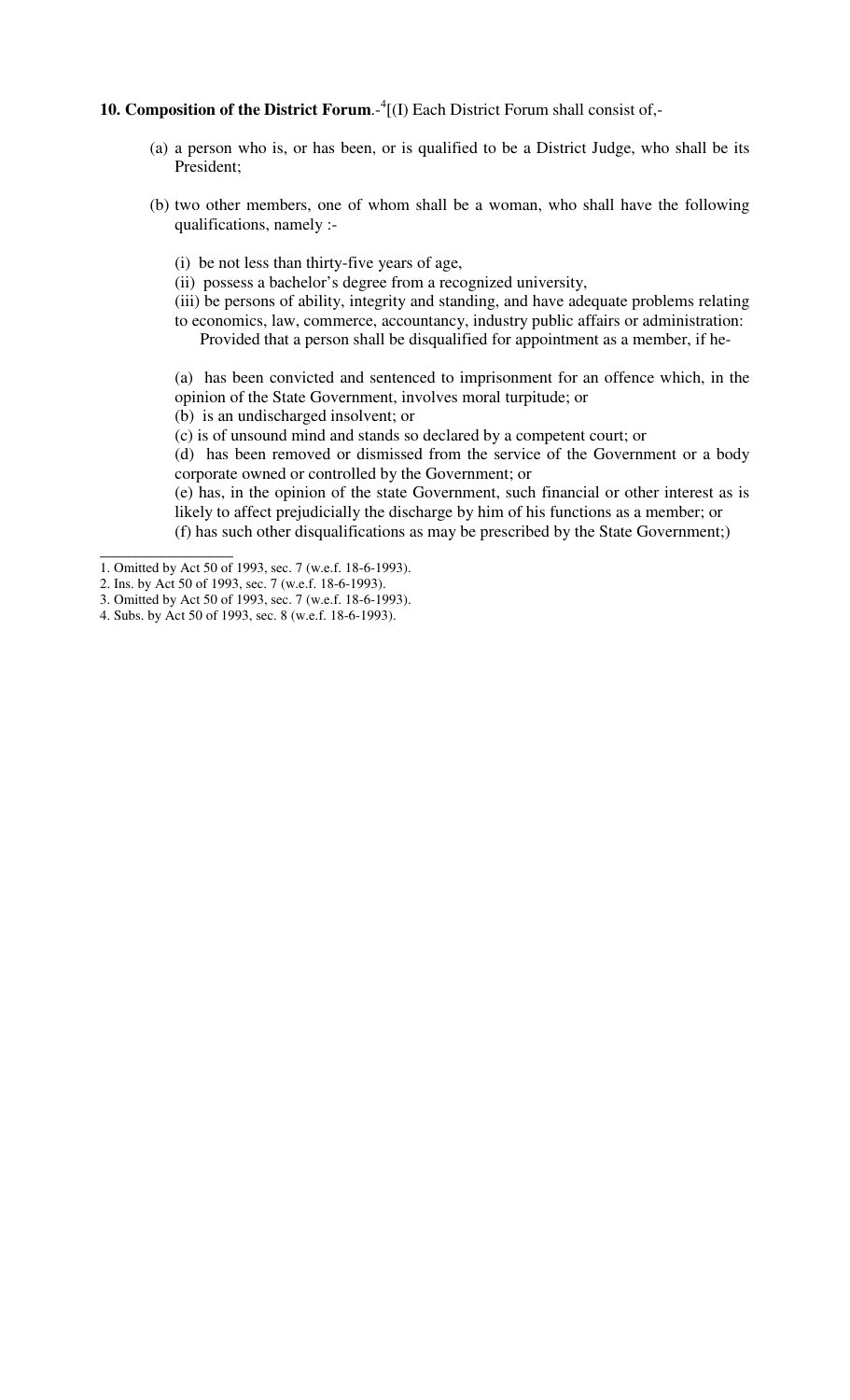$I[(IA)$  Every appointment under sub-section (I) shall be made by the State Government on the recommendation of a selection committee consisting of the following, namely :-

| (i) the President of the State Commission   | $\sim$         | Chairman. |
|---------------------------------------------|----------------|-----------|
| (ii) Secretary, Law Department of the State | $\blacksquare$ | Member.   |
| (iii) Secretary, incharge of the Department | $\sim$         | Member.   |
| dealing with consumer affairs in the State  |                |           |

Provided that where the President of the state Commission is, by reason of absence or otherwise, unable to act as Chairman of the Selection Committee, the State Government may refer the matter to the Chief Justice of the High Court for nominating a sitting Judge of that High Court to act as Chairman)

(2) Every member of the District Forum shall hold office for a term of five years or up to the age of 65 years, whichever is earlier.

Provided that a member shall be eligible for re-appointment for another term of five years or up to the age of sixty-five years, whichever is earlier, subject to the condition that he fulfils the qualifications and other conditions for appointment mentioned in clause (b) of sub-section (1) and such re-appointment is also made on the basis of the recommendation of the Selection Committee.

 Provided further that a member may resign his office in writing under his hand addressed to the State Government and on such resignation being accepted, his office shall become vacant and may be filled by appointment of a person possessing any of the qualifications mentioned in sub-section (1) in relation to the category of the member who is required t be appointed under the provision of sub-section (1A) in place of the person who has resigned:

 Provided also that a person appointed as the President or as a member, before the commencement of the Consumer Protection (Amendment) Act, 2002, shall continue to hold such office as President or member, as the case may be, till the completion of his term.

(3) The salary or honorarium and other allowances payable to, and the other terms and conditions of service of the members of the District Forum shall be such as may be prescribed by the State Government.

(Provided that the appointment of a member on whole-time basis shall be made by the state Government on the recommendation of the President of the State Commission taking into consideration such factors as may be prescribed including the work load of the District Forum).

### **COMMENTS**

 The pension received by the presidents of the District Consumer Forum in respect of their previous services as District Judges is subject to deduction from their salary as president of the Forum fixed under provisions of the Act; M.S. Chawla v. State of Punjab, AIR 2001 SC 1706.

**11. Jurisdiction of the District Forum.**--( I) Subject to the other provisions of this Act, the District Forum shall have jurisdiction to entertain complaints where the value of the goods or services and the compensation, if any, claimed  $2 \times 1$  does not exceed rupees twenty lakhs].

(2) A complaint shall be instituted in a District Forum within the local limits of whose jurisdiction,-

- (a) the opposite party or each of the opposite parties, where there are more than one, at the time of the institution of the complaint, actually and voluntarily resides or <sup>2</sup>[carries on business or has a branch office or] personally works for gain, or
- (b) any of the opposite parties, where there are more than one, at the time of the institution of the complaint, actually and voluntarily resides, or 2[carries on business or has a branch office], or personally works for gain, provided that in such case either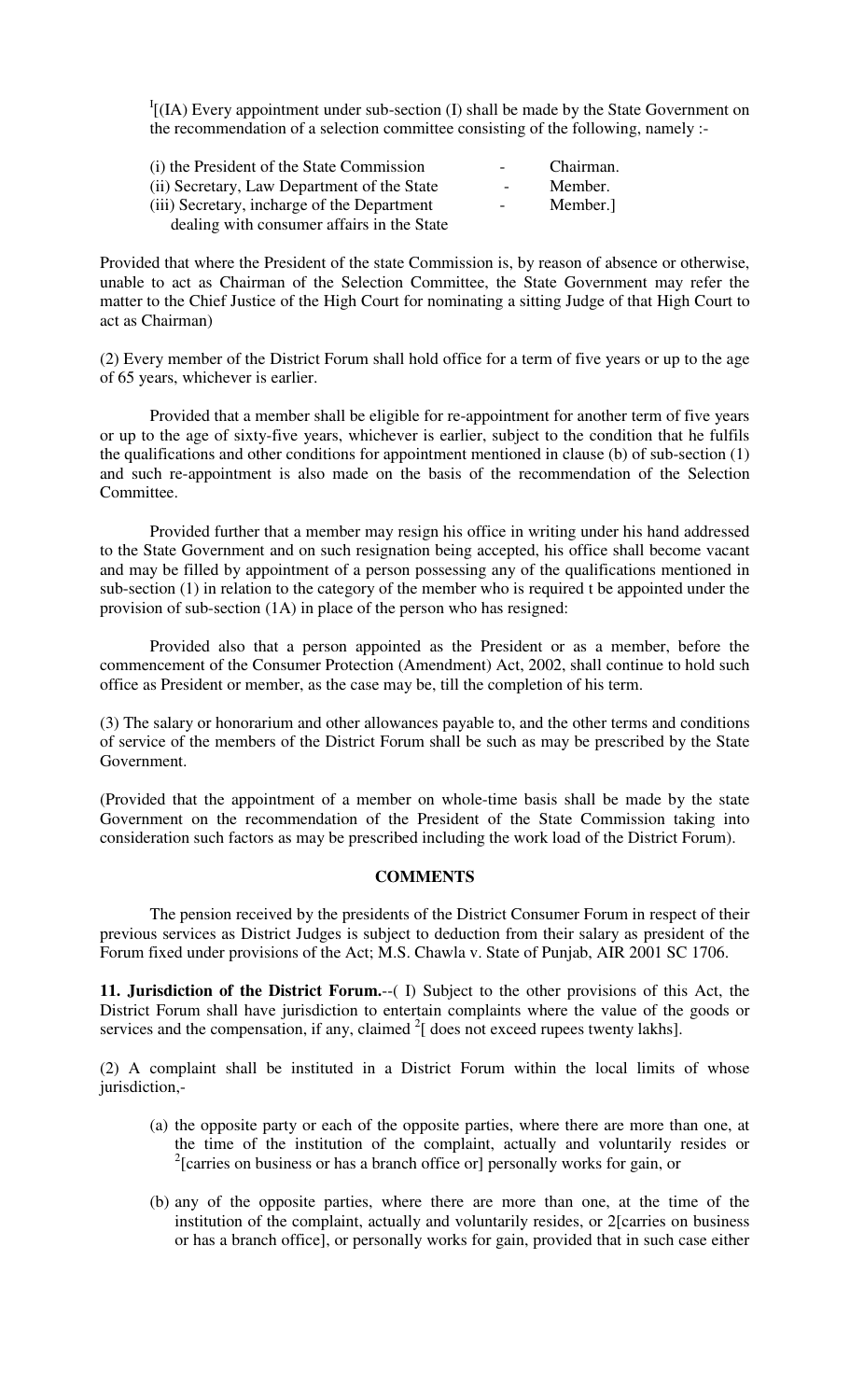the permission of the District Forum is given, or the opposite parties who do not reside, or 2[ carry on business or have a branch office], or personally work for gain, as the case may be, acquiesce in such institution; or

(c) the cause of action, wholly or in part, arises.

### **COMMENTS**

(i) Objection & regarding territorial jurisdiction should be taken at the earliest opportunity or the same deemed to have been waived; Kurukshetra University v. Vinay Prakash Verma, II (1993) CPJ647.

(ii) A petition of complaint can be filed against corporation carrying on business within the territory of District Forum or Commission even though its sole or principal office is situated outside state limits; Consumer Education and Research Society v. Canara Bank, (1991t I CPR 405.

1. Ins. by Act 50 of 1993, sec. 8 (w.e.f. 18-6-1993).

2. Subs. by Act 50 of 1993, sec. 9 (w.e.f. 18-6-1993).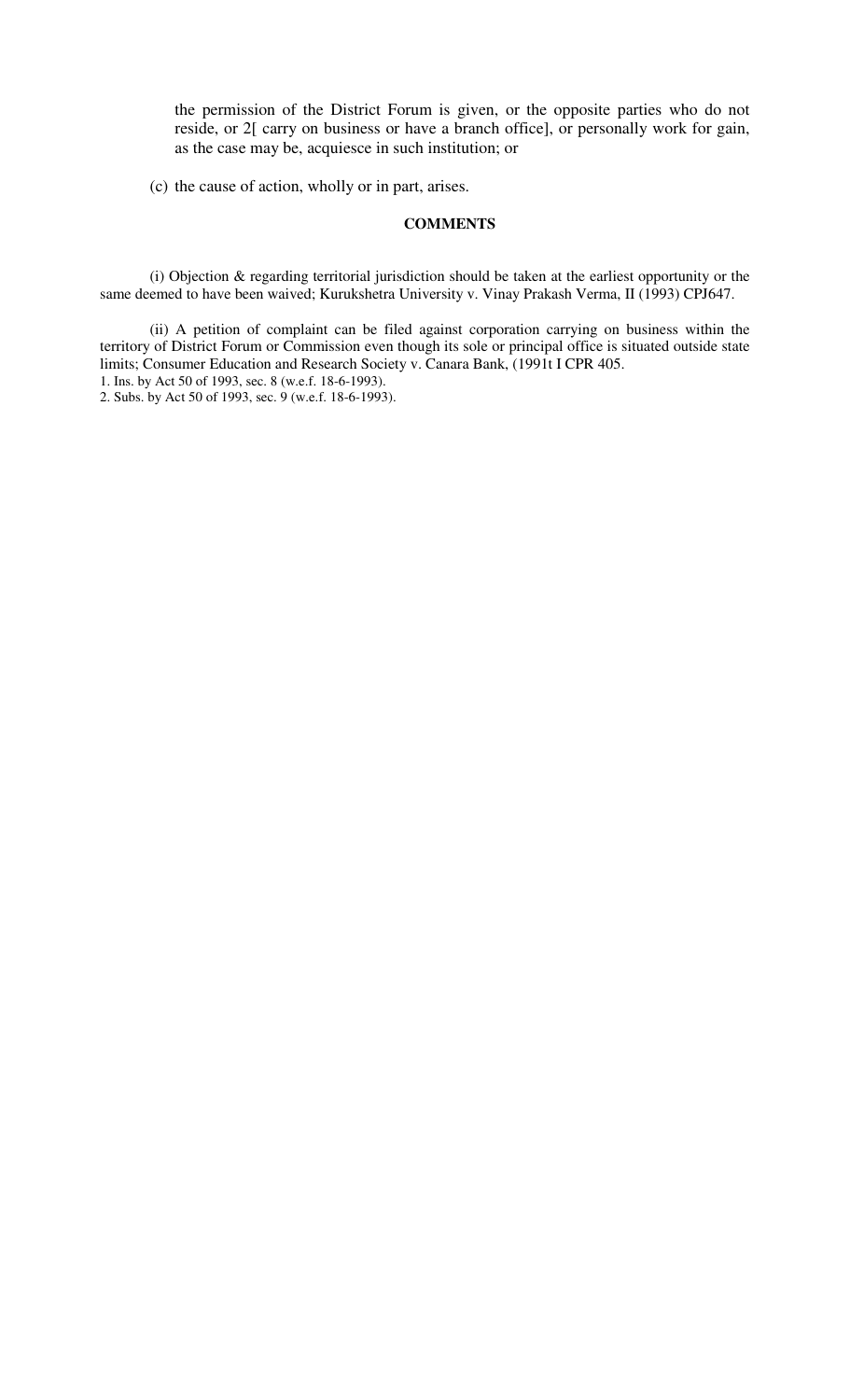<sup>1</sup>[12. Manner in which complaint shall be made.- (1) A complaint in relation to any goods sold or delivered or agreed to be sold or delivered or any service provided or agreed to be provided may be filed with a District Forum by-

- (a) the consumer to whom such goods are sold or delivered or agreed to be sold or delivered or such service provided or agreed to be provided;
- (b) any recognised consumer association whether the consumer to whom the goods sold or delivered or agreed to be sold or delivered or service provided or agreed to be provided is a member of such association or not;
- (c) one or more consumers, where there are numerous consumers having the same interest, with the permission of the District Forum, on behalf of, or for the benefit of, all consumers so interested; or
- (d) the Central or the State Government, as the case may be, either in its individual capacity or as a representative of interests of the consumers in general.
- (2) Every complaint filed under sub-section (1) shall be accompanied with such amount of fee and payable in such manner as may be prescribed.
- (3) On receipt of a complaint made under sub-section (1), the District Forum may, by order, allow the complaint to be proceeded with or rejected:

Provided that a complaint shall not be rejected under this sub-section unless an opportunity of being heard has been given to the complainant:

Provided further that the admissibility of the complaint shall ordinarily be decided within twenty-one days from the date on which the complaint was received.

(4) Where a complaint is allowed to be proceeded with under sub-section (3), the District Forum may proceed with the complaint in the manner provided under this Act:

Provided that where a complaint has been admitted by the District Forum, it shall not be transferred to any other court or tribunal or any authority set up by or under any other law for the time being in force.

*Explanation*.-For the purpose of this section, "recognised consumer association" means any voluntary consumer association registered under the Companies Act, 1956 (1 of 1956) or any other law for the time being in force.]

**13. Procedure on receipt of complaint.**-(1) The District Forum shall, on admission of a complaint, if it relates to any goods,-

- (a) refer a copy of the complaint to the opposite party mentioned in the complaint directing him to give his version of the case within a period of thirty days or such extended period not exceeding fifteen days as may be granted by the District Forum;
- (b) where the opposite party on receipt of a complaint referred to him under clause (a) denies or disputes the allegations contained in the complaint, or omits or fails to take any action to represent his case within the time given by the District Forum, the District Forum shall proceed to settle the consumer dispute in the manner specified in clauses (c) to (g);
- (c) where the complaint alleges a defect in the goods which cannot be determined without proper analysis or test of the goods, the District Forum shall obtain a sample of the goods from the complainant, seal it and authenticate it in the manner prescribed and refer the sample so sealed to the appropriate laboratory along with a direction that such laboratory make an analysis or test, whichever may be necessary, with a view to finding out whether such goods suffer from any defect alleged in the complaint or from any other defect and to report its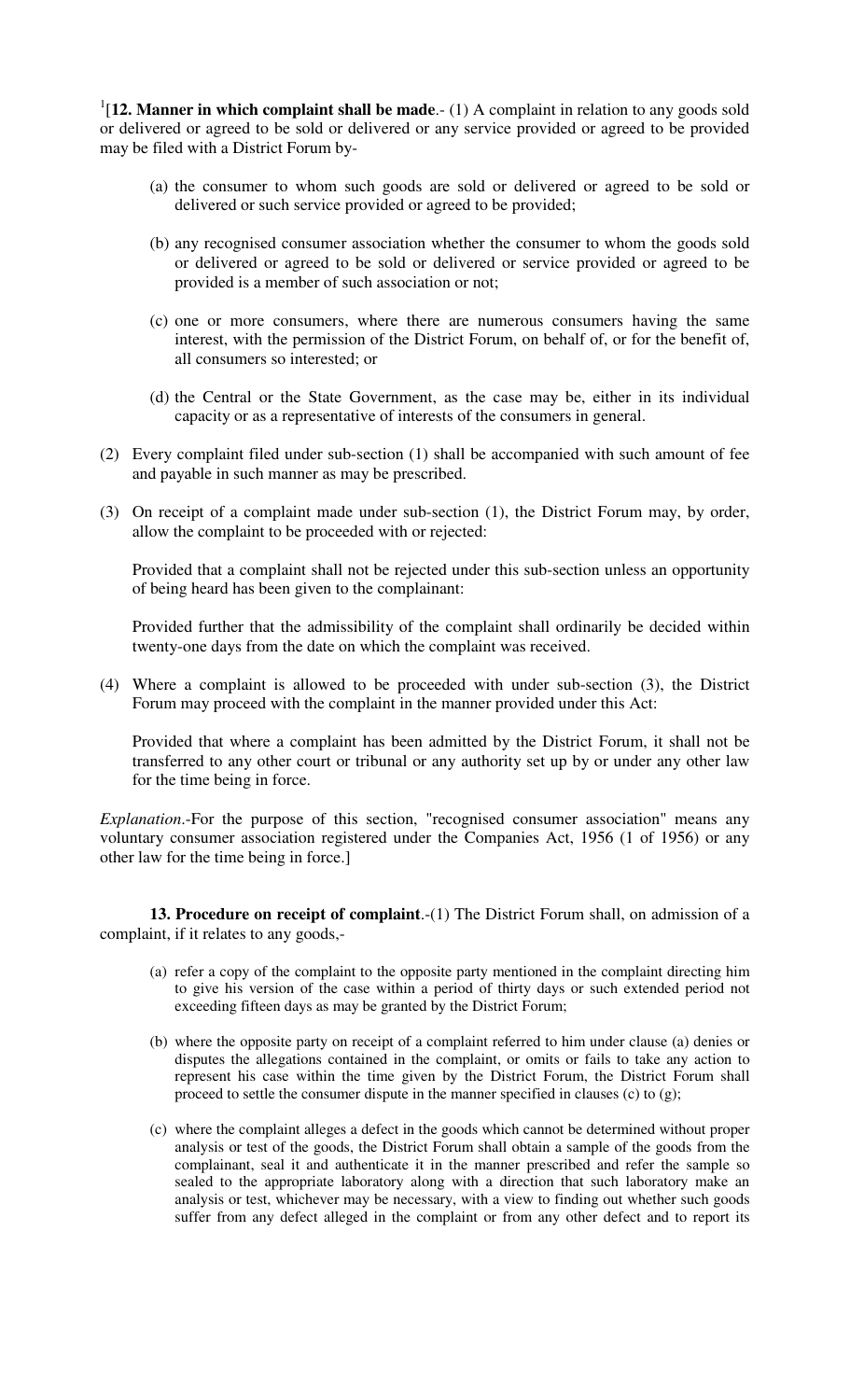findings thereon to the District Forum within a period of forty-five days of the receipt of the reference or within such extended period as may be granted by the District Forum;

(d) before any sample of the goods is referred to any appropriate laboratory under clause (c), the District Forum may require the complainant to deposit to the credit

\_\_\_\_\_\_\_\_\_\_\_\_\_\_\_\_\_\_\_\_\_\_

<sup>1.</sup> Subs. by Act 50 of 1993, sec. 10 (w.e.f. 18-6-1993)..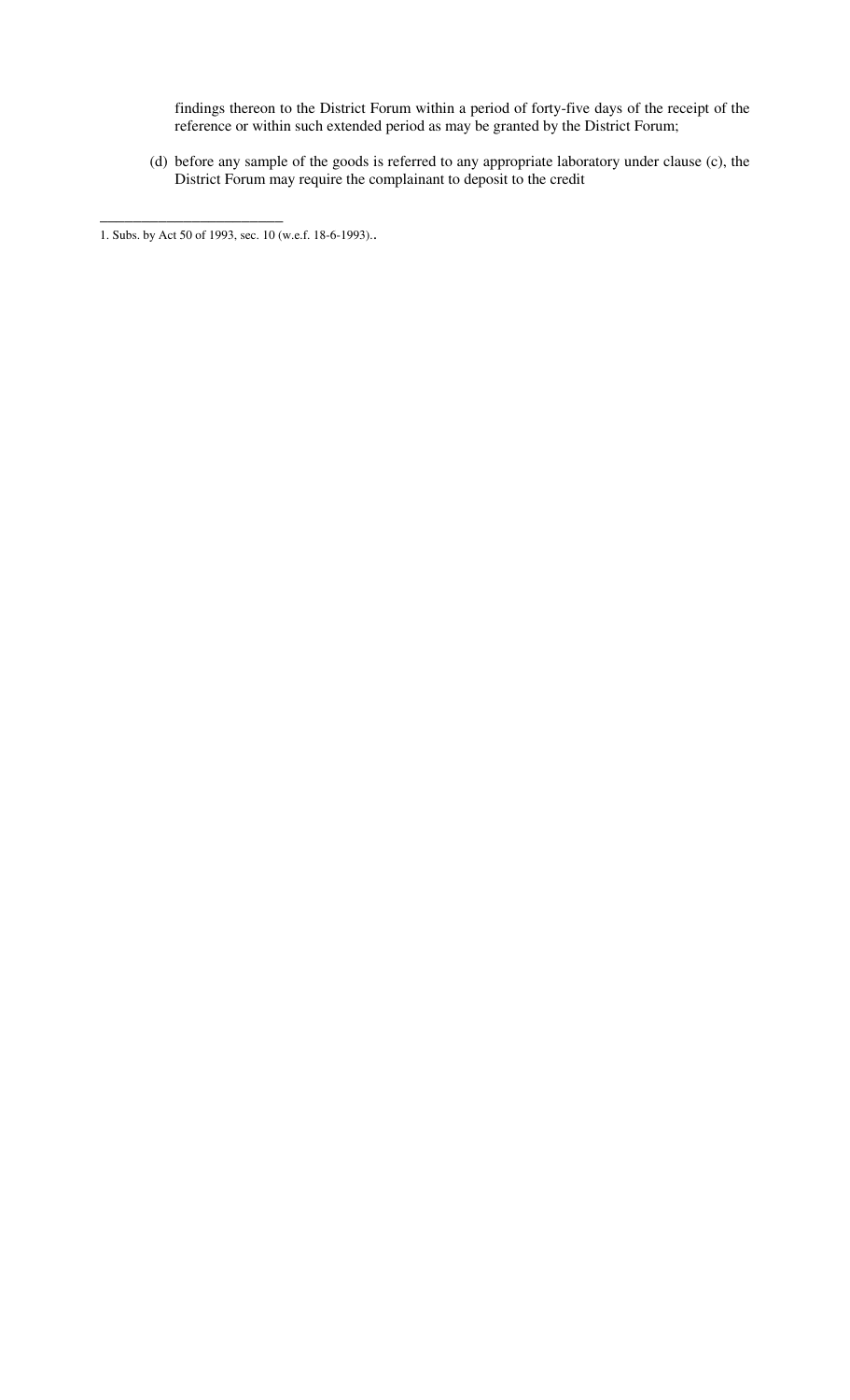of the Forum such fees as may be specified, for payment to the appropriate laboratory for carrying out the necessary analysis or test in relation to the goods in question;

- (e) the District Forum shall remit the amount deposited to its credit under clause (d) to the appropriate laboratory to enable it to carry out the analysis or test mentioned in clause (c) and on receipt of the report from the appropriate laboratory, the District Forum shall forward a copy of the report along with such remarks as the District Forum may feel appropriate to the opposite party;
- (f) if any of the parties disputes the correctness of the findings of the appropriate laboratory, or disputes the correctness of the methods of analysis or test adopted by the appropriate laboratory, the District Forum shall require the opposite party or the complainant to submit in writing his objections in regard to the report made by the appropriate laboratory;
- (g) the District Forum shall thereafter give a reasonable opportunity to the complainant as well as the opposite party of being heard as to the correctness or otherwise of the report made by the appropriate laboratory and also as to the objection made in relation thereto under clause (f) and issue an appropriate order under section 14.

(2) the District Forum shall, if the complaint received by it under section 12 relates to goods in respect of which the procedure specified in sub~section (1) cannot be followed, or if the complaint relates to any services,-

- (a) refer a copy of such complaint to the opposite party directing him to give his version of the case within a period of thirty days or such extended period not exceeding fifteen days as may be granted by the District Forum;
- (b) where the opposite party, on receipt of a copy of the complaint, referred to him under clause (a) denies or disputes the allegations contained in the complaint, or omits or fails to take any action to represent his case within the time given by the District Forum, the District Forum shall proceed to settle the consumer dispute,-
	- (j) on the basis of evidence brought to its notice by the complainant and the opposite party, where the opposite party denies or disputes the allegations contained in the complaint, or
	- (ii) (ex-parte on the basis of evidence) brought to its notice by the complainant where the opposite party omits or fails to take any action to represent his case within the time given by the Forum.
- (c) where the complainant fails to appear on the date of hearing before the District Forum, the District Forum may either dismiss the complaint for default or decide it on merits.)

(3) No proceedings complying with the procedure laid down in sub-sections (1) and (2) shall be called in question in any court on the ground that the principles of natural justice have not been complied with.

(3A) Every complaint shall be heard as expeditiously as possible and endeavour shall be made to decide the complaint within a period of three months from the date of receipt of notice by opposite party where the complaint does not require analysis or testing of commodities and within five months if it requires analysis or testing of commodities.

 Provided that no adjournment shall be ordinarily granted by the District Forum unless sufficient cause is shown and the reasons for grant of adjournment have been recorded in writing by the Forum:

 Provided further that the District Forum shall make such orders as to the costs occasioned by the adjournment as may be provided in the regulations made under this Act.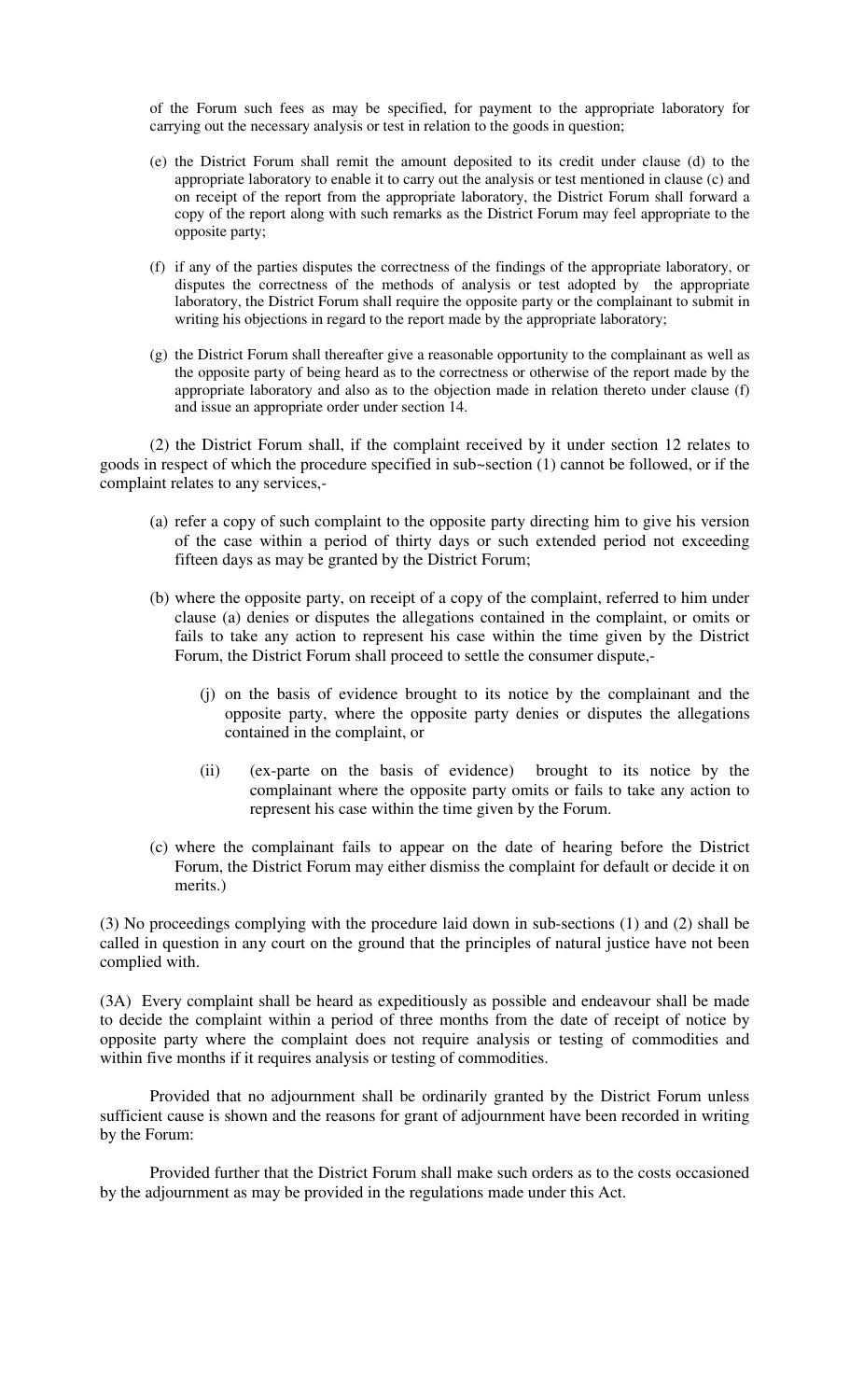Provided also that in the event of a complaint being disposed of after the period so specified this District Forum shall record in writing, the reasons for the same at the time of disposing of the said complaint.

(3B) Where during the pendency of any proceeding before the District Forum, it appears to it necessary, it may pass such interim order as is just and proper in the facts and circumstances of the case).

(4) For the purposes of this section, the District Forum shall have the same powers as are vested in a civil court under Code of Civil Procedure, 1908 while trying a suit in respect of the following matters, namely:-

- (i) the summoning and enforcing the attendance of any defendant or witness and examining the witness on oath,
- (ii) the discovery and production of any document or other material object producible as evidence,

- (iii) the reception of evidence on affidavits,
- (iv) the requisitioning of the report Qf the concerned analysis or test from the appropriate laboratory or from any other relevant source.
- (v) issuing of any commission for the examination of any witness, and
- (vi) any other matter which may be prescribed.

(5) Every proceeding before the District Forum shall be deemed to be a judicial proceeding within the meaning of sections 193 and 228 of the Indian Penal Code (45 of 1860), and the district Forum shall be deemed to be a civil court for the purposes of section'" 195, and Chapter XXVI of the Code of Criminal Procedure, 1973 (2 of 1974).

 $1(6)$  Where the complainant is a consumer referred to in sub-clause (iv) of clause (b) of sub-section (1) of section 2, the provisions of rule 8 of order I of the First Schedule to the Code of Civil Procedure, 1908 (5 of1908) shall apply subject to the modification that every reference therein to a suit or decree shall be construed as a reference to a complaint or the order of the District Forum thereon.]

(7) In the event of death of a complainant who is a consumer or of the opposite party against whom the complaint has been filed, the provisions of Order XXII of the First Scheduled to the Code of Civil Procedure, 1908 (5 of 1908) shall apply subject to the modification that every reference therein to the plaintiff and the defendant shall be construed as reference to a complainant or the opposite party, as case may be.)

### **COMMENTS**

(i) When the case is not a simple case of deficiency in service and involves determination of complex questions of facts and law, which cannot be satisfactorily determined by the redressal agency .in the time frame provided under the Rules, it would be better for the complainant to seek redressal of his grievances in a Civil Court, if so advised; Harbans & Co. v. State Bank of India; II (1994) CPJ 476: 1994 (1) CPR 381.

(ii) If "fraud" is alleged, it is desirable that the complainant should be directed to Civil Court as investigation about such fraud is required to be done; Jayantilal Keshavlal Chauhan v. The National Insurance Co. Ltd., 1994 (I) CPR 396.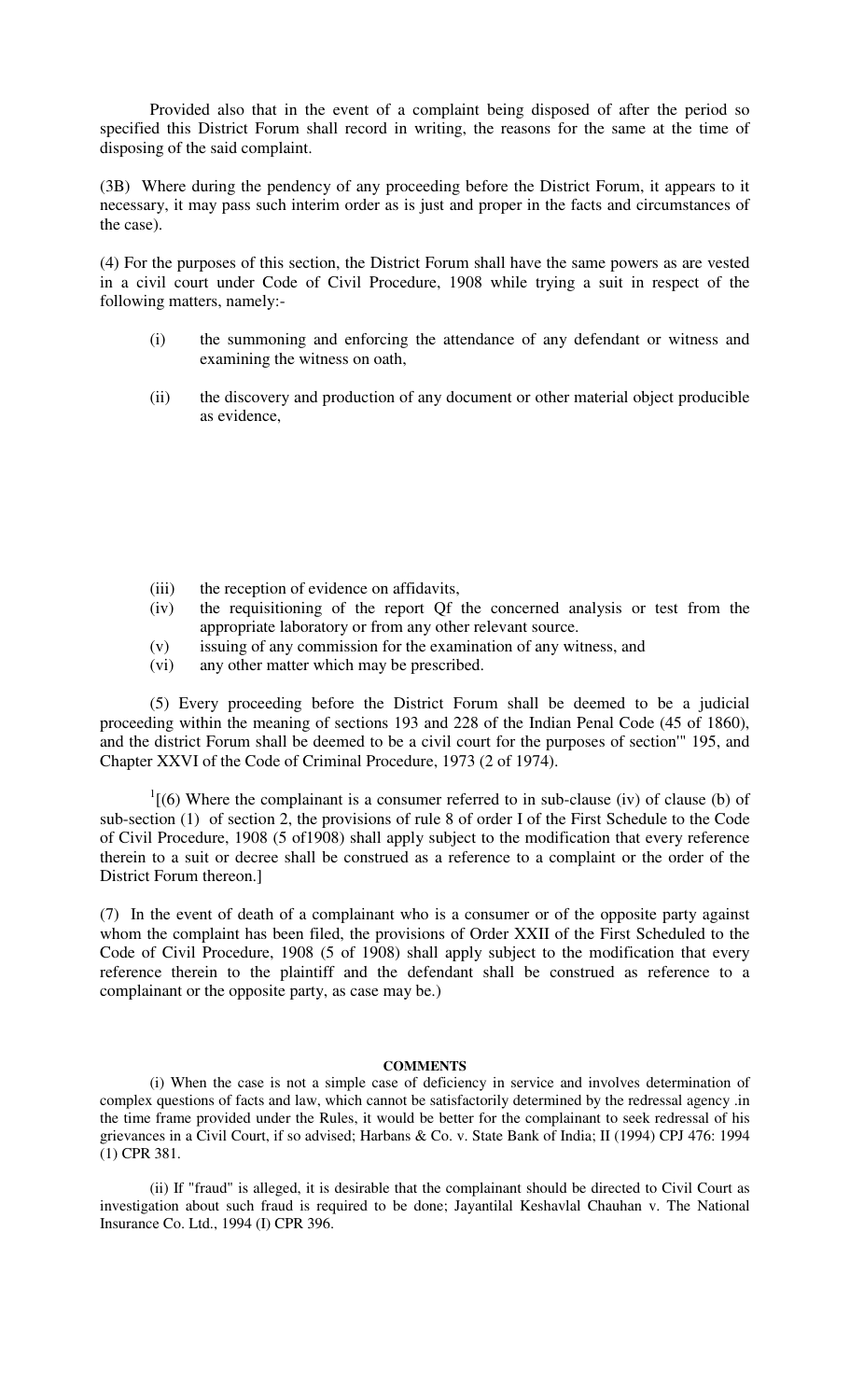(iii) A consumer knocking at the door of the redressal agencies under the Act for relief in a consumer dispute must do so with clean hands; Sagli Ram v. General Manager, United India Insurance Co. Ltd., II (1994) CPJ 444: 1994 (I) CPR 434.

**14. Finding of the District Forum.**-{l) If, after the proceeding conducted under section 13, the District Forum is satisfied that the goods complained against suffer from any of the defects specified in the complaint or that any of the allegations contained in the complaint about the services are proved, it shall issue an order to the opposite party directing him to 2[do] one or more of the following things, namely:- .

- (a) to remove the defect pointed but by the appropriate laboratory from the goods in question;
- (b) to replace the goods with new goods of similar description which shall be free from any defect;
- (c) to return to the complainant the price, or, as the case may be, the charges paid by the complainant;
- (d) to pay such amount as may be awarded by it as compensation to the consumer for any loss or injury suffered by the consumer due to the negligence of the opposite party;

(Provided that the District Forum shall have the power to grant punitive damages in such circumstances as it deems fit: )

\_\_\_\_\_\_\_\_\_\_\_\_\_\_\_\_\_\_\_\_\_\_

I. Ins. by Act 50 of 1993, sec. 11 (w.e.f.18-6-1993).

<sup>2.</sup> Sub. by Act 50 of 1993, sec. 12 (w.e.f: 18-6-1993). -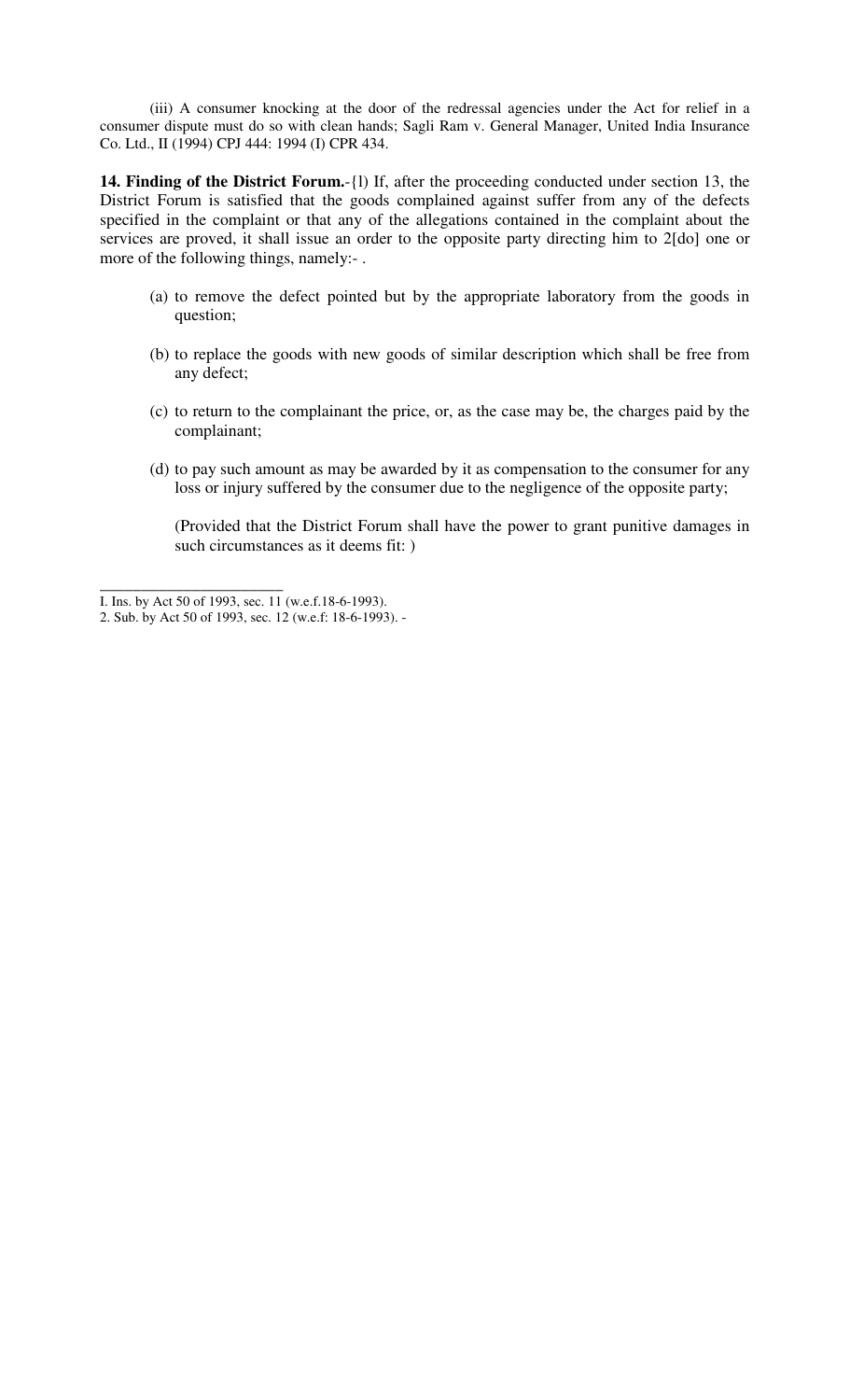$\frac{1}{1}$ [(e) to remove the defects in goods or deficiencies in the services in question;

(f) to discontinue the unfair trade practice or the restrictive trade practice or not to repeat them;

(g) not to offer the hazardous goods for sale;

(h) to withdraw the hazardous goods from being offered for sale;

 (ha) to cease manufacture of hazardous goods and to desist from offering services which are hazardous in nature;

 (hb) to pay such sum as may be determined by it, if it is of the opinion that loss or injury has been suffered by a large number of consumers who are not identifiable conveniently:

 Provided that the minimum amount of sum so payable shall not be less than five per cent of the value of such defective goods sold or services provided, as the case may be, to such consumers:

 Provided further that the amount so obtained shall be credited in favour of such person and utilized in such manner as may be prescribed;

 (hc) to issue corrective advertisement to neutralize the effect of misleading advertisement at the cost of the opposite party responsible for issuing such misleading advertisement;)

(i) to provide for adequate costs to parties.]

 $2^{2}$ [(2) Every proceeding referred to in sub-section (1) shall be conducted by the President of the District Forum and at least one member thereof sitting together:

Provided that where a member, for any reason, is unable to conduct a proceeding, till it is completed, the President and the other member shall continue the proceeding from the stage at which it was last heard by the previous member.)

(2A) Every order made by the District Forum under sub-section (l)shall be signed by its President and the member or members who conducted the proceeding:

Provided that where the proceeding is conducted by the President and one member and they differ on any point or points, they shall state the point or points on which they differ and refer the same to the other member for hearing on such point or points and the opinion of the majority shall be the order of the District Forum.]

(3) Subject to the foregoing provisions, the procedure relating to the conduct of the meetings of the District Forum, its sittings and other matters shall be such as may be prescribed by the State Government.

#### **COMMENTS**

(i) Compensation is to be given for loss or injury suffered by a consumer, due to negligence of the opposite party; S.K. Lakhotia v. National Insurance Co. Ltd., 1994 (I) CPR 43.

(ii) The party to be awarded compensation has not only to show deficiency in service but also the negligence of the other party and without the finding of negligence there cannot be any award; Director, Himachal Institute of Engineering & Technology v --Ani1\_KumarGupta, 1994 (I) CPR 182.

(iii) If a consumer sustained any loss or damage actually, he is entitled to compensation; Padmana Dash v. Divisional Rly. Manager, S.E. Rly., 1994 (I) CPR 77.

(iv) The Fora have no jurisdiction to pass interim order. The complaint was filed to restrain a public issue. It was also held that unsuccessful applicants, :who have not been allotted any shares can not prefer a complaint under the Act; Morgan Stanley v. Kartlk Das, II (1994) CPJ 7 (SC).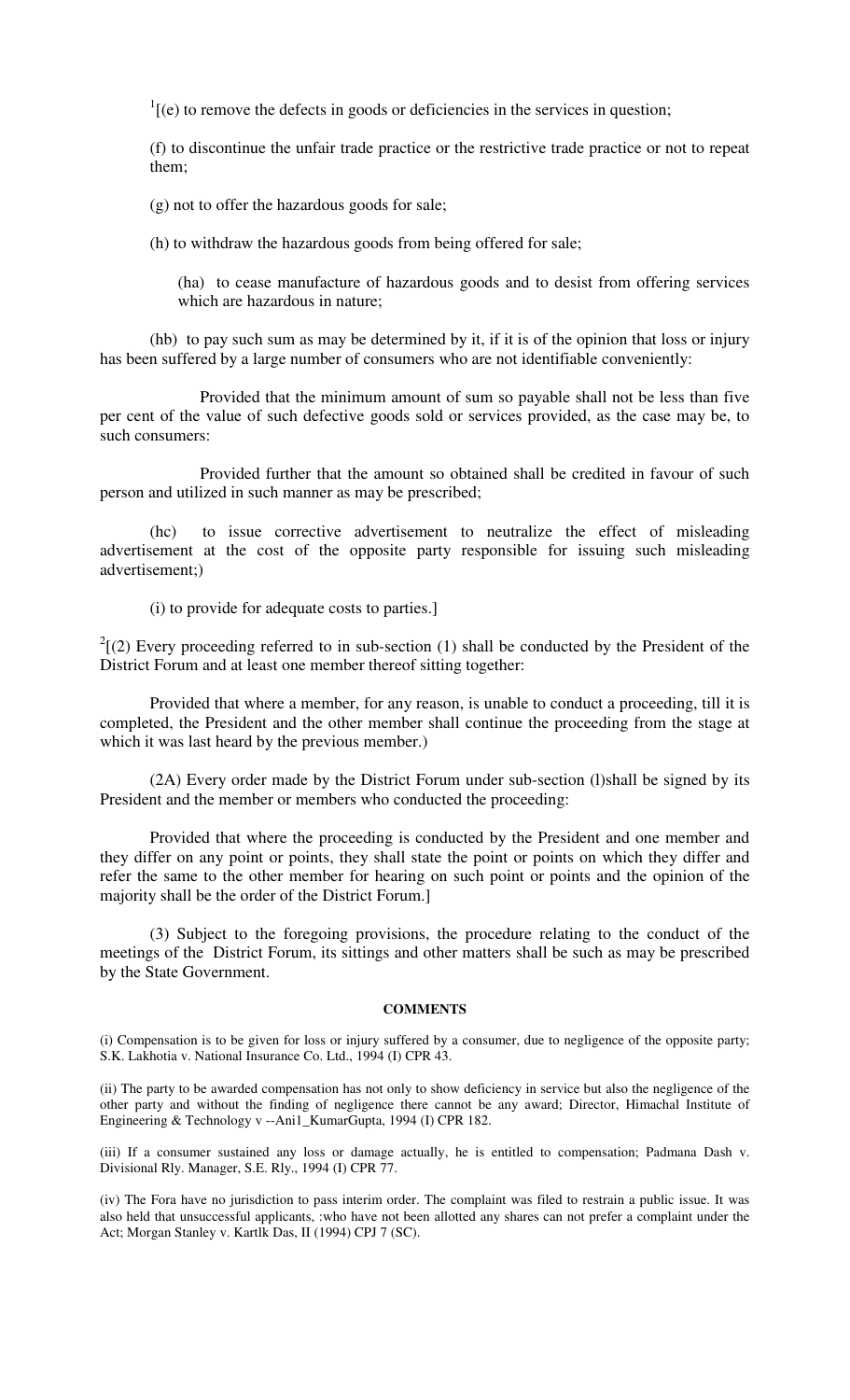$\overline{a}$ (v) Delay in delivery after booking of a car is no deficiency; Mis. Maruti Udyog Ltd, v. Mrs. Bhuvana Viswaiiathan, II (1993) CPJ 172 (NC).

(vi) Redressal forums have no jurisdiction in matters involving outright sale of immovable property at an auction; Allied (Garments) Exports Industries Pvt, Ltd. v. D.D.A., II (1992) CPJ 505 (NC).

(vii) Consumer Forums have no jurisdiction to pass interim orders; District Manager, Telephones v. Mis. Munilal Erij Mohan, 1(1993) CPJ 41 (NC).

\_\_\_\_\_\_\_\_\_\_\_\_\_\_\_\_\_\_\_\_\_\_\_\_\_\_\_\_\_\_

2. Subs. by Act 34 of 1991, Sec. 2 (w.e.f. 15-6-1991).

**15. Appeal.**-Any person aggrieved by an order made by the District Forum may prefer an appeal against such order to the State Commission within a period of thirty days from the date of the order, in such form and manner as may be prescribed:

Provided that the State commission may entertain an appeal after the expiry of the said period of thirty days If it is satisfied that there was sufficient cause for not filing it within that period.

 (Provided further that no appeal by a person, who is required to pay any amount in terms of an order of the District Forum, shall be entertained by the State Commission unless the appellant has deposited in the prescribed manner fifty per cent of that amount of twenty-five thousand rupees, whichever is less.)

#### **COMMENTS**

 (i) Providing cross objections at appellate stage cannot be made applicable to the proceedings under the Act, hence cross objections are not maintainable as these were not filed before the District Forum; Arvinder Singh Chawla v. Kullbhushan, 2001 (1) CPR 387.

 (ii) the words "sufficient cause", though deserves to receive a liberal interpretation, yet, a just and equitable balance has to be maintained between the right secured by the respondent as a result of expiry of the prescribed period of limitation and the injustice of depriving the appellant of a adjudication of his grievances on the merit of his appeal for causes beyond his reasonable control, which means the cause in bona fide and beyond the control of the appellant. Though, no hard and fast line can be drawn as to what affords `sufficient causes' in a given case, yet, again as per settled law, any cause which prevents a person from approaching the court within the time is `sufficient cause'. In doing so, it is the test of a reasonable man in normal circumstances which has to be applied; Pradeep Kumar v. Assistant Finance Officer, Delhi Vidhut Board, 2001 (1) CPR 9.

(iii) The appellate fora constituted under the Act should not dismiss the appeal merely on the ground of default of appearance of the appellant but the merits of the case should be considered on the basis of the material available before them and thereafter pass appropriate order in the appeal; General Manager. Telecom v. Jyantilal Hemchand Gandhi, 1993 (III) CPR 155.

(iv) Ordinarily, the appellate Court does not interfere with the compensation awarded unless it is too inadequate or too excessive; Namlada v. Suresh Chandra Mittal, 1993 (I) AIR 631.

**16. Composition of the State Commission**.-{ 1) Each State Commission shall consist of-

(a) a person who is or has been a Judge of a High Court, appointed by the State Government, who shall be its President:

<sup>1.</sup> Ins.byAct50of1993,sec.12(w.e.f.18-6-19~3).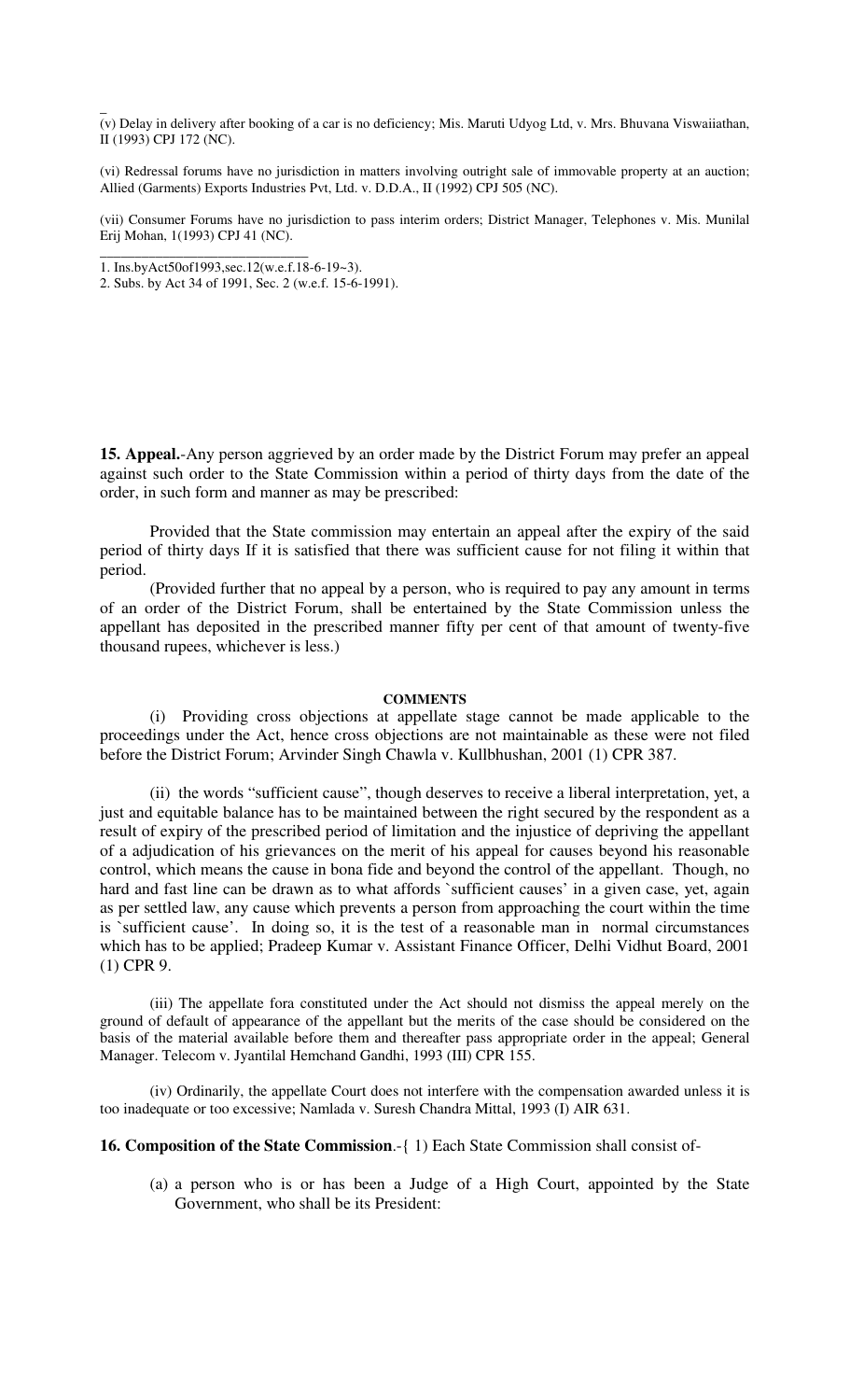<sup>1</sup>[Provided that no appointment under this clause shall be made except after consultation with the Chief Justice of the High Court;]

(b) not less than two, and not more than such number of members, as may be prescribed, and one of who shall be a woman, who shall have the following qualifications, namely:-

(i) be not less than thirty-five years of age;

(ii) possess a bachelor's degree from a recognized university; and

(iii) be persons of ability, integrity and standing, and have adequate knowledge and experience of at least ten years in dealing with problems relating to economics, law, commerce, accountancy, industry, public affairs or administration:

 Provided that not more than fifty per cent of the members shall be from amongst persons having a judicial background.

 Explanation : For the purposes of this clause, the expression "persons having a judicial background" shall mean persons having knowledge and experience for at least a period of ten years as a presiding officer at the district level court or any tribunal at equivalent level:

 Provided further that a person shall be disqualified for appointment as a member, if he –

- (a) has been convicted and sentenced to imprisonment for an offence which, in the opinion of the State Government, involves moral turpitude; or
- (b) is an undischarged insolvent; or
- (c) is of unsound mind and stands so declared by a competent court; or
- (d) has been removed or dismissed from the service of the Government or a body corporate owned or controlled by the Government; or
- (e) has, in the opinion of the State Government, such financial or other interest, as is likely to affect prejudicially the discharge by him of his functions as a member; or
- (f) has such other disqualifications as may be prescribed by the State Government.)

(1A) Every appointment under Sub-section (1) shall be made by the State Government on the recommendation of a Selection Committee consisting of the following members, namely:-

- (i) President of the State Commission -Chairman.
- (ii) Secretary of the Law Department of the State -Member.
- (iii) Secretary, incharge of Department

dealing with consumer affairs in the State -Member.

 Provided that where the President of the State Commission is, by reason of absence or otherwise, unable to act as Chairman of the Selection Committee, the State Government may refer the matter to the Chief Justice of the High Court for nominating a sitting Judge of that High Court to act as Chairman.

 (1B) (i) The jurisdiction, powers and authority of the State Commission may be exercised by Benches thereof.

 (ii) A Bench may be constituted by the President with one or more members as the President may deem fit.

 (iii) If the members of a Bench differ in opinion on any point, the points shall be decided according to the opinion of the majority, if there is a majority, but if the members are equally divided, they shall state the point or points on which they differ, and make a reference to the President who shall either hear the point or points himself or refer the case for hearing on such point or points by one or more or the other members and such point or points shall be decided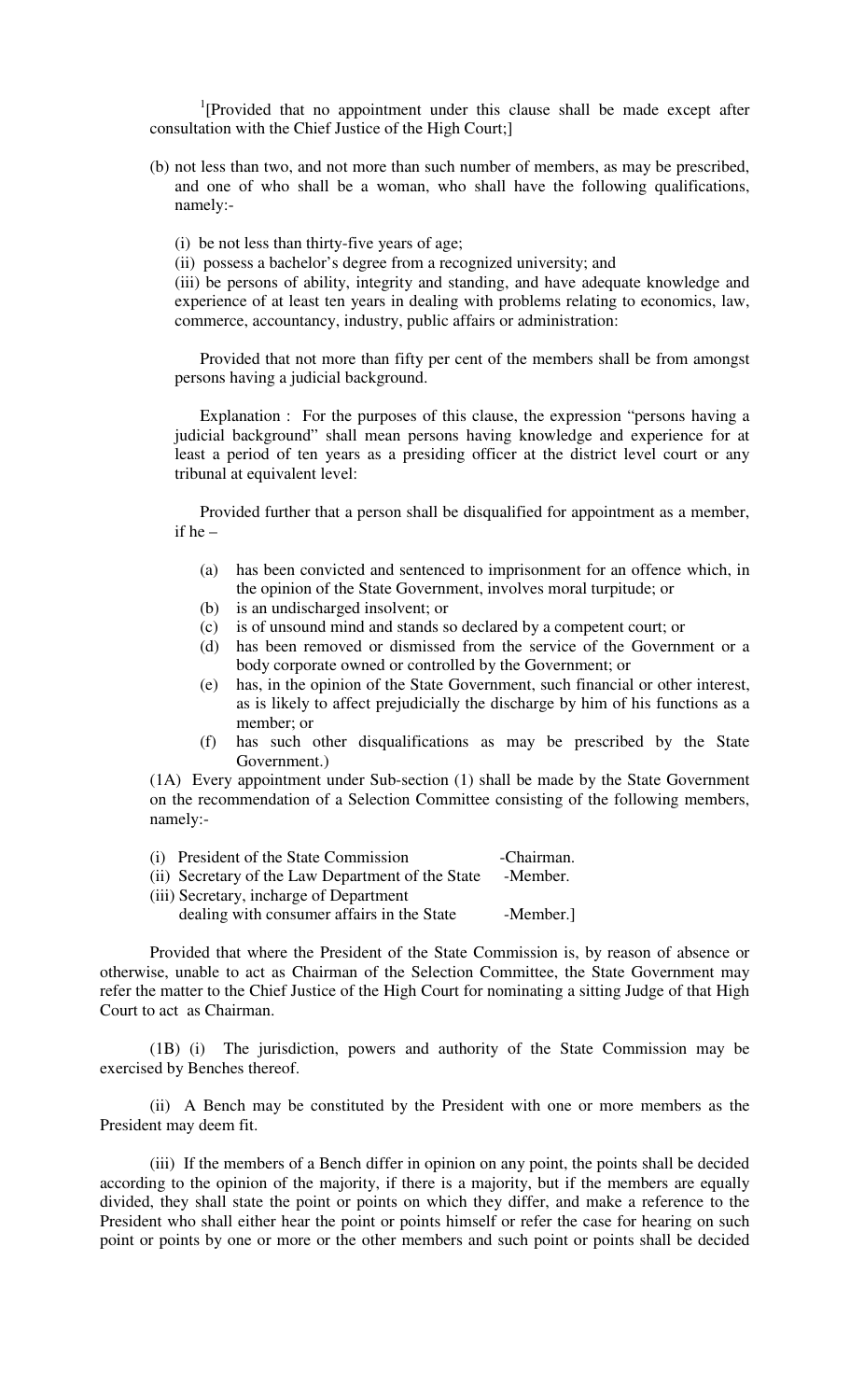according to the opinion of the majority of the members who have heard the case, including those who first heard it.)

(2) The salary or honorarium and other allowances payable to, and the other terms and conditions of service  $2[^{*}$  \* \*] of, the members of the State Commission shall be such as may be prescribed by the State Government.

 (Provided that the appointment of a member on whole-time basis shall be made by the State Government on the recommendation of the President of the State Commission taking into consideration such factors as may be prescribed including the work load of the State Commission.)

 $3$ [(3) Every member of the State Commission shall hold office for a term of five years or up to the age of sixty-seven years, whichever is earlier:

Provided that a member shall be eligible for re-appointment for another term of five years or up to the age of sixty-seven years, whichever is earlier, subject to the condition that he fulfils the qualifications and other conditions for appointment mentioned in Clause (b) of Sub-Section (1) and such re-appointment is made on the basis of the recommendation of the Selection Committee:

Provided further that a person appointed as a President of the State Commission shall also be eligible for re-appointment in the manner provided in Clause (a) of Sub-section (1) of this section:

Provided also that a member may resign his office in writing under his hand addressed to the State Government and on such resignation being accepted, his office shall become vacant and may be filled by appointment of a person possessing any of the qualifications mentioned in Subsection (1) in relation to the category of the member who is required to be appointed under the provisions of Sub-section (1A) in place of the person who has resigned.

\_\_\_\_\_\_\_\_\_\_\_\_\_\_\_\_\_\_\_\_\_\_\_\_\_

(4) Notwithstanding anything contained in sub-section (3), a person appointed as President or as a member before the commencement of the Consumer Protection (Amendment) Act, 1993, shall continue to hold such office as President or member, as the case may be, till the completion of his term.]

**17. Jurisdiction of the State Commission**.-Subject to the other provisions of this Act, the State Commission shall have jurisdiction-

#### (a) to entertain-

(i) complaints where the value of the goods or services and compensation, if any, claimed exceeds rupees 1 [exceeds rupees twenty lakhs but does not exceed rupees one crore ; ) and

(ii) appeals against the orders of any District Forum within the State; and

(b) to call for the records and pass appropriate orders in any consumer dispute which is pending before or has been decided by any District Forum within the State, where it appears to the State Commission that such District Forum has exercised a jurisdiction not vested in it by law, or has failed to exercise a jurisdiction so vested or has acted in exercise of its jurisdiction illegally or with material irregularity.

<sup>1.</sup> Ins. by Act 50 of 1993, sec. 13 (w.e f. 18-6-1993).

<sup>2.</sup> Omitted by Act 50 of 1993, sec. 13 (w.e f. 18-6-1993).

<sup>3.</sup> Ins.. by Act 50 of 1993, sec. 13 (w.e f. 18-6-1993).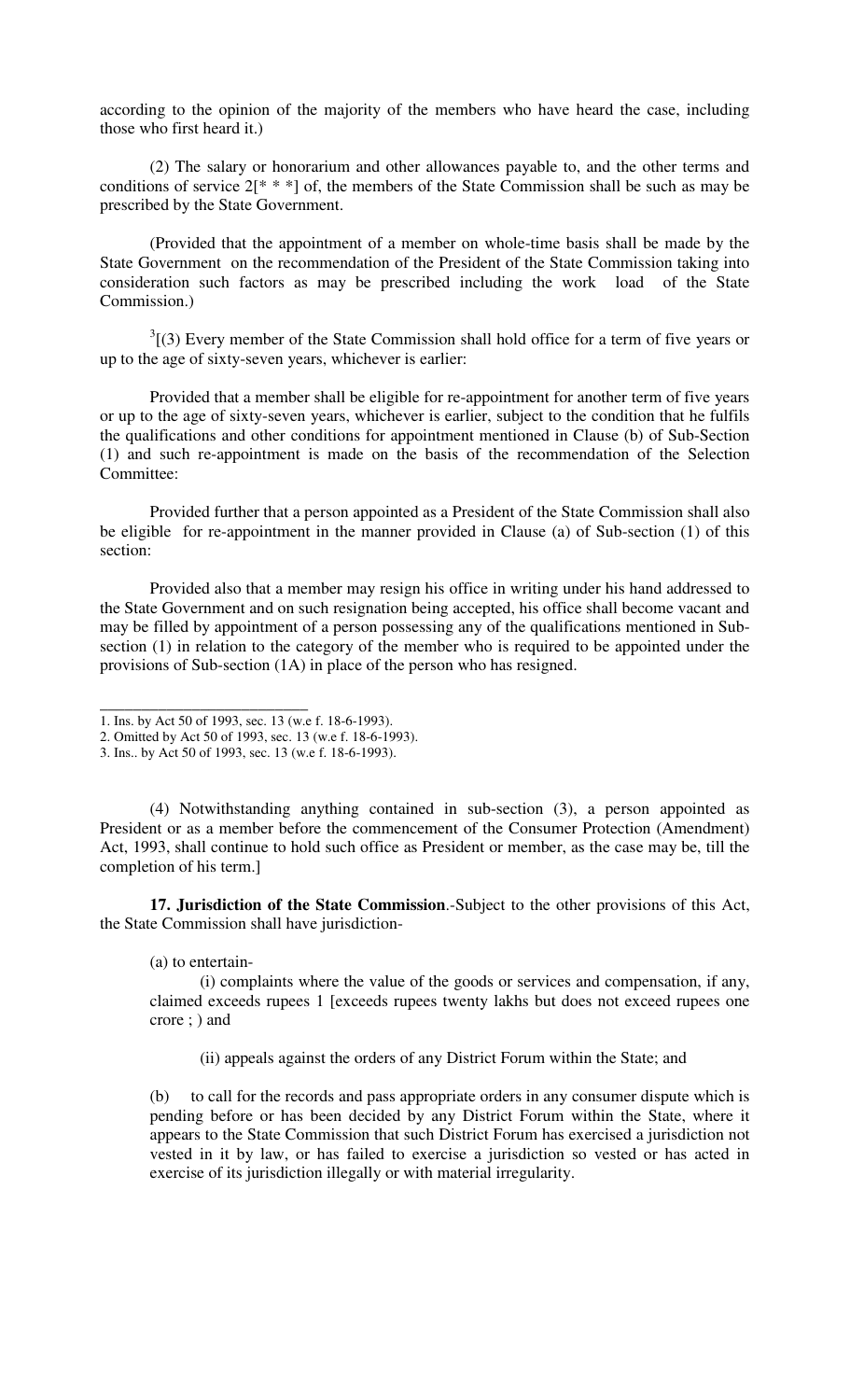- (2) A complaint shall be instituted in a State Commission within the limits of whose jurisdiction –
	- (a) the opposite party or each of the opposite parties, where there are more than one, at the time of the institution of the complaint, actually and voluntarily resides or carries on business or has a branch office or personally works for gain; or
	- (b) any of the opposite parties, where there are more than one, at the time of the institution of the complaint, actually and voluntarily resides, or carries on business or has a branch office or personally works for gain, provided that in such case either the permission of the State Commission is given or the opposite parties who do not reside or carry on business or have a branch office or personally works for gain, as the case may be, acquiesce in such institution; or
	- (c) the cause of action, wholly or in part, arises.)

### **COMMENTS**

 (i) If, in respect of the same subject matter, proceedings before the Civil Forum had been instituted prior to the institution of the proceedings before the fora constituted under the Act definitely gets ousted of jurisdiction; M/s. Sh. Jagannath Constructions Ltd.v.M/s. Kotak Mahindra Pvt. Ltd., 2001 (1) CRP 1.

 (ii) The State Consumer Disputes Redressal Commission has no jurisdiction to entertain complaints regarding the transactions of shops/kiosks having been purchased in auction from the Delhi Development Authority; Kashyap Constructions (Pvt.) Ltd.v. Delhi Development Authority, 2001 (1) CPR. 128.

(iii) Even if the appeal is not maintainable, the State Commission can still treat and decide the same as revision in exercise of its power under section 17(b) of the Act; C.R. Kataria, Telecom District Manager v. The Consumer Disputes Redressal District Forum, 1991 (II) CPJ 682.

(17A. Transfer of cases - On the application of the complainant or of its own motion, the State Commission may, at any stage of the proceeding, transfer any complaint pending before the District Forum to another District Forum within the State if the interest of justice so requires.)

(17B. Circuit Benches - The State Commission shall ordinarily function in the State Capital but may perform its functions at such other place as the State Government may, in consultation with the State Commission, notify in the Official Gazette, from time to time.)

**18. Procedure applicable to State Commissions**.-2[The provisions of Sections 12, 13 and 14 and the rules made thereunder] for the disposal of complaints by the District Forum shall, with such modifications as may be necessary, be applicable to the disposal of disputes by the State Commission.

#### **COMMENTS**

Section 11(2) (c) is not made applicable under section 18 of the Act. However, principle in respect of territorial jurisdiction of a State Commission would be governed under the Code of Civil Procedure; Arisetty Sanyasi Raju v. Hindustan Motors Ltd., 1992 (I) CPR 689.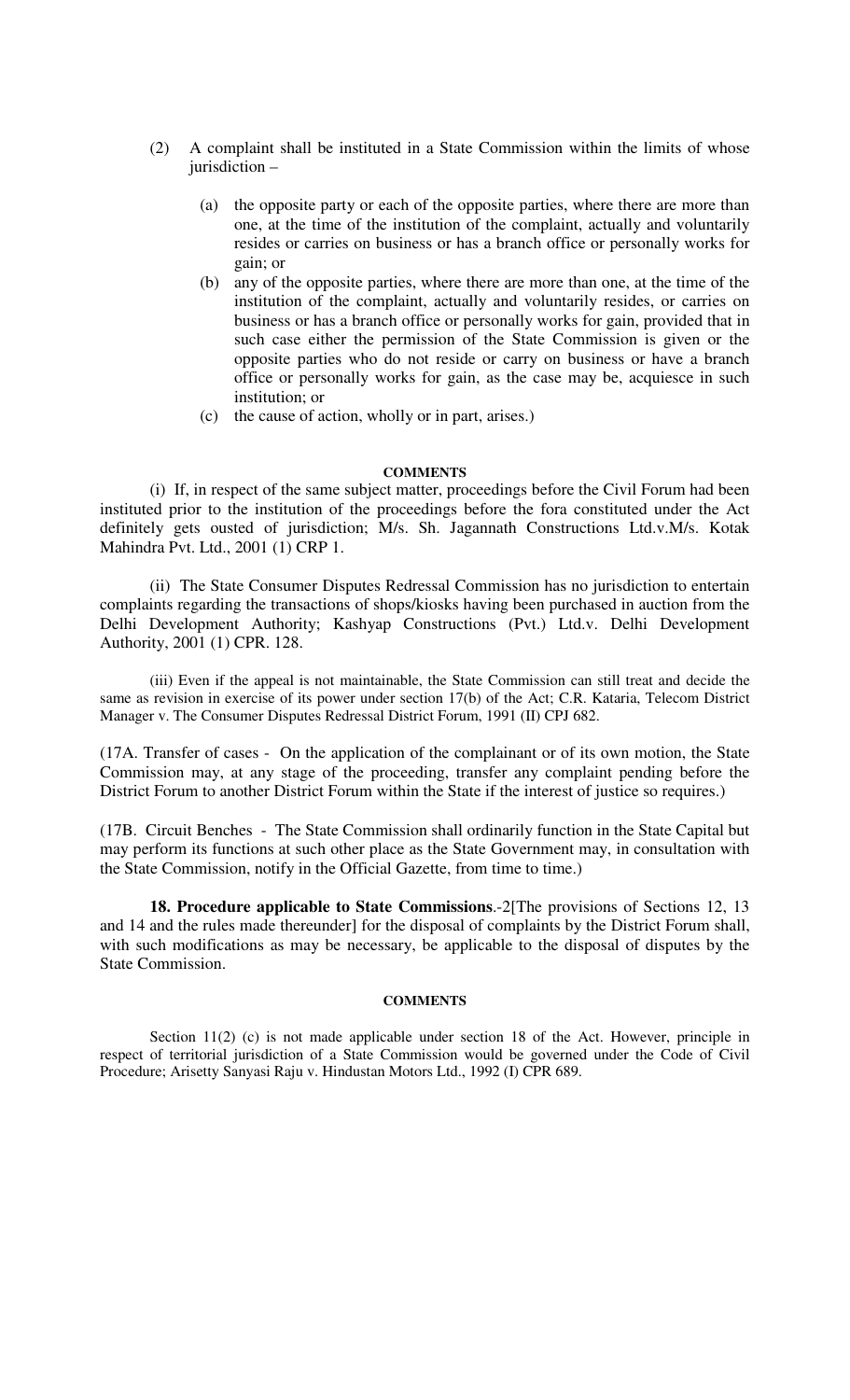**19. Appeals**.--Any person aggrieved by an order made by the State Commission in exercise of its powers conferred by sub-clause (i) of clause (a) of section 17 may prefer an appeal against such order to the National Commission within a period of thirty days from the date of the order in such form and manner as may be prescribed:

\_\_\_\_\_\_\_\_\_\_\_\_\_\_\_\_\_\_\_\_\_\_\_\_\_\_

<sup>1.</sup> Subs. by Act 50 of 1993, sec. 14 (w.e.f. 18-6-1993).

<sup>2.</sup> Subs. by Act 50 of 1993, sec. 15 (w.e.f. ]8-6-1993).

<sup>3.</sup> Ins. by Act 34 of 1991, sec. 3 (w.e.f. 15-6-1991).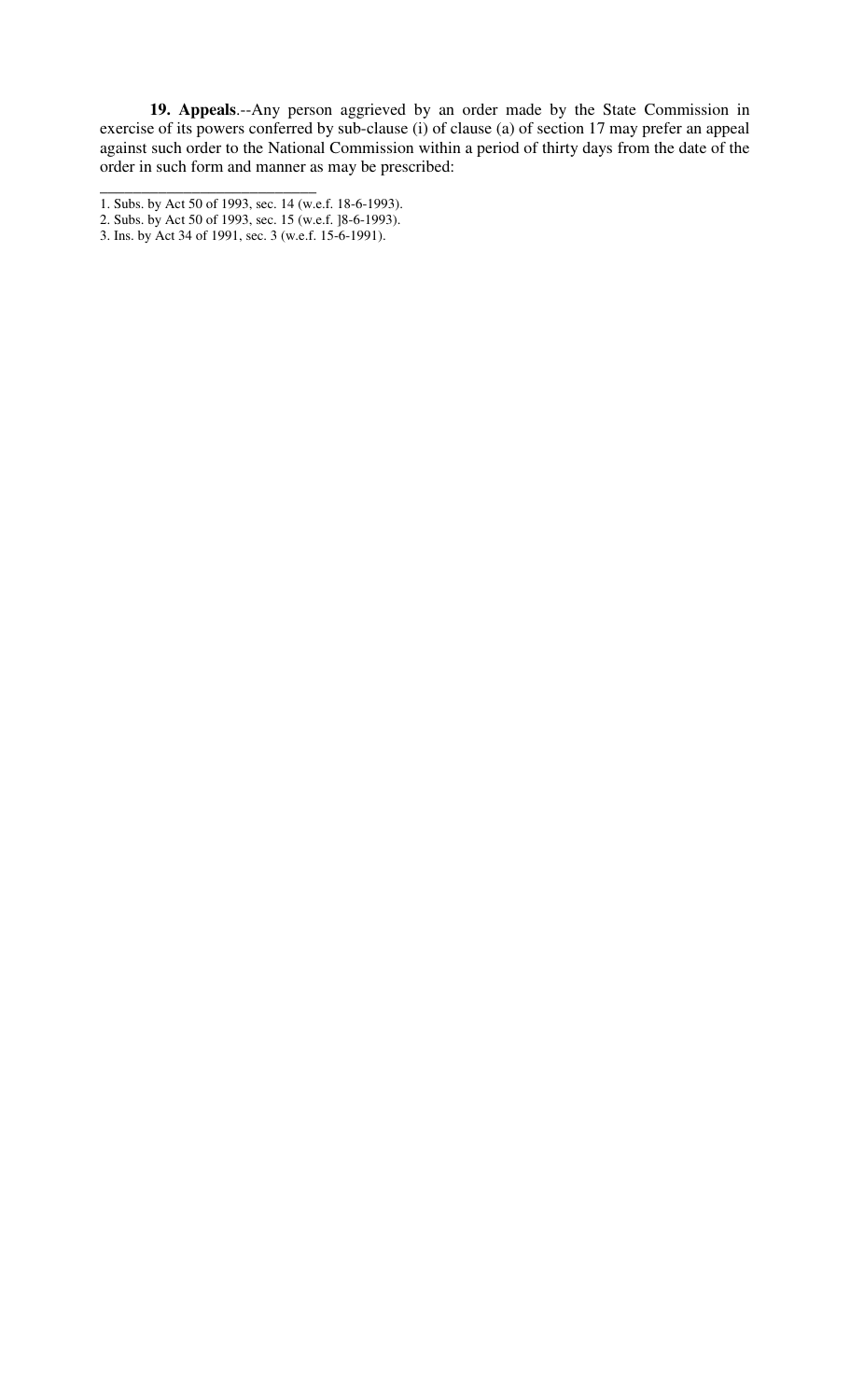Provided that the National Commission may entertain an appeal after the expiry of the said period of thirty days if it is satisfied that there was sufficient cause for not filing it within that period.

 (Provided further that no appeal by a person, who is required to pay any amount in terms of an order of the state Commission, shall be entertained by the National Commission unless the appellant has deposited in the prescribed manner fifty per cent of the amount or rupees thirty-five thousand, whichever is less.)

 (19A Hearing of appeal - An appeal filed before the State Commission or the National Commission shall be heard as expeditiously as possible and an endeavour shall be made to finally dispose of the appeal within a period of ninety days from the date of its admission:

 Provided that no adjournment shall be ordinarily granted by the State Commission or the National Commission, as the case may be, unless sufficient cause is shown and the reasons for grant of adjournment have been recorded in writing by such Commission:

 Provided further that the State Commission or the National Commission, as the case may be, shall make such orders as to the costs occasioned by the adjournment as may be provided in the regulations made under this Act:

 Provided also that in the event of an appeal being disposed of after the period so specified, the State Commission or the National Commission, as the case may be, shall record in writing the reasons for the same at the time of disposing of the said appeal.)

**20. Composition of the National Commission**.-(I) The National Commission shall consist of-

(a) a person who is or has been a Judge of the Supreme Court, to be appointed by the Central Government, who shall be its President; -

<sup>1</sup>[Provided that no appointment under this clause shall be made except after consultation with the Chief Justice of India;]

 (b) not less than four, and not more than such number of members, as may be prescribed, and one of whom shall be a woman, who shall have the following qualifications, namely :-

(i) be not less than thirty-five years of age;

(ii) possess a bachelor's degree from a recognized university; and

 (iii) be persons of ability, integrity and standing and have adequate knowledge and experience of at least ten years in dealing with problems relating to economics, law, commerce, accountancy, industry, public affairs or administration:

 Provided that not more than fifty per cent of the members shall be from amongst the persons having a judicial background.

 Explanation: - For the purposes of this clause, the expression "persons having judicial background" shall mean persons having knowledge and experience for at least a period of ten years as a presiding officer at the district level court or any tribunal at equivalent level:

Provided further that a person shall be disqualified for appointment, if he –

- (a) has been convicted and sentenced to imprisonment for an offence which, in the opinion of the Central Government, involves moral turpitude; or
- (b) is an undischarged insolvent; or
- (c) is of unsound mind and stands so declared by a competent court; or
- (d) has been removed or dismissed from the service of the Government or a body corporate owned or controlled by the Government; or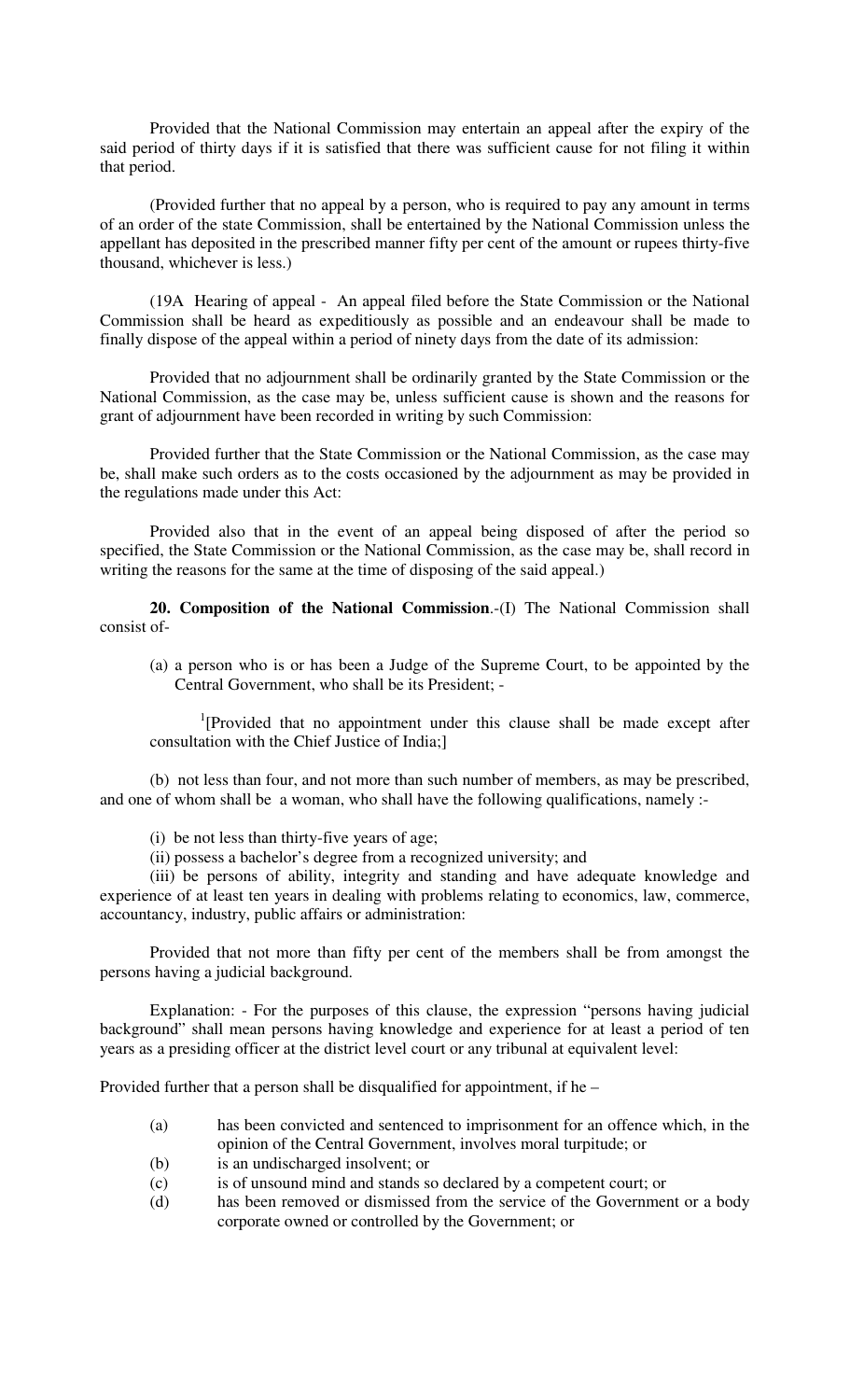- (e) has, in the opinion of the Central Government, such financial or other interest as is likely to affect prejudicially the discharge by him of his functions as a member; or
- (f) has such other disqualifications as may be prescribed by the Central Government:

<sup>1</sup>[Provided that every appointment under this clause shall be made by the Central Government on the recommendation of a Selection Committee consisting of the following, namely ;-

| (a) a person who is a Judge of the Supreme Court,<br>to be nominated by the Chief Justice of India | -Chairman |
|----------------------------------------------------------------------------------------------------|-----------|
| (b) the Secretary in the Department of Legal Affairs<br>in the Government of India                 | -Member   |
| (c) Secretary of the Department dealing with<br>consumer affairs in the Government of India        | -Member.  |

(1A) (i) The jurisdiction, powers and authority of the National Commission may be exercised by Benches thereof.

 (ii) A Bench may be constituted by the President with one or more members as the President may deem fit.

 (iii) If the members of a Bench differ in opinion on any point, the points shall be decided according to the opinion of the majority, if there is a majority, but if the members are equally divided, they shall state the point or points on which they differ, and make a reference to the President who shall either hear the point or points himself or refer the case for hearing on such point or points by one or more or the other members and such point or points shall be decided according to the opinion of the majority of the members who have heard the case, including those who first heard it.)

(2) The salary or honorarium and other allowances payable to and the other terms and conditions of service  $2[^{*}$  \* \*] of the members of the National Commission shall be such as may be prescribed by the Central Government.

 $3$ [(3)Every member of the National Commission shall hold office for a term of five years or up to the age of seventy years, whichever is earlier and shall not be eligible for reappointment.

 Provided that a member shall be eligible for re-appointment for another term of five years or up to the age of seventy years, whichever is earlier, subject to the condition that he fulfils the qualifications and other conditions for appointment mentioned in clause (b) of sub-section (1) and such re-appointment is made on the basis of the recommendation of the Selection Committee:

 Provided further that a person appointed as a President of the National Commission shall also be eligible for re-appointment in the manner provided in clause (a) of sub-section (1):

 Provided also that a member may resign his office in writing under his hand addressed to the Central Government and on such resignation being accepted, his office shall become vacant and may be filled by appointment of a person possessing any of the qualifications mentioned in sub-section (1) in relation to the category of the member who is required to be appointed under the provisions of sub-section (1A) in place of the person who has resigned.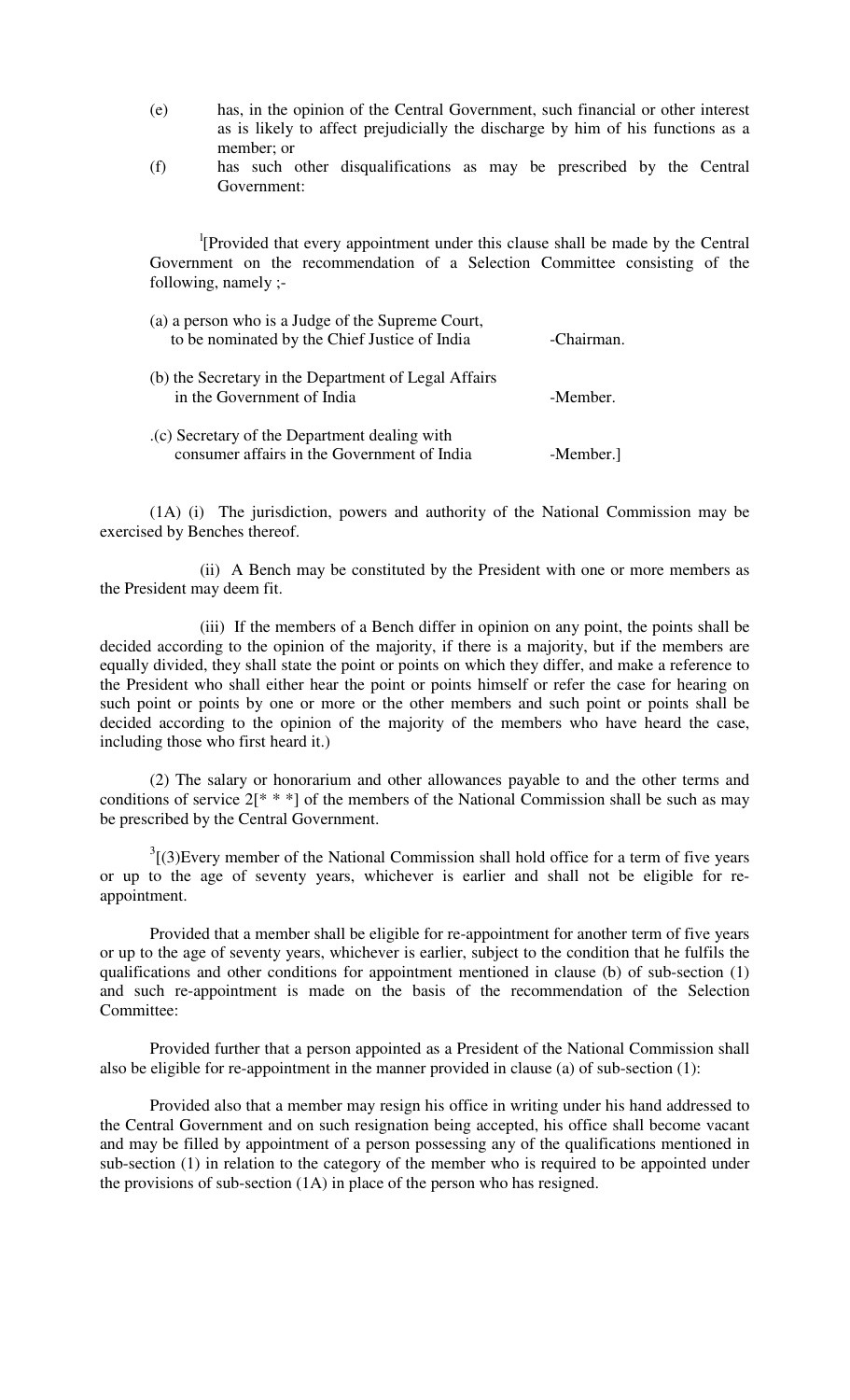(4) Notwithstanding anything contained in sub-section (3), a person appointed as a President or as a member before the commencement of the Consumer Protection (Amendment) Act, 1993, shall continue to hold such office as President or member, as the case may be, till the completion of his term.]

**21. Jurisdiction of the National Commission**.-Subject to the other provisions of this Act, the National Commission shall have jurisdiction-

(a) to entertain-

\_\_\_\_\_\_\_\_\_\_\_\_\_\_\_\_\_\_\_\_\_\_\_\_\_\_\_\_\_

(i) complaints where the value of the goods or services and compensation, if any,

- 2. Omitted by Act 50 of 1993, sec. 16 (w.e.f.18-6-1993).
- 3. Ins. by Act 50 of 1993, sec. 16 (w.e.f.18-6-1993).

<sup>1.</sup> Ins. by Act 50 of 1993, sec. 16 (w.e.f. 18-6-1993).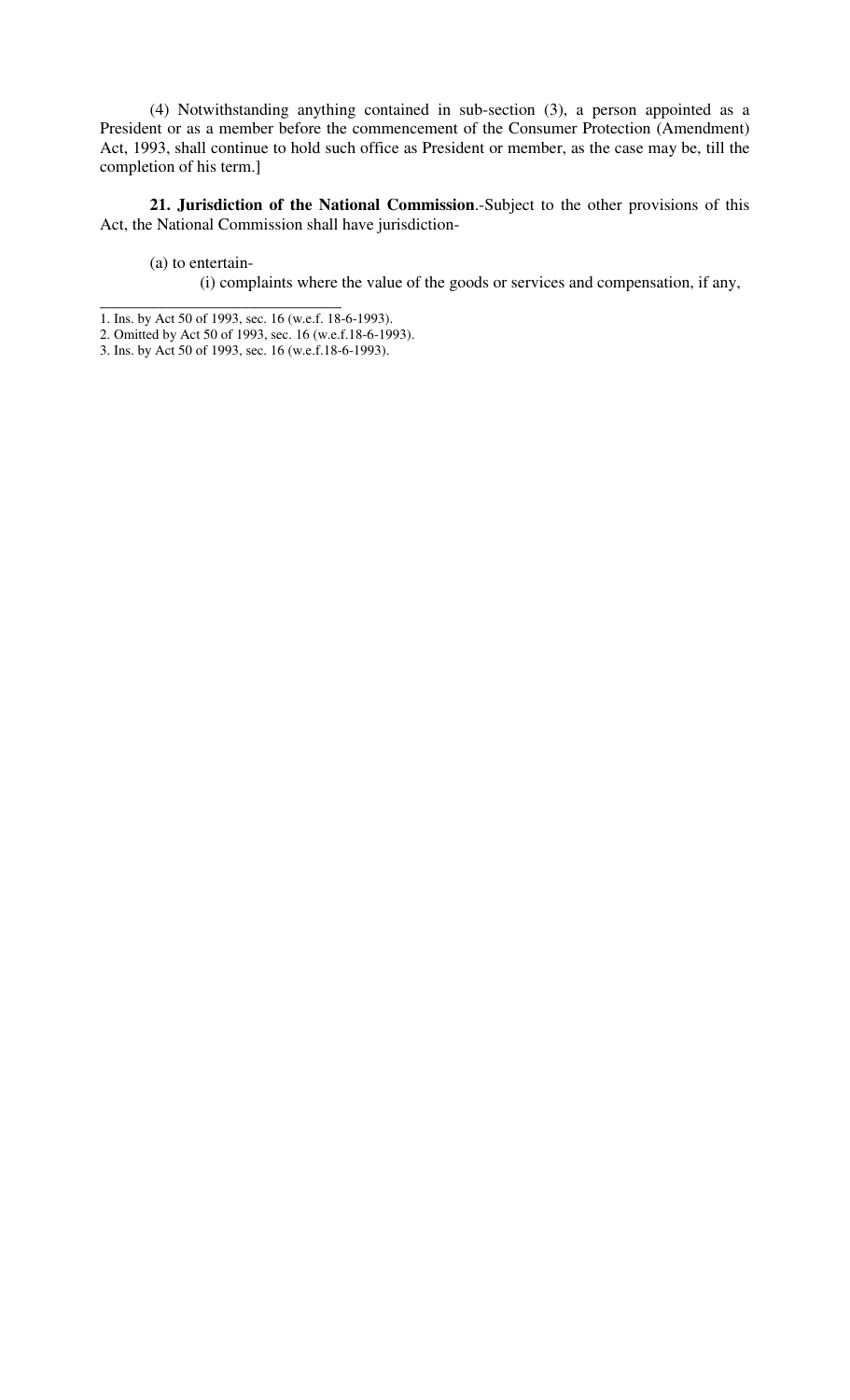claimed exceeds rupees l[twenty lakhs]; and

(ii) appeals against the orders of any State Commission; and

(b) to call for the records and pass appropriate orders in any consumer dispute which is pending before or has been decided by any State Commission where it appears to the National Commission that such State Commission has exercised a jurisdiction not vested in it by law, or has failed to exercise a jurisdiction so vested, or has acted in the exercise of its jurisdiction illegally or with material irregularity.

#### **COMMENTS**

The powers of National Commission are very limited; Kangara Ananth Ram v. Telecom Distt. Engineer, (1991) I CPR 391.

**2 [22. Power of and procedure applicable to the National Commission**.- (1) The provisions of sections 12, 13 and 14 and the rules made thereunder for the disposal of complaints by the District Forum shall, with such modifications as may be considered necessary by the Commission, be applicable to the disposal of disputes by the National Commission.

(2) Without prejudice to the provisions contained in sub-section (1), the National Commission shall have the power to review any order made by it, when there is an error apparent on the face of record.)

(22A. Power to set aside ex parte orders – Where an order is passed by the National Commission ex parte against the opposite party or a complainant, as the case may be, the aggrieved party may apply to the Commission to set aside the said order in the interest of justice.

22B. Transfer of cases - On the application of the complainant or of its own motion, the National Commission may, at any stage of the proceeding, in the interest of justice, transfer any complaint pending before the District Forum of one State to a District Forum of another State or before one State Commission to another State Commission.

22C. Circuit Benches - The National Commission shall ordinarily function at New Delhi and, perform its functions at such other place as the Central Government may, in consultation with the National Commission, notify in the official Gazette, from time to time.

22D. Vacancy in the office of the President - When the office of President of a District Forum, State Commission, or of the National Commission, as the case may be, is vacant or a person occupying such office is, by reason of absence or otherwise, unable to perform the duties of his office, these shall be performed by the senior most member of the District Forum, the State Commission or of the National Commission, as the case may be:

 Provided that where a retired Judge of a High Court is a member of the National Commission, such member or where the number of such members is more than one, the seniormost person among such members, shall preside over the National Commission in the absence of President of that Commission.)

**23. Appeal**.-Any person, aggrieved by an order made by the National Commission in exercise of its powers conferred by sub-clause (i) of clause (a) of section 21, may prefer an appeal against such order of the Supreme Court within a period of thirty days from the date of the order:

Provided that the Supreme Court may entertain an appeal after the expiry of the said period of thirty days if it is satisfied that there was sufficient cause for not filing it within that period.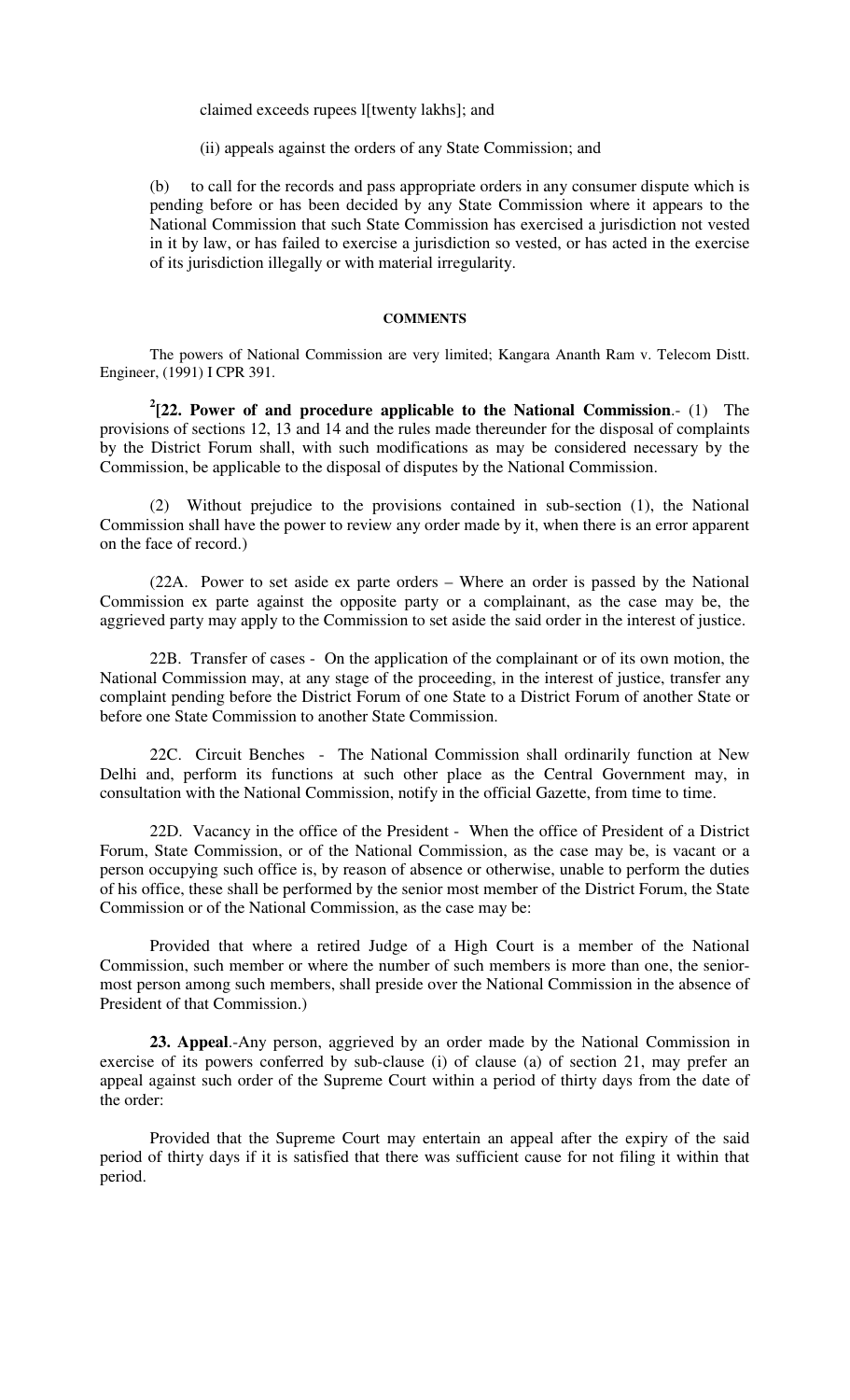(Provided further that no appeal by a person who is required to pay any amount in terms of an order of the National Commission shall be entertained by the Supreme Court unless that person has deposited in the prescribed manner fifty per cent of that amount or rupees fifty thousand, whichever is less.)

**24. Finality of orders**.-Every order of a District Forum, the State Commission or the National Commission shall, if no appeal has been preferred against such order under the provisions of this Act, be final.

**3 [24A. Limitation period**.-{l) The District Forum, the State Commission or the National Commission shall not admit a complaint unless it is filed within two years from the date on which the cause of action has arisen.

(2) Notwithstanding anything contained in sub-section (1), a complaint may be entertained after the period specified in sub-section (1), if the complainant satisfies the District Forum, the State Commission or the National Commission, as the case may be, that he had sufficient cause for not filing the complaint within such period:

Provided that no such complaint shall be entertained unless the National Commission, the State Commission or the District Forum, as the case may be, records its reasons for condoning such delay.

\_\_\_\_\_\_\_\_\_\_\_\_\_\_\_\_\_\_\_\_\_\_\_\_\_\_\_

<sup>1.</sup> Subs. by Act 50 of 1993, sec. 17 (w.e.f. 18-6-1993).

<sup>2.</sup> Subs. by Act 50 of 1993, sec. 18 (w.e.f. 18-6-1993). ;

<sup>3.</sup> Ins. by Act 50 of 1993, sec. 19 (w.e.f. 18-6-1993). ;;: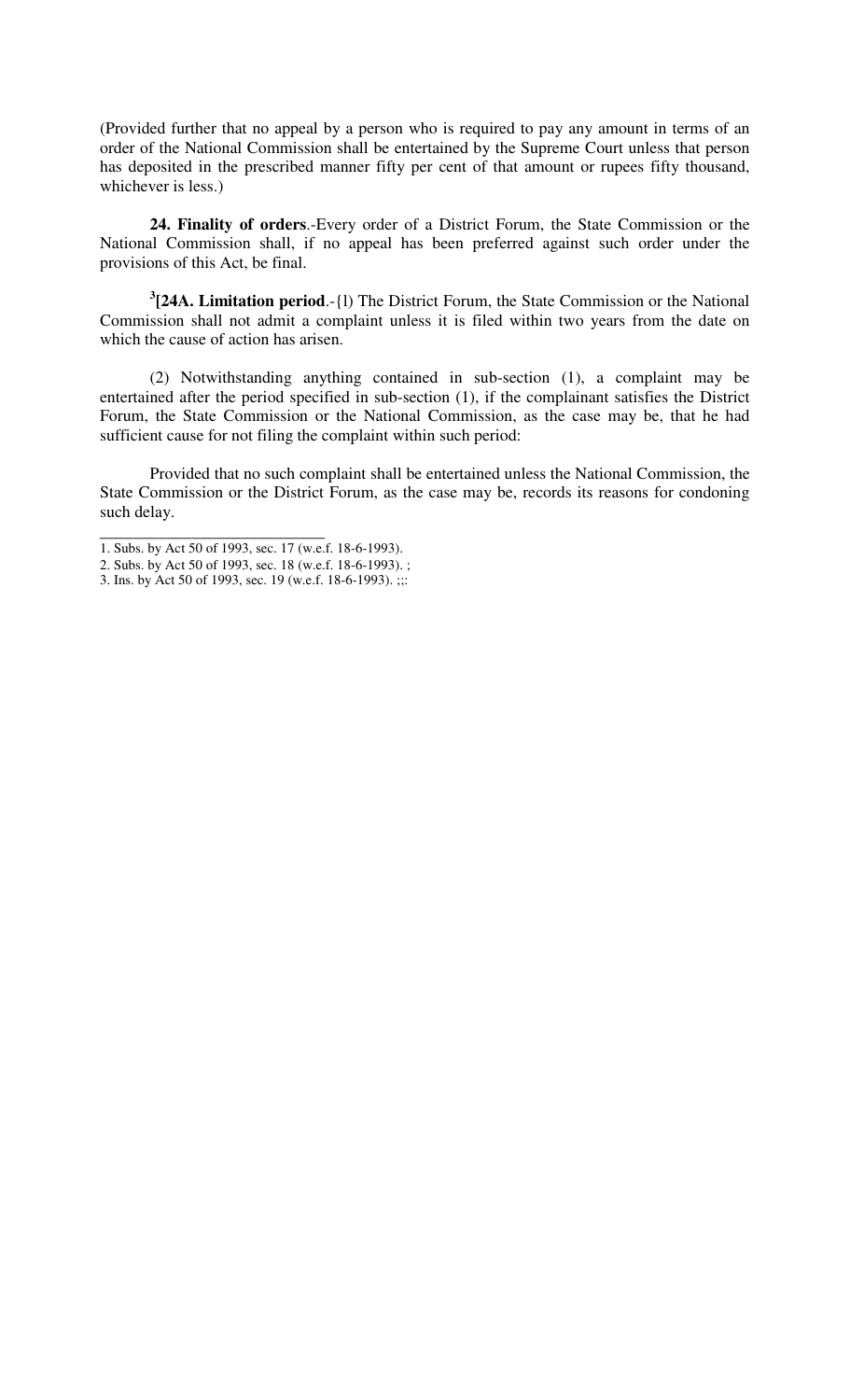**24B. Administrative control**.-{ 1) The National Commission shall have administrative control over all the State Commissions in the following matters, namely :-

- (i) calling for periodical return regarding the institution, disposal, pendency of cases;
- (iii) issuance of instructions regarding adoption of uniform procedure in the hearing of matters, prior service of copies of documents produced by one party to the opposite parties, furnishing of English translation of judgments written in any language, speedy grant of copies of documents;
- (iv) generally overseeing the functioning of the State Commissions or the District Fora to ensure that the objects and purposes of the Act are best served without in any way interfering with their quasi-judicial freedom.

 (2) The State Commission shall have administrative control over all the District For a within its jurisdiction in all matters referred to in sub-section (1).

24. **Enforcement of orders by the Forum, the State Commission or the National Commission**.- (1) Where an interim order made under this Act is not complied with, the District Forum or the State Commission or the National Commission, as the case may be, may order the property of the person, not complying with such order to be attached.

**(2)** No attachment made under sub-section (1) shall remain in force for more than three months at the end of which, if the non-compliance continues, the property attached may be sold and out of the proceeds thereof, the District Forum or the State Commission or the National Commission may award such damages as it thinks fit to the complainant and shall pay the balance, if any, to the party entitled thereto.

(3) Where any amount is due from any person under an order made by a District Forum, State Commission or the National Commission, as the case may be, the person entitled to the amount may make an application to the Distt. Forum, the State Commission or the National Commission, as the case may be, and such District Forum or the State Commission and the National Commission may issue a certificate for the said amount to the Collector of the district (by whatever name called) and the Collector shall proceed to recover the amount in the same manner as arrears of land revenue.)

**1 [26. Dismissal of frivolous or vexatious complaints**.-Where a complaint instituted before the District Forum, the State Commission or, as the case may be, the National Commission is found to be frivolous or vexatious, it shall, for reasons to be recorded in writing, dismiss the complaint and make an order that the complainant shall pay to the opposite party such cost, not exceeding ten thousand rupees, as may be specified in the order.]

#### **COMMENTS**

(i) Where the complaint is mala fide, vexatious and frivolous and the opposite party has to incur expenses for contesting the complaint, the Redressal Fora should saddle the complainant with costs; K.Jayaraman v. The Poona Hospital & Research Centre, ~994 (1) CPR 23.

 (ii) Merely because no court fee is payable for lodging a complaint before the consumer forums, parties have a tendency to misuse the provisions of the Consumer Protection Actin respect of matters not falling within its purview. This tendency must be discouraged; Orissa Vegetable Oil Complex Ltd. v. State of Orissa, 1994 (1) CPR 32. (i) Where the issue involved is a legal issue, the complain~ cannot said to be frivolous; Rasikalal Mohanjpl v. Apollo Tyres Ltd., 1992 (II) CPR 327.

\_\_\_\_\_\_\_\_\_\_\_\_\_\_\_\_\_\_\_\_\_\_\_\_\_\_

<sup>1.</sup> Subs. by Act 50 of 1993, sec, 20 (w.ei. 18-6-1993).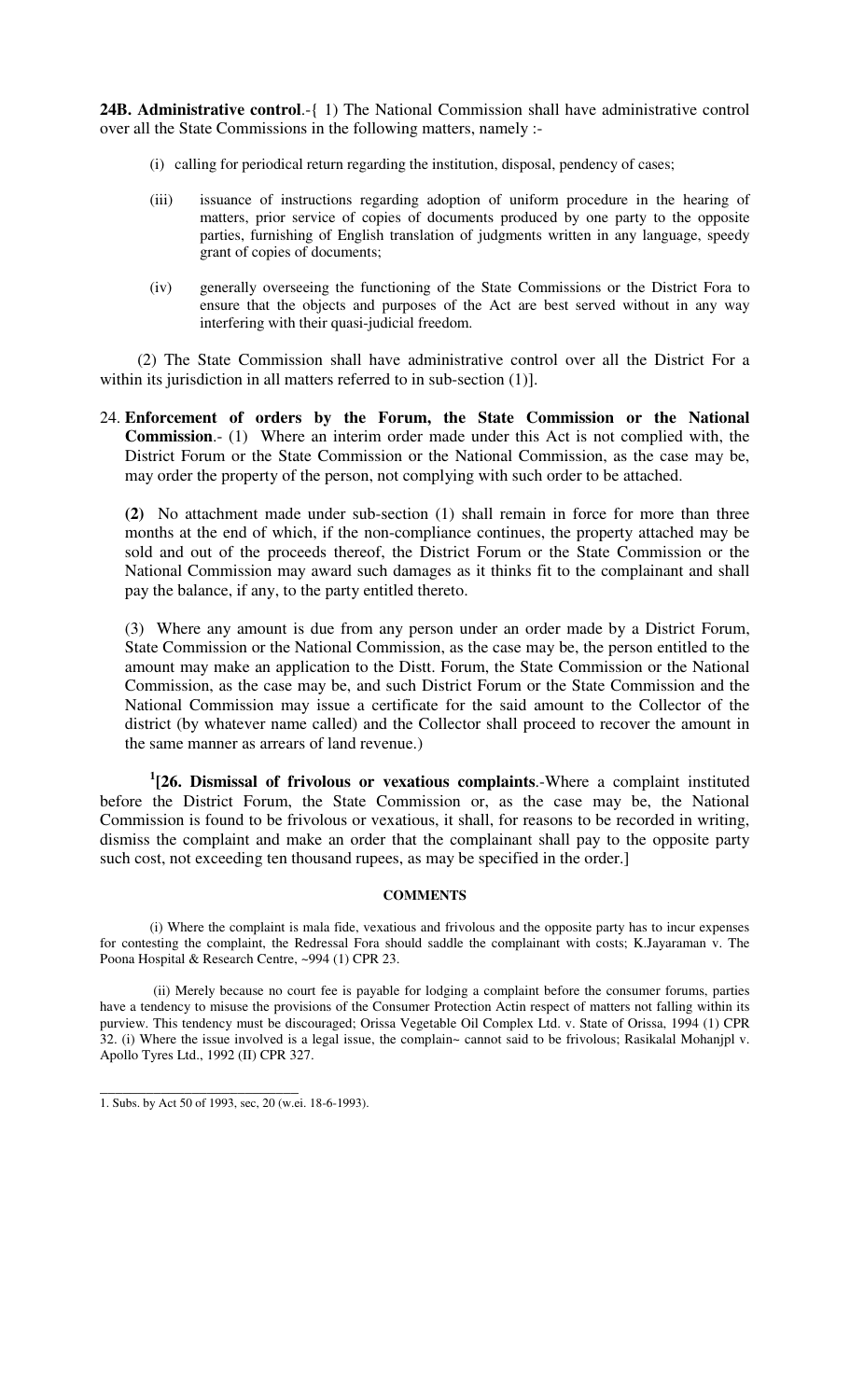(iii) Cost can be saddled with only in case of fraudulent or vexatious complaints; Vihol Jaswant Singh Shivaji v. The Asstt. Branch Manager, New India Insurance Co. Ltd., 1994 (I) CPR417.

 (iv) Where the issue involved is a legal issue, the complaint cannot said to be frivolous; Rasikalal Mahonlal v.Apollo Tyres Ltd., 1992 (II) CPR 327

27. Penalties.- Where a trader or a person against whom a complaint is made I or the complainant] fails or omits to comply with any order made by the District Forum, the State Commission or the National Commission, as the case may be, such trader or person ([or complainant] shall be punishable with imprisonment for a term which shall not be less than one month but which may extend to three years, or with fine which shall not be less than two thousands rupees but which may extend to ten thousand rupees, or with both:

(2) Notwithstanding anything contained in the Code of Criminal Procedure, 1973 (2 of 1974), the District Forum or the State Commission or the National Commission, as the case may be, shall have the power of a Judicial Magistrate of the first class for the trial of offences under this Act, and on such conferment of powers, the District Forum or the State Commission or the National Commission, as the case may be, on whom the powers are so conferred, shall be deemed to be a Judicial Magistrate of the first class for the purpose of the Code of Criminal Prodedure, 1973 (2 of 1974).

(3) All offences under this Act may be tried summarily by the District Forum or the State Commission or the National Commission, as the case may be.)

27A. Appeal against order passed under section  $27 - (1)$  Notwithstanding anything contained in the Code of Criminal Procedure 1973 (2 of 1974), an appeal under section 27, both on facts and on law, shall lie from –

- (a) the order made by the District Forum to the State Commission;
- (b) the order made by the State Commission to the National Commission; and
- (c) the order made by the National Commission to the supreme Court.

(2) Except as aforesaid, no appeal shall lie to any court from any order of a District Forum or a State Commission or the National Commission.

(3) Every appeal under this section shall be preferred within a period of thirty days from the date of an order of a District Forum or a Sate Commission or, as the case may be, the National Commission:

Provided that the State Commission or the National Commission or the Supreme Court, as the case may be, may entertain an appeal after the expiry of the said period of thirty days, if, it is satisfied that the appellant had sufficient cause for not preferring the appeal within the period of thirty days.

#### *CHAPTER IV*  **MISCELLANEOUS**

**28. Protection of action taken in good faith**.-No suit, prosecution or other legal proceedings shall lie against the members oft~ District Forum, the State Commission or the National Commission or any officer or person acting under the direction of the District Forum, the State Commission or the National Commission for executing any order made by it or in respect of anything which is in good faith done or intended to be done by such member, officer or person under this Act or under any rule or order made thereunder.

 28A. Service of Notice, etc. - (1) All notices, required by this Act to be served, shall be served in the manner hereinafter mentioned in sub-section (2).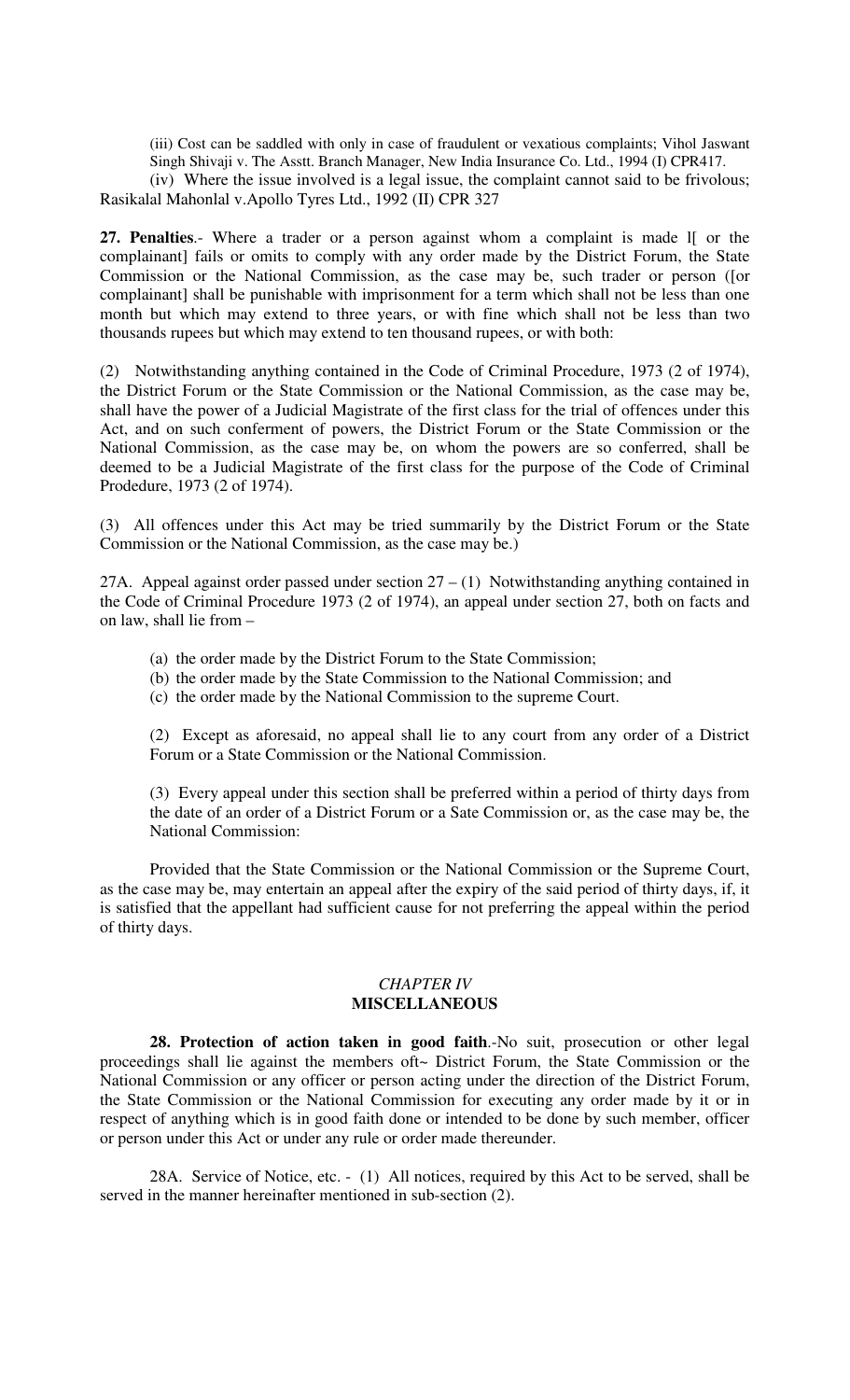(2) The service of notices may be made by delivering or transmitting a copy thereof by registered post acknowledgment due addressed to opposite party against whom complaint is made or to the complainant by speed post or by such courier service as are approved by the District Forum, the State Commission or the National Commission, as the case may be, or by any other means of transmission of documents (including FAX message).

(3) When an acknowledgment or any other receipt purporting to be signed by the opposite party or his agent or by the complainant is received by the District Forum, the State Commission or the National Commission, as the case may be, or postal article containing the notice is received back by such District Forum, State Commission or the National Commission, with an endorsement purporting to have been made by a postal employee or by any person authorized by the courier service to the effect that the opposite party or his agent or complainant had refused to take delivery of the postal article containing the notice or had refused to accept the notice by any other means specified in Sub-section (2) when tendered or transmitted to him, the District Forum or the State Commission or the National Commission, as the case may be, shall declare that the notice had been duly served on the opposite party or to the complainant.

 Provided that where the notice was properly addressed, pre-paid and duly sent by registered post acknowledgment due, a declaration referred to in this sub-section shall be made notwithstanding the fact that the acknowledgment has been lost or mislaid , or for any other reason, has not been received by the District Forum, the State Commission or the National Commission, as the case may be, within thirty days from the date of issue of notice.

 (4) All notices required to be served on an opposite party or to complainant shall be deemed to be sufficiently served, if addressed in the case of the opposite party to the place where business or profession is carried and in case of complainant, the place where such person actually and voluntarily resides.)

**29. Power to remove difficulties**.-{l) If any difficulty arises in giving effect to the provisions of this Act, the Central Government may, by order in the Official Gazette, make such provisions not inconsistent with the provisions of this Act as appear to it to be necessary or expedient for removing the difficulty:

Provided that no such order shall be made after the expiry of a period of two years from the commencement of this Act.

(2) Every order made under this section shall, as soon as may be after it is made be laid before each House of Parliament.

 (3) If any difficulty arises in giving effect to the provisions of the Consumer Protection (Amendment) Act, 2002 ,the Central Government may, by order, do anything not inconsistent with such provisions for the purpose of removing the difficulty:

 Provided that no such order shall be made after the expiry of a period of two years from the commencement of the Consumer Protection (Amendment) Act, 2002.

 (4) Every order made under sub-section (3) shall be laid before each House of Parliament).

**2 [29A. Vacancies or defects in appointment not to invalidate orders**.-No act or proceeding of the District Forum, the State Commission or the National Commission shall be invalid by reason only of the existence of any vacancy amongst its members or any defect in the constitution thereof.]

**30. Power to make rules**.-{I) The Central Government may, by notification, make rules for carrying out the provisions contained in 3[clause (a) of sub-section (1) of section 2] clause (b) of sub-section (2) of section 4, sub-section (2) of section 5, clause (vi) of sub-section (4) of section 13, section 19, sub-section (2) of section 20 and section 22 of this Act.

\_\_\_\_\_\_\_\_\_\_\_\_\_\_\_\_\_\_\_\_\_\_\_\_\_\_

I. Ins. by Act 50 of 1993, sec. 21 (w.e.f. 18-6-1993).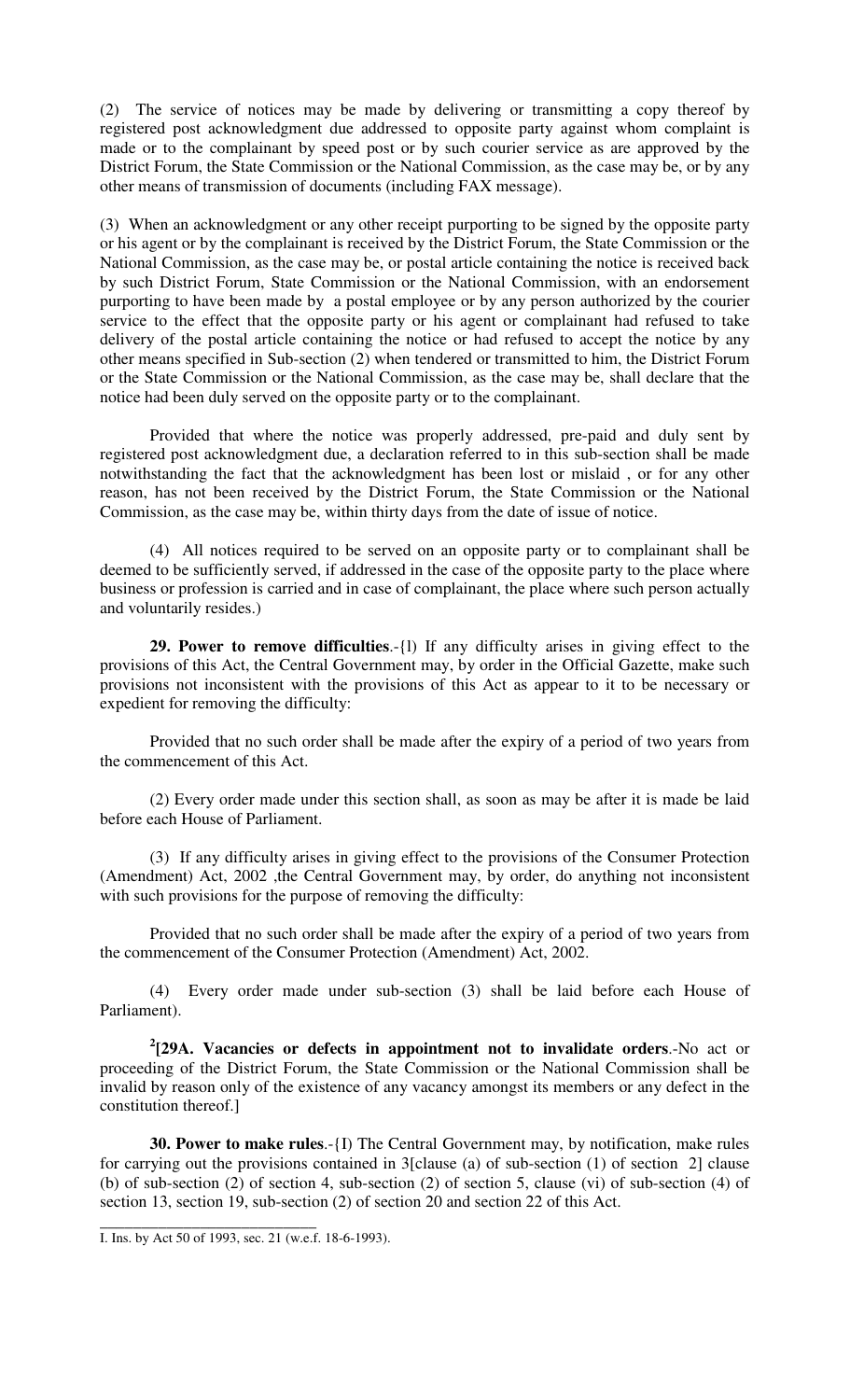2. Ins. by Act 34 of 1991, sec. 4 (w.e.f. 15-6-1991). 3. Ins. by Act 50 of 1993, sec. 22 (w.e.f. 18-6-1993).

(2) The State Government may, by notification, make rules for carrying out the provisions contained in clause (b) of sub-section (2) and sub-section (4) of section 7], clause (b) of sub-section (2) and sub-section (4) of section 8A, clause (b) of sub-section (1) and sub-section 13, clause (hb) of sub-section (1) and sub-section (3) of section 14, section 15 and clause (b) of sub-section (1) and sub-section (2) of section 16 of this Act.).

 30A. Power of the National Commission to make regulations - (1) The National Commission may, with the previous approval of the Central Government, by notification, make regulations not inconsistent with this Act to provide for all matters for which provision is necessary or expedient for the purpose of giving effect to the provisions of this Act.

 (2) In particular and without prejudice to the generality of the foregoing power, such regulations may make provisions for the cost of adjournment of any proceeding before the District Forum, the State Commission or the National Commission, as the case may be, which a party may be ordered to pay.)

**31. Rules and regulations to be laid before each House of Parliament**.--{I) Every rule and every regulation made under this Act shall laid, as soon as may be after it is made, before each House of Parliament, while it is in session, for a total period of thirty days which may be comprised in one session or in two or more successive sessions, and if, before the-expiry of the session immediately following the session or the successive sessions aforesaid, both Houses agree in making any modification in the rule or regulation or both Houses agree that the rule or regulation shall thereafter have effect only in such modified form or be of no effect, as the case may be; so, however, that any such modification or annulment shall be without prejudice to the validity of anything previously done under that rule or regulation.

 (2) Every rule made by a State Government under this Act shall be laid as soon as may be after it is made, before the State Legislature.

\_\_\_\_\_\_\_\_\_\_\_\_\_\_\_\_\_\_\_\_\_\_\_\_\_\_ 1.Ins.ByAct50of993,sec.22(w.e.f.8.6.1993)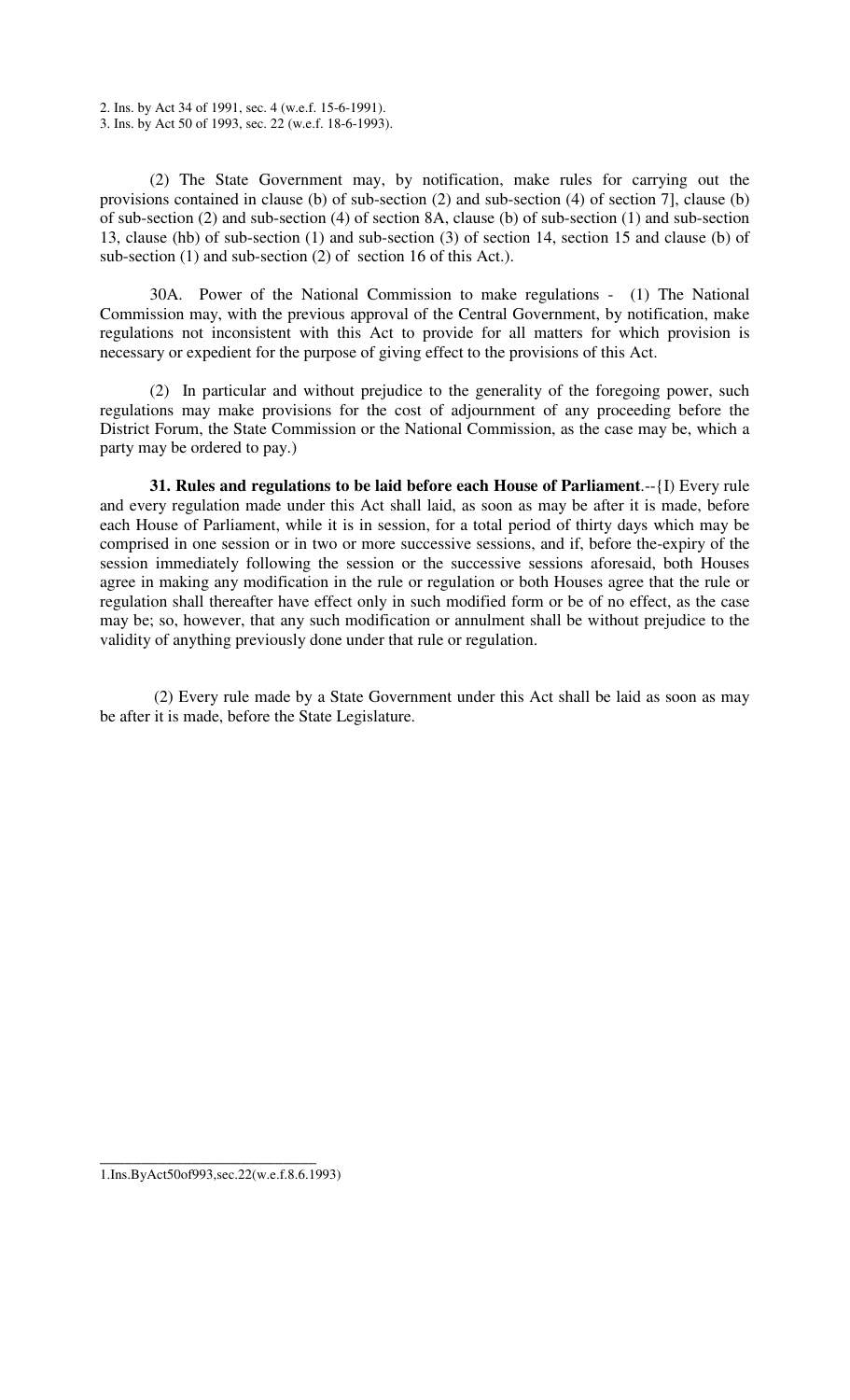## **THE CONSUMER PROTECTION RULES, 1987**<sup>1</sup>

In exercise of the powers conferred by sub-section (1) of section 30 of the Consumer Protection Act, 1986 (68 of 1986), Central Government hereby makes the following rules, namely:-

**1. Short title, extent and commencement.**-{l) These rules may be called the Consumer Protection Rules, 1987.

(2) They shall come into force on the date of their publication in the Official Gazette.

**2. Definitions**.-In these rules, unless the context otherwise requires-

- (a) "Act" means the Consumer Protection Act, 1986 (68 of 1986);
- (b) "agent" means a person duly authorised by a party to present any complaint, appeal or reply on its behalf before the National Commission;
- (c) "appellant" means a party which makes an appeal against the order of the State Commission;
- (d) "chairman" means a chairman of the Central Consumer Protection Council established under sub-section (1) of the section 4 of the Act;
- (e) "memorandum" means any memorandum of appeal filed by the appellant;
- (f) "opposite party" means a person who answers complaint or claim;
- (g) "president" means the President of the National Commission;
- (h) "respondent" means the person who answers any memorandum of appeal;
- (i) "section" means section of the Act;
- (j) "state" includes Union territories also;
- (k) words and expressions used in the rules and not defined but defined in the Act shall have the meanings respectively assigned to them in the Act.

**2 [2A. State Governments to recognise a laboratory as an appropriate laboratory**.-{l) For the purpose of obtaining recognition as an appropriate laboratory, the applicant shall send application, in triplicate, in the proforma prescribed by the Bureau of Indian Standards with the relevant details to the Department concerned with the consumer protection work in the State Government.

(2) The State Government on receiving the application from the applicant, shall forward its two copies to the Bureau of Indian Standards to assess the suitability of the laboratory from the standards prescribed by them (Bureau of Indian Standards). The fee charged by the Bureau of Indian Standards, for this purpose, shall be paid by the applicant.

(3) The State Government on receiving the recommendations and approval of the Bureau of Indian Standards, shall notify that laboratory as an "appropriate laboratory" for the purpose of Consumer Protection Act, 1986 for a period of three years.]

**3. The Constitution of the Central Consumer Protection Council and the Working Groups.**- {l) The Central Government shall, by notification in the official Gazette constitute the Central Consumer Protection Council (herein after referred to as the Central

\_\_\_\_\_\_\_\_\_\_\_\_\_\_\_\_\_\_\_\_\_\_\_\_\_\_\_\_\_\_\_\_\_\_\_\_

<sup>1.</sup> Published in the Gazette of India, Extra. Pt. II, Sec. 3(i), dated 15April,1987.

<sup>2.</sup> Ins. by G.S.R. 605 (E), dated 30th August, 1995 (w.e.f. 30-8-1995).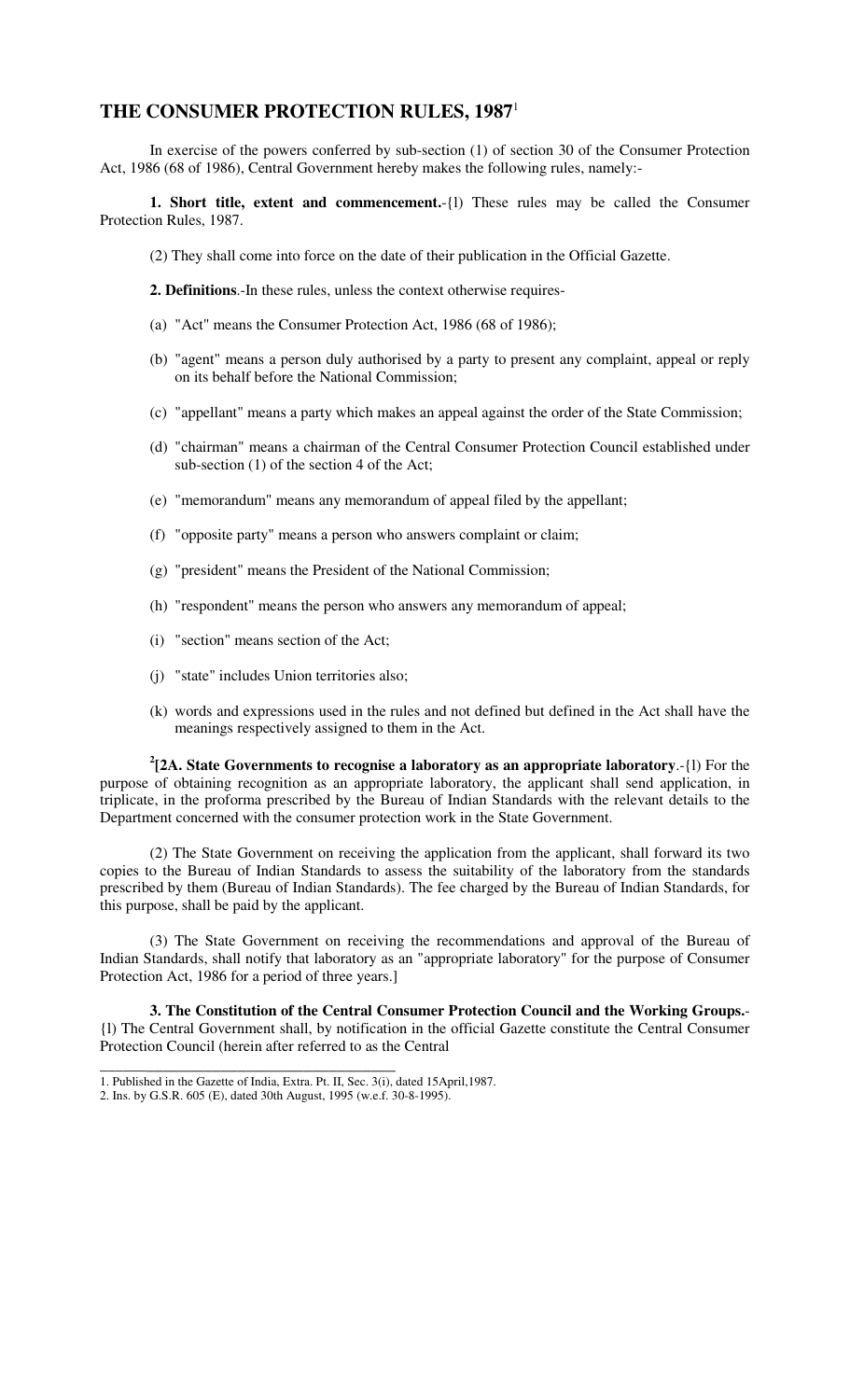Council) which shall consist of  $<sup>1</sup>$ [the following members, not exceeding 150, namely:-]</sup>

- (a)  $2$ [the Minister in-charge of Consumer Affairs in the Central Government] who shall be the Chairman of the Central Council;
- (b) the Minister of State (where he is not holding independent charge) or Deputy Minister2[in charge of Consumer Affairs in the Central Government] who shall be the Vice-Chairman of the Central Council;
- (c) the 3[\*\*\*] Minister in-charge of Consumer Affairs in States;
- (d) eight Members of Parliament-five from the Lok Sabha and three from the Rajya Sabha;

 $2$ [(e) the Secretary of the National Commission for Scheduled Castes and Scheduled Tribes];

(f)representatives of the Central Government Departments and autonomous organisations concerned with consumer interests-not exceeding twenty;

(g)representatives of the Consumer Organisations or consumers-not less than thirty-five;

(h) representatives of women-not less than ten;

(i) representatives of farmers, trade and industries-not exceeding twenty;

(j) persons capable of representing consumer interest not specified above-not exceeding fifteen;

 $(k)$  the<sup>4</sup>[Secretary in-charge of Consumer Affairs in the Central Government] shall be the member-secretary of the Central Council.

(2) The term of the Council shall be three years.

(3) Any member may, by writing under his hand to the Chairman of the Central Council, resign from the Council. The vacancies, so caused or otherwise, shall be filled from the same category by the Central Government and such person shall hold office so long as the member whose place he fills would have been entitled to hold office, if the vacancy had not occurred.

 $<sup>5</sup>$ [(4) For the purpose of monitoring the implementation of the recommendations of the Central</sup> Council.and to suggest the working of the Council, the Central Government may constitute from amongst the members of the Council, a Standing Working Group, under the chairmanship of the Member Secretary of the Council. The Standing Working Group shall consist of not exceeding 30 members and shall meet as and when considered necessary by the Central Government.]

**4. Procedure of the Central Council**.-Under sub-section (2) of section 5, the Central Council shall observe the following procedure in regard to the transaction of its business,-

(1) The meeting of the Central Council shall be presided over by the Chairman. In the absence of the Chairman, the Vice-Chairman shall preside over the meeting of the Central Council. In the absence of the Chairman and the Vice-Chairman, the Central Council shall elect a member to preside over that meeting of the Council.

(2) Each meeting of the Central Council shall be called by giving, not less than ten days from the date of issue, notice in writing to every member.

(3) Every notice of a meeting of the Central Council shall specify the place and the day

\_\_\_\_\_\_\_\_\_\_\_\_\_\_\_\_\_\_\_\_\_\_\_\_\_\_\_\_\_\_\_\_

<sup>1.</sup> Subs. by G.S.R. 95(E), dated 27th February, 1997 (w.e.f. 27-2-1997).

<sup>2.</sup> Subs. by G.S.R. 800 (E), dated 30th December, 1993 (w.ei. 30-12-1993).

<sup>3.</sup> Omitted by G.S.R. 95(E), dated 27th February, 1997 (w.ei. 27-2-1997).

<sup>4.</sup> Subs. by G.S.R. 95(E), dated 27th February, 1997 (w.ei. 27-2-1997).

<sup>5.</sup> Ins. by G.S.R. 95(E), dated 27th February, 1997 (w.e.f. 27-2-1997).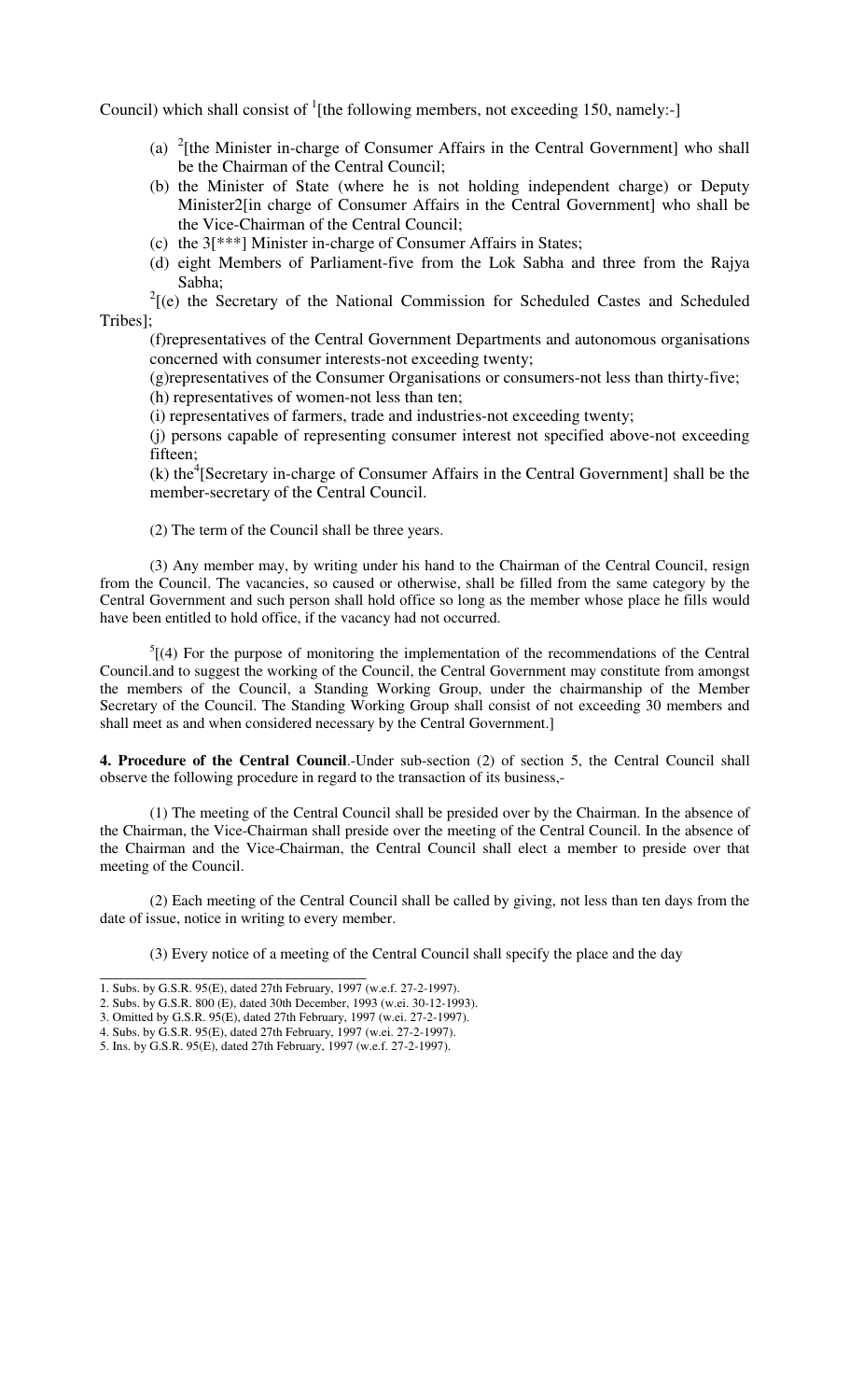and hour of the meeting and shall contain statement of business to be transacted thereat.

(4) No proceedings of the Central Council shall be invalid merely by reasons of existence of any vacancy in or any defect in the constitution of the Council.

(5) For the purpose of performing its functions under the Act, the Central Council may constitute from amongst its members, such working groups as it may deem necessary and every working group so constituted shall perform such functions as are assigned to it by the Central Council. The findings of such working groups shall be placed before the Central Council for its consideration.

 $I$  [(6) The non-official members shall be entitled to first class or second Air-Conditioned by all trains (including Rajdhani Express) to and fro Railway fare or actual mode of travel whichever is less. Outstation non-official members shall be entitled to a daily allowance of one hundred rupees per day for attending the meetings of the Central Councilor any working group. Local non-official members shall be paid actual conveyance, hire charges subject to a ceiling of Rs. 75.00 per day irrespective of the classification of the city. Members of Parliament shall be entitled to travelling and daily allowances at such rates as are admissible to such members.]

(7) The resolution passed by the Central Council shall be recommendatory in nature.

**5. Place of the National Commission**.- The office of the National Commission shall be located in the Union Territory of Delhi.

**6. Working days and office hours of the National Commission**.- The working days and office hours of the National Commission shall be the same as that of the Central Government.

**7. Seal and emblem**.- The official seal and emblem of the National Commission shall be such as the Central Government may specify.

**8. Sitting of the National Commission**.-The sitting of the National Commission as and when necessary, shall be convened by the President.

**9. Staff of the National Commission.**- The Central Government shall appoint such staff as may be necessary to assist the National Commission in its day to day work and to perform such other functions as are provided under the Act and these rules or assigned to it by the President. The salary payable to such staff shall be defrayed out of the Consolidated Fund of India.

**10. Additional powers of the National Commission, State Commission and District Forum**.- ( I) The National Commission, the State Commission and the District Forum shall have power to require any person,-

- (a) to produce before, and allow to be examined and kept by an officer of the National Commission, the State Commission or the District Forum, as the case may be, specified in this behalf, such books, accounts, documents or commodities in the custody or under the control of the person so required as may be specified or described in the requisition, if the examination of such books, accounts, documents or commodities are required for the purpose of this Act;
- (b) to furnish to an officer so specified, such information as may be required for the purpose of this Act.

\_\_\_\_\_\_\_\_\_\_\_\_\_\_\_\_\_\_\_\_\_\_\_\_\_\_\_\_\_\_\_\_\_\_\_\_\_ 1. Subs. by G.S.R. 759(£), dated 21st November, 1995 (w.e.f. 21-11-1995).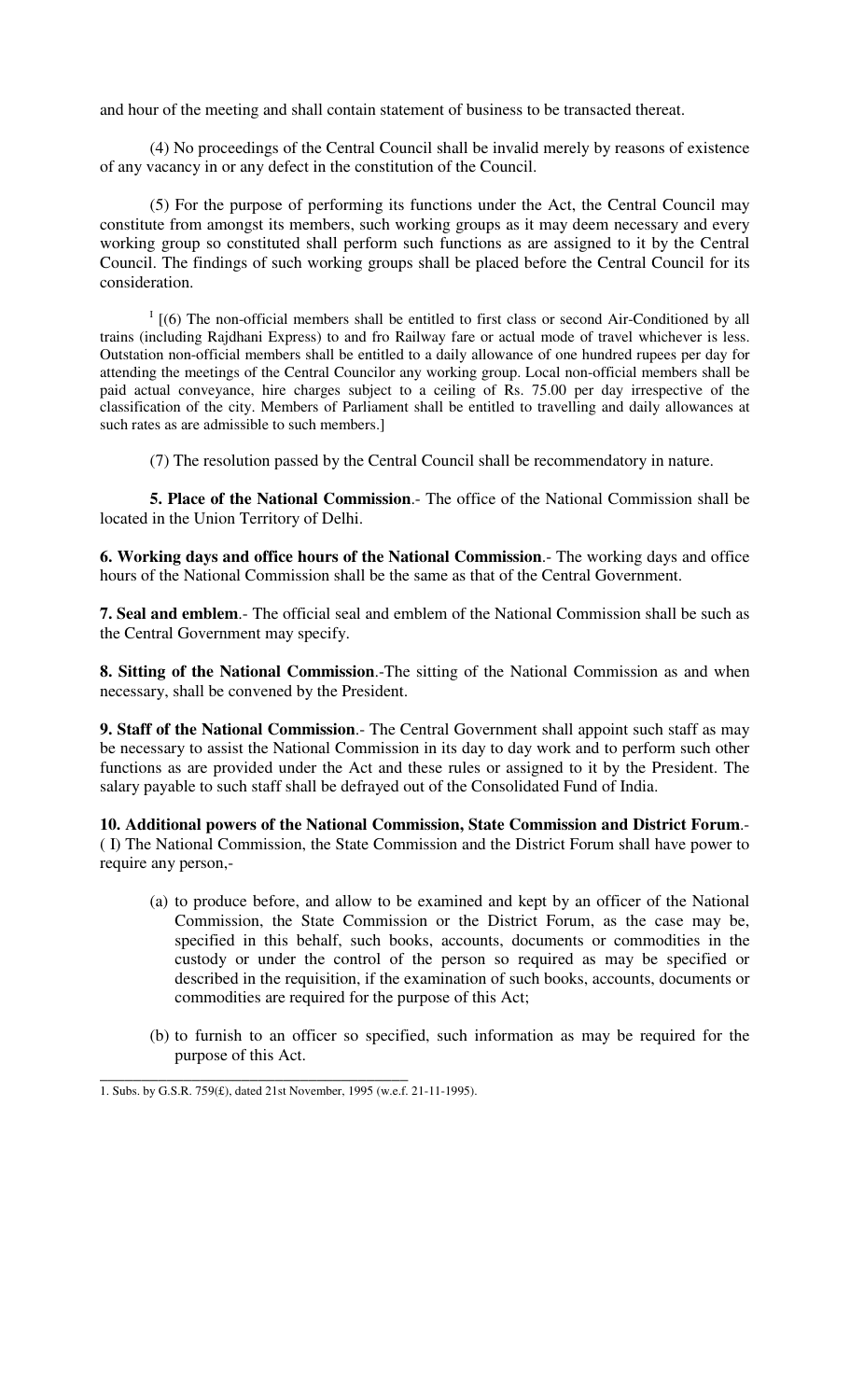(2)(a) Where during any proceedings under this Act, the National Commission, the State Commission or the District Forum, as the case may be, has any ground to believe that any book, paper, commodity or document which may be required to be produced in such proceedings, are being or may be, destroyed, mutilated, altered, falsified or secreted, it may, by written order, authorise any officer to exercise the power of entry and search of any premises. Such authorised officer may also seize such books, papers, documents or commodities as are required for the purpose of this Act:

Provided that such seizure shall be communicated to the National Commission, the State Commission or the District Forum as the case may be, as soon as it is made or within a period not exceeding 72 hours of making such seizure .after specifying the reasons in writing for making such seizure.

(b) The National Commission, the State Commission or the District Forum, as the case may be, on examination of such seized documents or commodities, as the case may be, may order the retention thereof or may return it to the party concerned.

**11. Salaries, honorarium and other allowances of the President and Members of the**  National Commission.<sup>I</sup>[(I) The President of the National Commission shall be entitled to salary, allowances and other perquisites as woe available to a sitting Judge of the Supreme Court and other members, if sitting on whole-time basis, shall receive a consolidated honorarium of 2[ten thousand rupees] per month or if sitting on part-time basis, a consolidated honorarium of 2[five hundred rupees] per day of sitting].

(2) The President and the members shall be entitled to travelling and daily allowances on official tours at the same rates as are admissible to group' A "officers of the Central Government.

 $3$ [(2A) The president and tl1e members of the National Commission shall be entitled to conveyance allowance of one hundred fifty rupees per day of its sitting or a sum of one thousand and five hundred rupees per month, as may be opted by them.]

(3) The honorarium or the salary, as the case may be, and oilier allowances shall be defrayed out of the Consolidated Fund of India.

**12. Terms and conditions of service of the President and members of the National Commission**.-(1) Before appointment, the President and a member of the National Commission shall have to take an undertaking that he does not and will not have any such financial or other interest as is likely to affect prejudicially his functions as such member.

 ${}^{4}$ [(2) Every member oftl1e National Commission shall hold office for a term of five years or up to the age of seventy years, whichever is earlier and shall not be eligible for reappointment. ]

(3) Notwithstanding anything contained in sub-rule (2) the President or a member may,-

(a) by writing under his hand and addressed to the Central Government resign his office at any time;

(b) be removed from his office in accordance with the provisions of rule 13.

(4) The terms and conditions of service of the President and tl1e members shall not be varied to their disadvantage during tl1eir tenure of office.

(5) A casual vacancy caused by resignation or removal of the President or any other

\_\_\_\_\_\_\_\_\_\_\_\_\_\_\_\_\_\_\_\_\_\_\_\_\_\_\_\_\_\_

<sup>1</sup> Subs. by G.S.R. 658(E), dated 14th July, 1987 (w.e.t: 14-7-1987).

<sup>2.</sup> Subs. by G.S.R. 88(E), dated 24t11 February, 1998 (w.e.t: 24-2-1998).

<sup>3.</sup> Ins. by G.S.R. 88(E), dated 24th February, 1998 (w.e.t: 24-2-1998).

<sup>4.</sup> Subs. by G.S.R. 522(E), dated 22nd June, 1994 (w.e.t: 22-6-1994).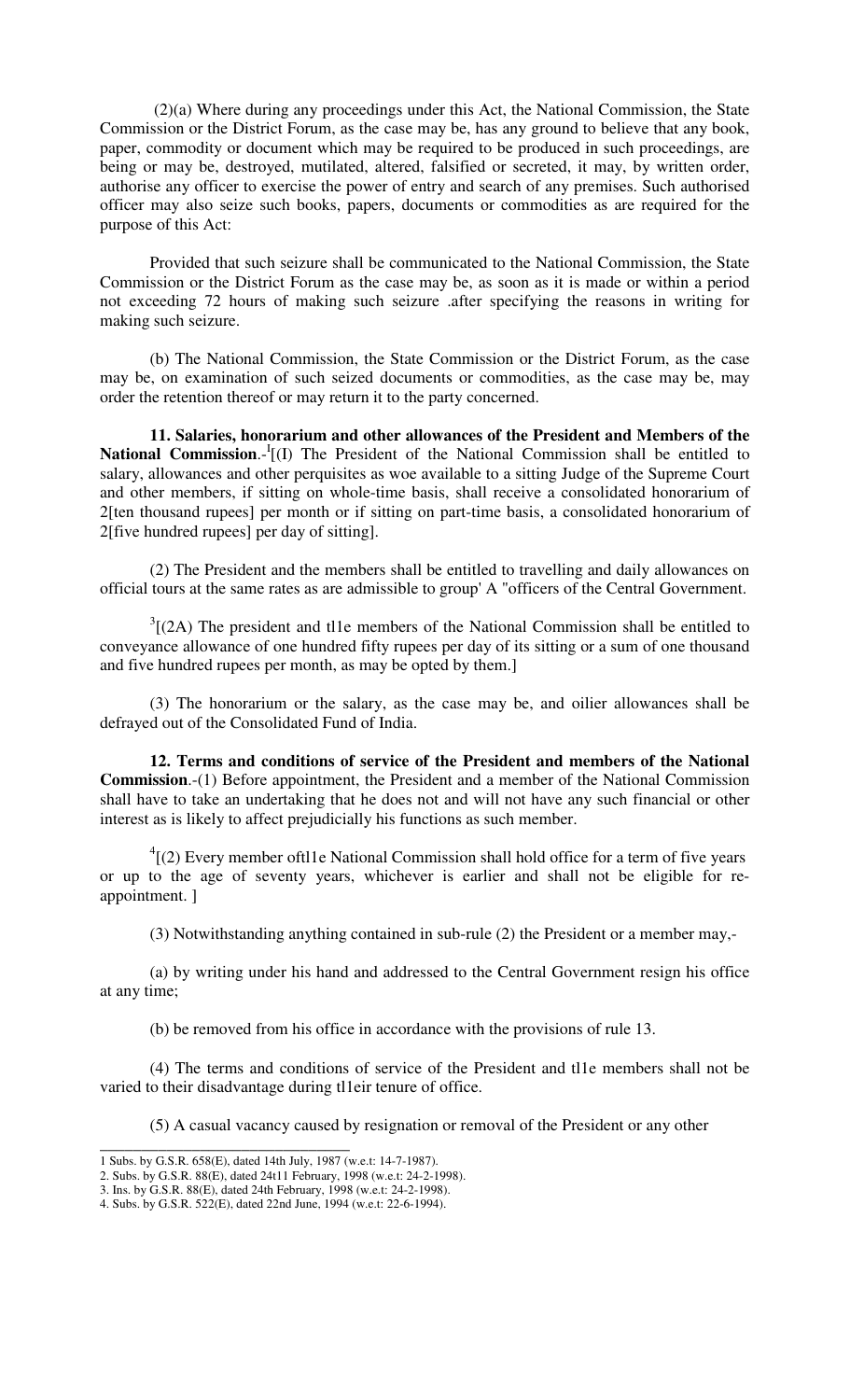member of the National Commission under sub-rule (3) or otherwise shall be filled by fresh appointment.

 $<sup>1</sup>$ [(6) When the President of the National Commission is unable to discharge the functions</sup> owing 10 absence, illness or any other cause, the senior most member of the National Commission with judicial background, if authorised so to do by the President in writing, shall discharge the functions of the President until the day on which the President resumes the charge of his functions.]

 $2(7)$  The President or any member ceasing to hold office as such shall not hold any appointment in or be connected with the management or administrations of an organisation which have been the subject of any proceeding under the Act during his tenure for a period of 5 years from the date on which he ceases to hold such office].

13. Removal of President or members from office in certain circumstances.-{l) The Central Government may remove from office, the President or any member, who,-

- (a) has been adjudged as an insolvent; or
- (b) has been convicted of an offence which, in the opinion of the Central Government, involves moral turpitude; or
- (c) has become physically or mentally incapable of acting as the President or the member; or
- (d) has acquired such financial or other interest as is likely to affect prejudicially his functions as the President or a member; or
- (e) has so abused his position as to render his continuance in office prejudicial to the public interest 3[;or]
- ${}^{4}$ [ (f) remain absent in three consecutive sittings except for reasons beyond his control.]

(2) Notwithstanding anything contained in sub-rule (1), the :President or any member shall not be removed from his office on the grounds specified in S[clauses (d), (e) and (f)] of that sub-rule except on an inquiry held by Central Government in accordance with such procedure as it may specify in this behalf and finds the President or a member to be guilty of such ground.

14. Procedure to be followed by the National Commission.-{l) A complaint containing the following particulars shall be presented by the complainant in person or by his agent to the National Commission or be sent by registered post, addressed to the National Commission:-

- (a) the name, description and the address of the complainant;
- (b) the name, description and address of the opposite party or parties, as the case may be, so far as they can be ascertained;
- (c) the facts relating to the complaint and when and where it arose;
- (d) documents in support of the allegations contained in the complaint;
- (e) the relief which the complainant claims.

\_\_\_\_\_\_\_\_\_\_\_\_\_\_\_\_\_\_\_\_\_

I. Subs. by G.S.R. 95(E), dated 27th February, 1997 (w.e.f. 27-2-1997).

<sup>2.</sup> Sub-rules (7), (8) and (9) of Rule 12, omitted and sub-rule (10) re-numbered as sub-rule (7) by G.S.R. No. 533(E), dated 14th August, 1991(w.e.f. 14-8-1991).

<sup>3.</sup> Added by G.S.R. 95(E), dated 27th February, 1997 (w.e.f. 27-2-1997).

<sup>4.</sup> Ins. by G.S.R. 95(E), dated 27th February, 1997 (w.e.f. 27-2-1997).

<sup>5.</sup> Subs. by G.S.R. 95(£), dated 27th February, 1997 (w.e.f. 27-2-1997).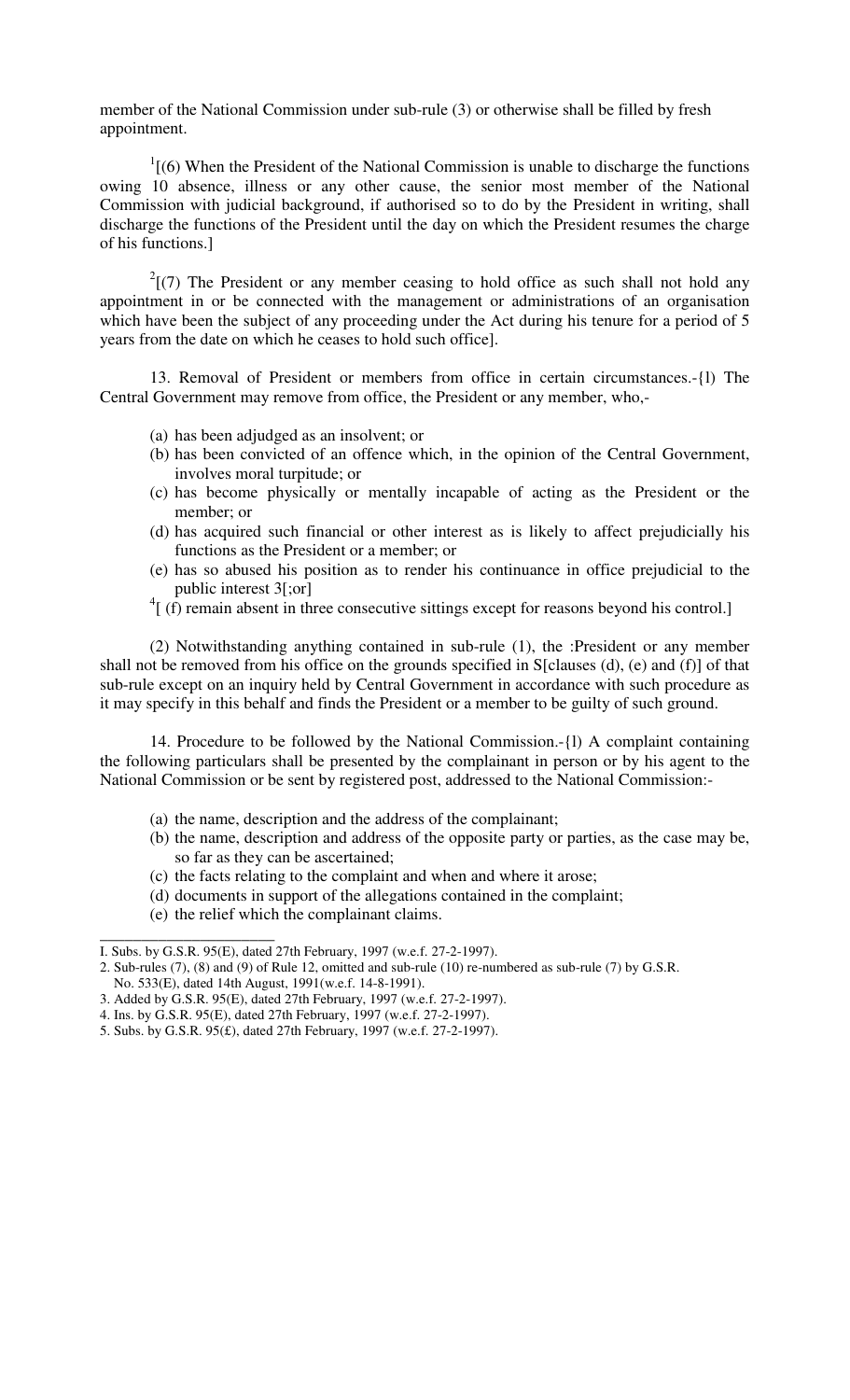(2) The National Commission shall, in disposal of any complaint before it, as far as possible, follow the procedures laid down in sub-sections (1) and (2) of section 13 in relation to the complaint received by the District Forum.

(3) On the date of hearing or any other date to which hearing could be adjourned, it shall be obligatory on the parties or their agents to appear before the National Commission. Where the complainant or his agent fails to appear before the National Commission on such days, the National Commission may in its discretion either dismiss the complaint for default or decide it on merits. Where the opposite party or its agent fails to appear on the date of hearing the National Commission may decide the complaint ex-parte.

(4) The National Commission may, on such terms as it deems fit and at any stage of the proceedings, adjourn the hearing of the complaint but the complaint shall be decided as far as possible within a period of three months from the date of notice received by opposite party where complaint does not require analysis or testing of commodities and within five months if it requires analysis or testing of commodities.

(5) If after the proceedings conducted under sub-rule (3), the National Commission is satisfied with the allegations contained in the complaint, it shall issue orders to the opposite party or parties, as the case may be, directing him or them to take one or more of the things as mentioned in sub-section (1) of section 14. The National Commission shall also have the power to direct that any order passed by it, where no appeal has been preferred under section 23 or where the order of the National Commission has been affirmed by the Supreme Court under that section, be published in the Official Gazette or through any other media and no legal proceedings shall lie against the National Commission or any media for such publication.

**15. Procedure for hearing the appeal**.-(I) Memorandum shall be presented by the appellant or his agent to the National Commission in person or be sent by registered post addressed to the Commission.

(2) Every memorandum filed under sub-rule (1) shall be in legible handwriting preferably typed and shall set forth concisely under distinct heads, the grounds of appeal without any argument or narrative and such grounds shall be numbered consecutively.

(3) Each memorandum shall be accompanied by a certified copy of the order of the State Commission appealed against and such of the documents as may be required to support grounds of objection mentioned in the memorandum.

(4) When the appeal is presented after the expiry of the period of limitation as specified in the Act, the memorandum shall be accompanied by an application supported by an affidavit setting forth the facts on which the appellant relies to satisfy the National Commission that he has sufficient cause for not preferring the appeal within the period of limitation.

(5) The appellant shall submit six copies of the memorandum to the Commission for official purpose.

(6) On the date of hearing or on any other day to which hearing may be adjourned, it shall be obligatory for the parties or their agents to appear before the National Commission. If appellant or his agent fails to appear on such date, the National Commission may in its discretion either dismiss the appeal or decide *ex-parte* on merits. If the respondent or his agent fails to appear on such date, the National Commission shall proceed*ex*-parte and shall decide the appeal on merits of the case.